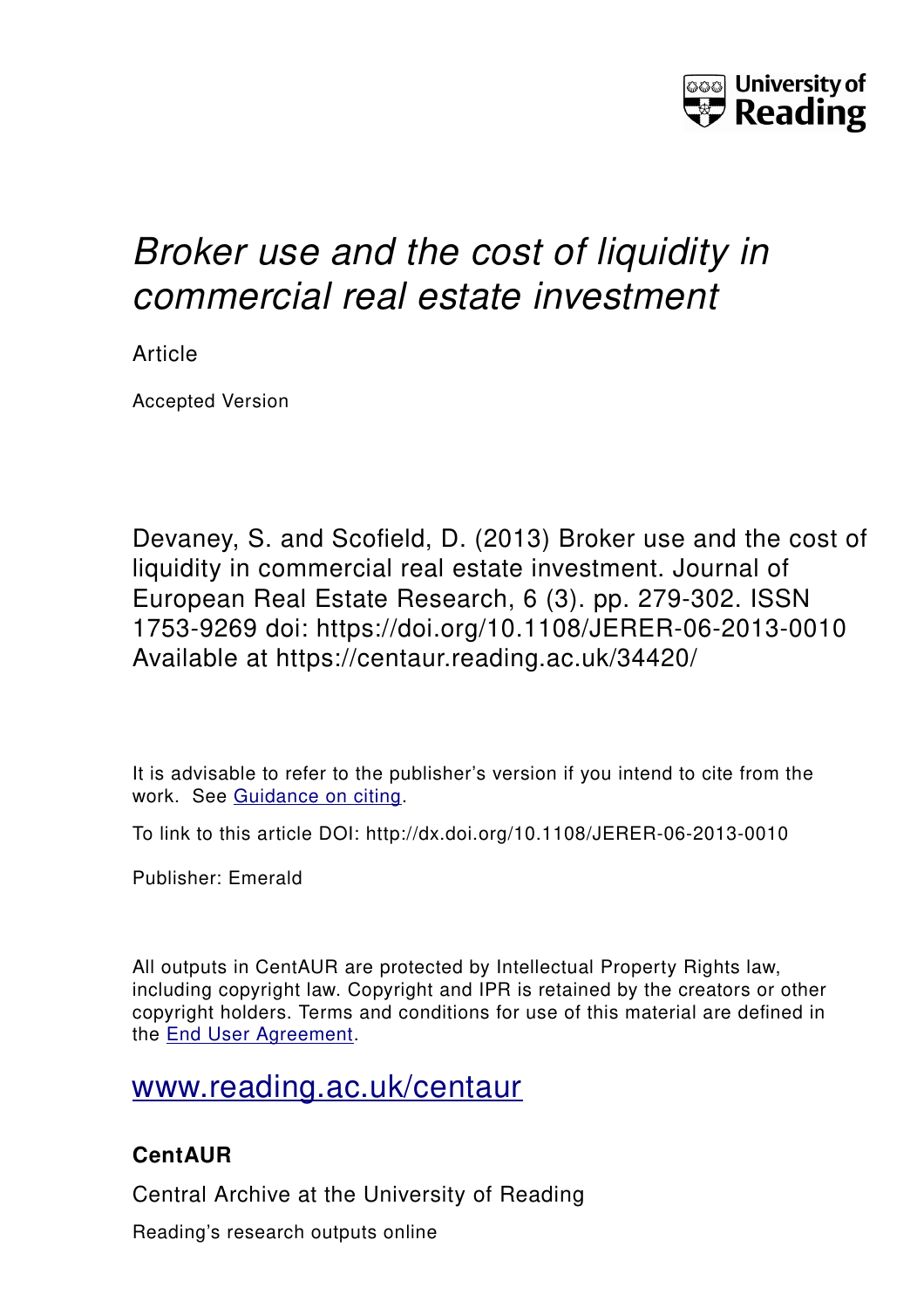### **Broker Use and the Cost of Liquidity in Commercial Real Estate Investment: Analysis of Transaction Data for London and New York**

Steven Devaney<sup>1</sup> and David Scofield<sup>2</sup>

<sup>1</sup> Real Estate  $&$  Planning, Henley Business School, University of Reading, Whiteknights, Reading, RG6 6UD United Kingdom

<sup>2</sup> University of Aberdeen Business School, Edward Wright Building, Dunbar Street, Aberdeen, AB24 3QY United Kingdom

Published in 2013 in the *Journal of European Real Estate Research*, Vol. 6, Issue 3, Pages 279-302.

DOI: 10.1108/JERER-06-2013-0010

#### **Acknowledgements**

The authors would like to thank Real Capital Analytics for the provision of data on which the empirical analysis has been based and participants at the 2012 Meeting of the European Real Estate Society for comments on an earlier version. The views expressed and any mistakes or omissions are the responsibility of the authors alone.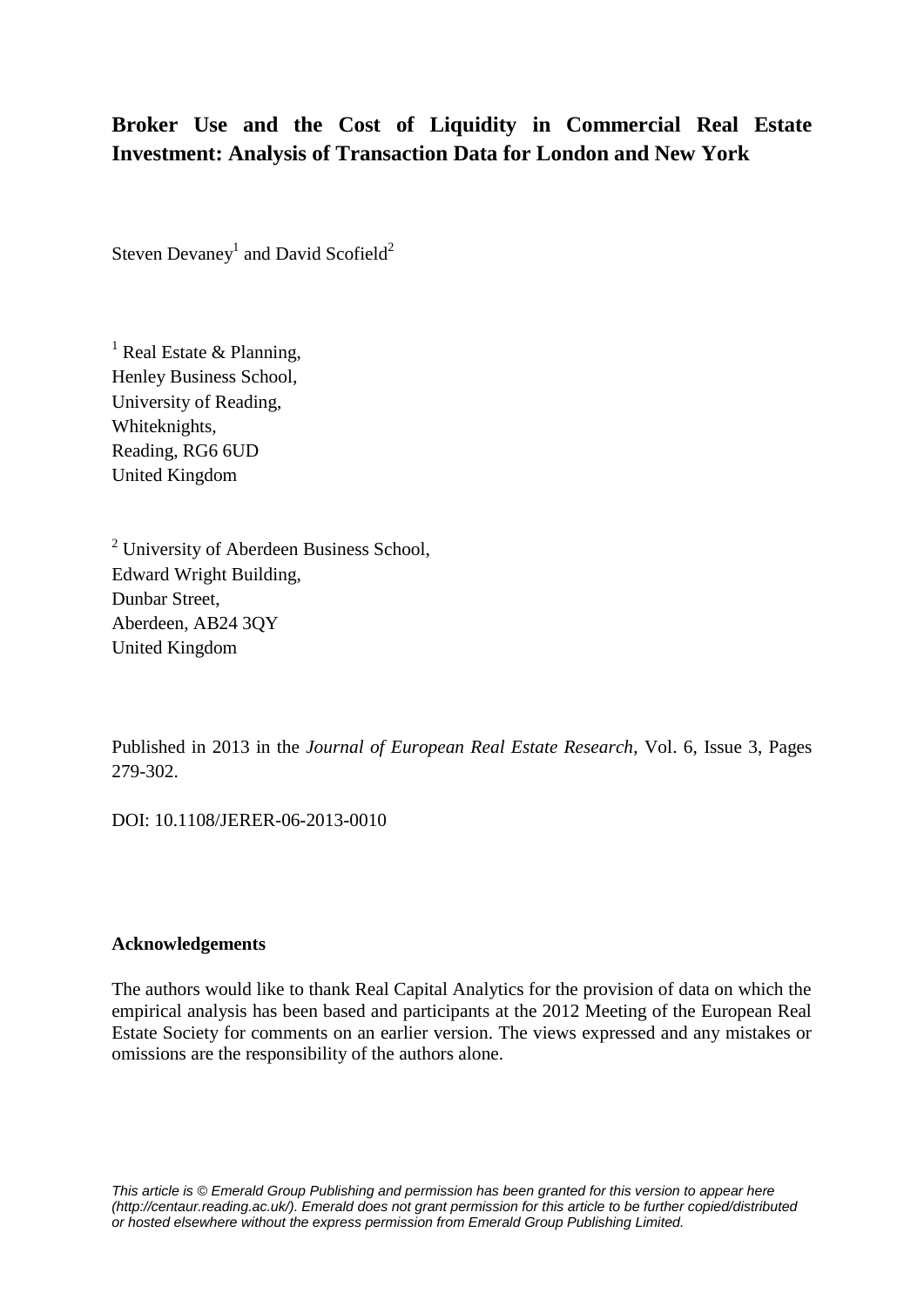#### **ABSTRACT**

*Purpose* – Commercial real estate is a highly specific asset: heterogeneous, indivisible and with less information transparency than most other commonly held investment assets. These attributes encourage the use of intermediaries during asset acquisition and disposal. However, there are few attempts to explain the use of different brokerage models (with differing costs) in different markets. This study aims to address this gap.

*Design/methodology/approach* – The study analyses 9,338 real estate transactions in London and New York City from 2001 to 2011. Data are provided by Real Capital Analytics and cover over \$450 billion of investments in this period. Brokerage trends in the two cities are compared and probit regressions are used to test whether the decision to transact with broker representation varies with investor or asset characteristics.

*Findings* – Results indicate greater use of brokerage in London, especially by purchasers. This persists when data are disaggregated by sector, time or investor type, pointing to the role of local market culture and institutions in shaping brokerage models and transaction costs. Within each city, the nature of the investors involved seems to be a more significant influence on broker use than the characteristics of the assets being traded.

*Originality/value* – Brokerage costs are the single largest non-tax charge to an investor when trading commercial real estate, yet there is little research in this area. This study examines the role of brokers and provides empirical evidence on factors that influence the use and mode of brokerage in two major investment destinations.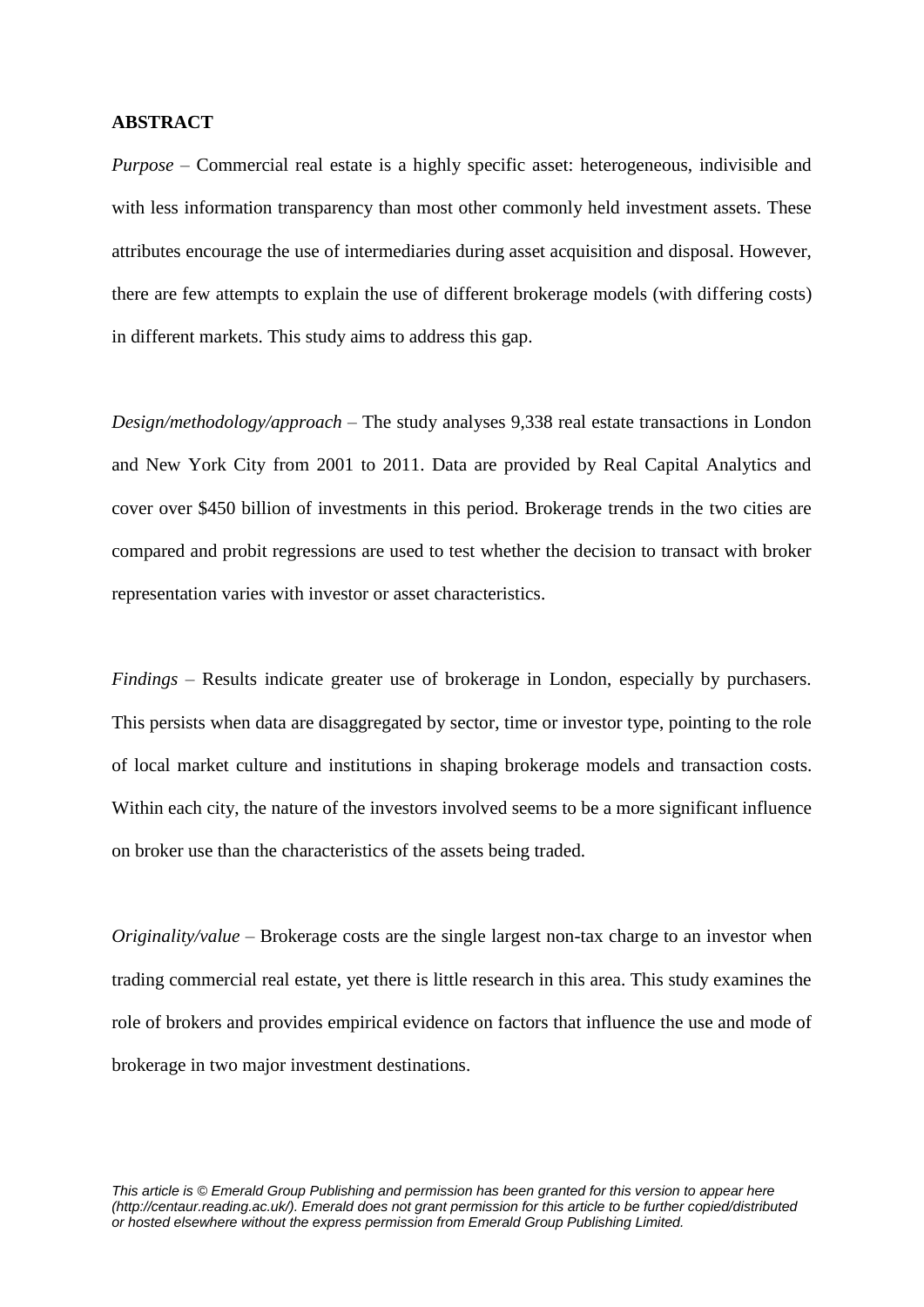#### **INTRODUCTION**

1

Commercial real estate can be an attractive investment option, with the best assets providing a stable, long-term income return coupled with the possibility of increases in capital value. In a portfolio context, returns from real estate provide diversification benefits, under certain conditions, when compared with returns from equities and bonds.<sup>1</sup> Furthermore, the private real estate market offers opportunities to actively manage assets and so influence their income generating potential. However, investors encounter high transaction costs in private real estate markets because of the dispersed and private nature of these markets and the heterogeneous nature of the assets, which exhibit widely varying physical and locational characteristics. These factors increase search and information costs as well as the complexity of a transaction once a suitable investment has been identified.

The attributes of real estate assets ensure that the transaction process is costly and time consuming, with the risks and costs being of a character and order that is different from other mainstream investment assets. For instance, within this process, price agreement – the moment a bid meets or exceeds a seller's minimum reservation price – is only the beginning of further negotiations and processes that are neither immediate nor without friction. Lin and Vandell (2007) explore risks related to liquidity, such as the uncertainty of marketing/selling periods and the difficulty of liquidating assets rapidly in response to shocks. Meanwhile, Bond *et al.* (2007) note risk mitigation strategies that investors may adopt in response, such as longer holding periods and a minimum number of assets to be held in a portfolio.

<sup>&</sup>lt;sup>1</sup> For recent evidence, see MacKinnon and Al Zaman (2009) or Rehring (2012).

*This article is © Emerald Group Publishing and permission has been granted for this version to appear here (http://centaur.reading.ac.uk/). Emerald does not grant permission for this article to be further copied/distributed or hosted elsewhere without the express permission from Emerald Group Publishing Limited.*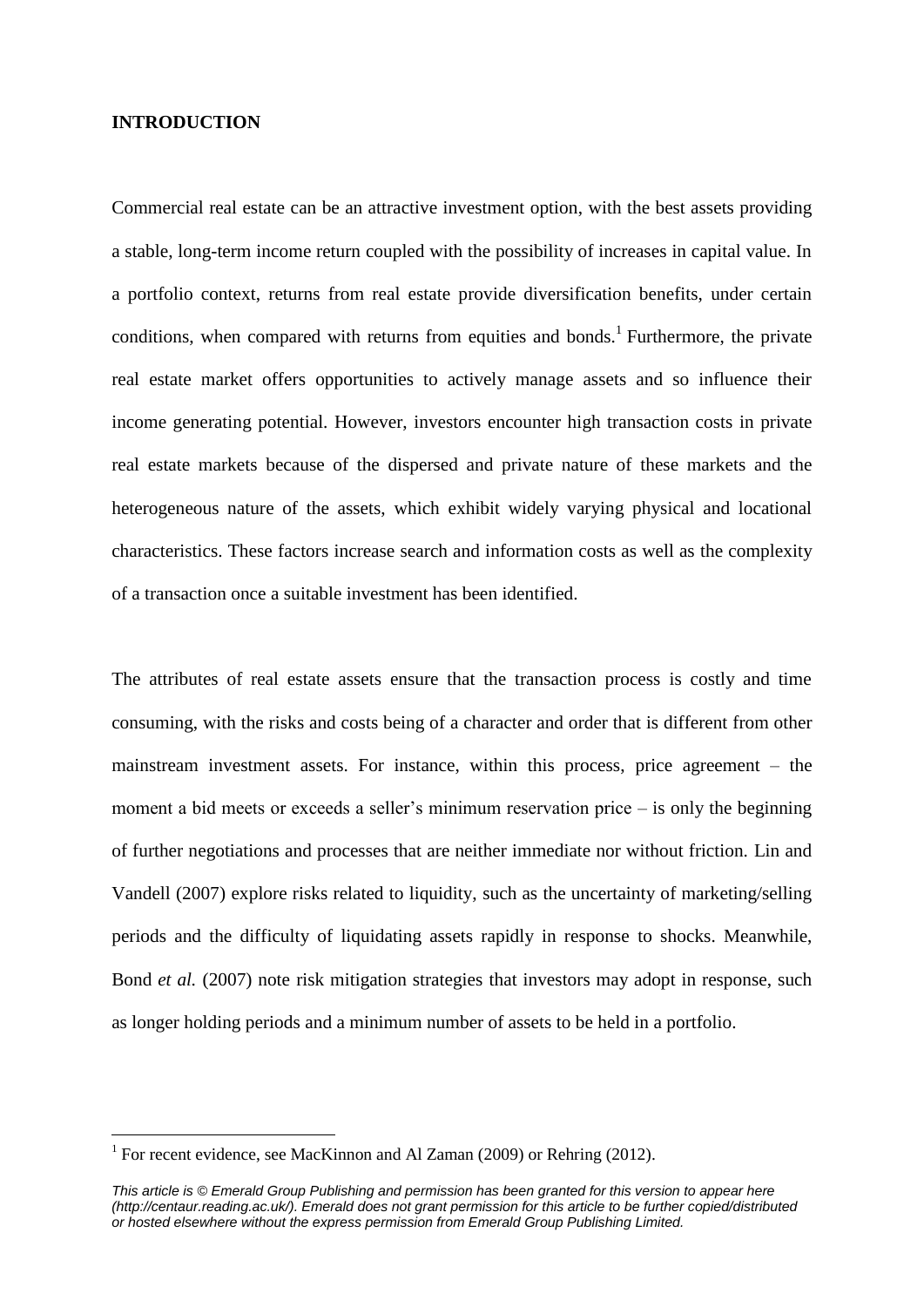The high costs and extended time taken to transact real estate, with a high degree of information asymmetry between seller and buyer, culminate to negatively affect the liquidity of the asset. This is important as the less liquid an asset, the higher the inherent risk of holding it (Grossman and Miller, 1988; Bond *et al.* 2007). Market and asset information necessary to overcome inherent asymmetries and reduce transaction risk often comes through intermediaries (brokers/agents) who work between and on behalf of investment firms. However, intermediaries can represent a substantial transaction cost. Considered as a percentage of the price of the asset, the cost of the broker or agent is often the greatest nontax charge to the investor, at around 1% of the price of the asset (McAllister *et al.*, 2008).

Research by McAllister *et al.* (2008) and Sawyer *et al.* (2003) highlights the importance of brokers and the process of brokerage to understanding these issues. However, while research has identified liquidity variation as a key by-product of the transaction process, it offers little direct analysis of the role of brokers in commercial real estate markets or the transaction costs specifically associated with brokerage and how these might be usefully defined as explicit liquidity costs. There are no extant studies that consider the costs of liquidity as directly related to local institutions and the attendant cost of brokerage; nor are there academic studies to our knowledge that consider how these costs vary across commercial real estate markets. This paper marks the first time that explicit costs of transacting (acquiring) commercial real estate have been equated to liquidity costs influenced by different institutional environments in which exchange occurs. We consider the costs of liquidity to be a function of broker representation since successful investment into commercial real estate requires timely asset and market knowledge that is often provided by brokers/agents working outside the investment firm. These are specific, measurable costs of liquidity that are influenced by institutions and which vary according to differences in observable brokerage use and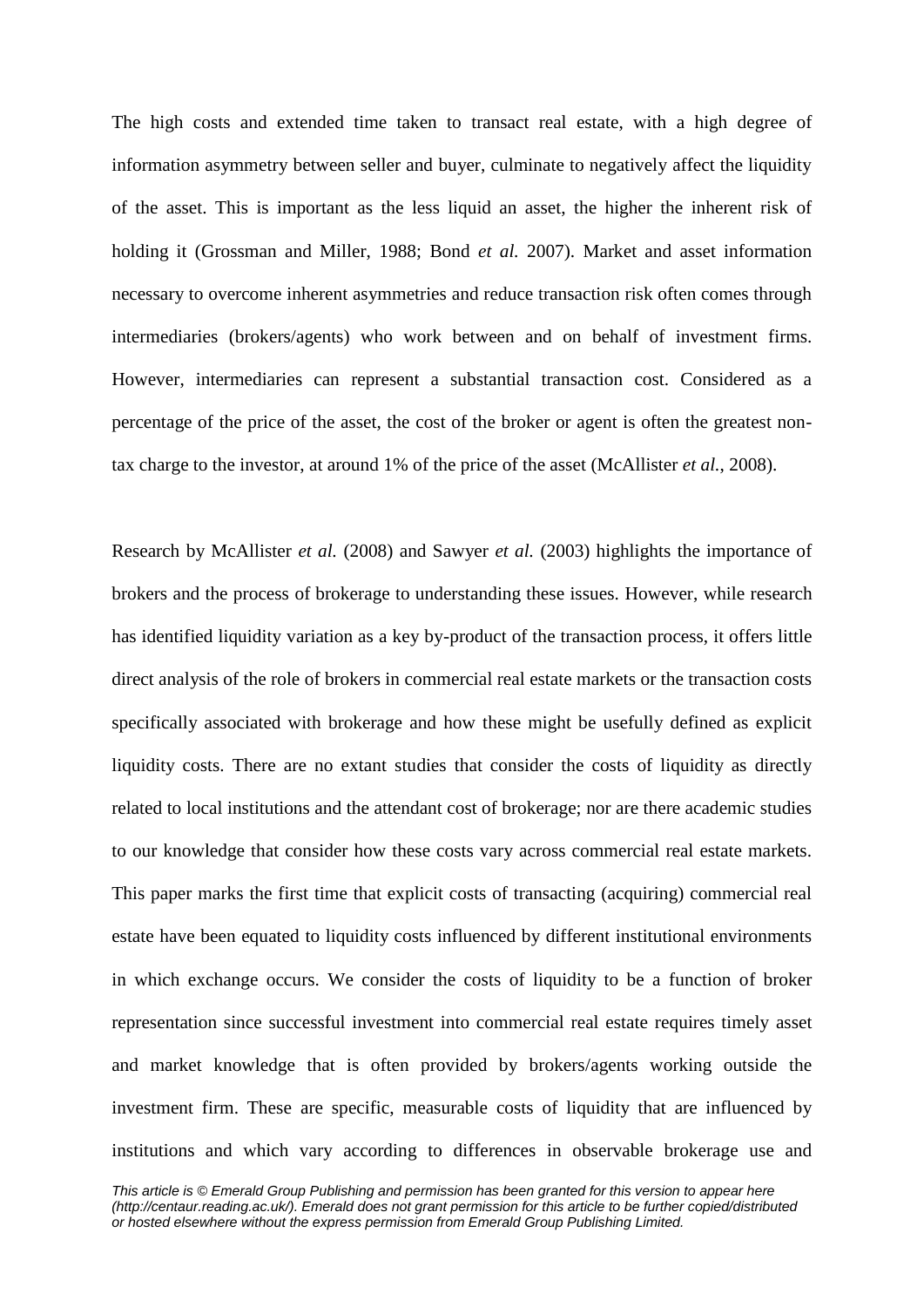structure. The cost to the investor of securing necessary knowledge through brokers prior to and during the acquisition or disposal of real estate is a key transaction cost.

This paper examines how both broker use (whether a transaction involves a broker or not) and broker structure (whether one or both parties are represented or not) varies both across and within different commercial real estate markets. Such variations may be expected where there are differences in the complexity of assets or the nature of the parties to the transaction. In the latter case, if some participants are more active than others in a particular real estate market, then these actors may have less need of the search and information functions that brokers provide. On the other hand, for sellers, the marketing function of brokers may remain important. While these arguments seem logical, it is not known to what extent they correspond with the actual use of brokerage by different market participants. It is this question that this paper sets out to answer.

The study uses transaction data from London and New York City, which were selected owing to their importance as destinations for international real estate investment and so that crossborder comparisons could be made.<sup>2</sup> Marked differences are found between these two cities in terms of the prevalence of brokerage, with London exhibiting much greater levels of buyer representation and of double (or differentiated) brokerage. This does not simply reflect differences between these locations in the mix of assets and investors, though asset and investor characteristics play some role in explaining which deals within a market are likely to be brokered. Instead, differences persist across property types, time and investor groups, suggesting that local institutions and investment culture strongly influence the approach to

<sup>&</sup>lt;sup>2</sup> Newell *et al.* (2010) document how New York and London were the top two cities globally in terms of commercial real estate capital flows prior to and just after the onset of the global financial crisis. These cities are also the primary financial centres within their respective time zones.

*This article is © Emerald Group Publishing and permission has been granted for this version to appear here (http://centaur.reading.ac.uk/). Emerald does not grant permission for this article to be further copied/distributed or hosted elsewhere without the express permission from Emerald Group Publishing Limited.*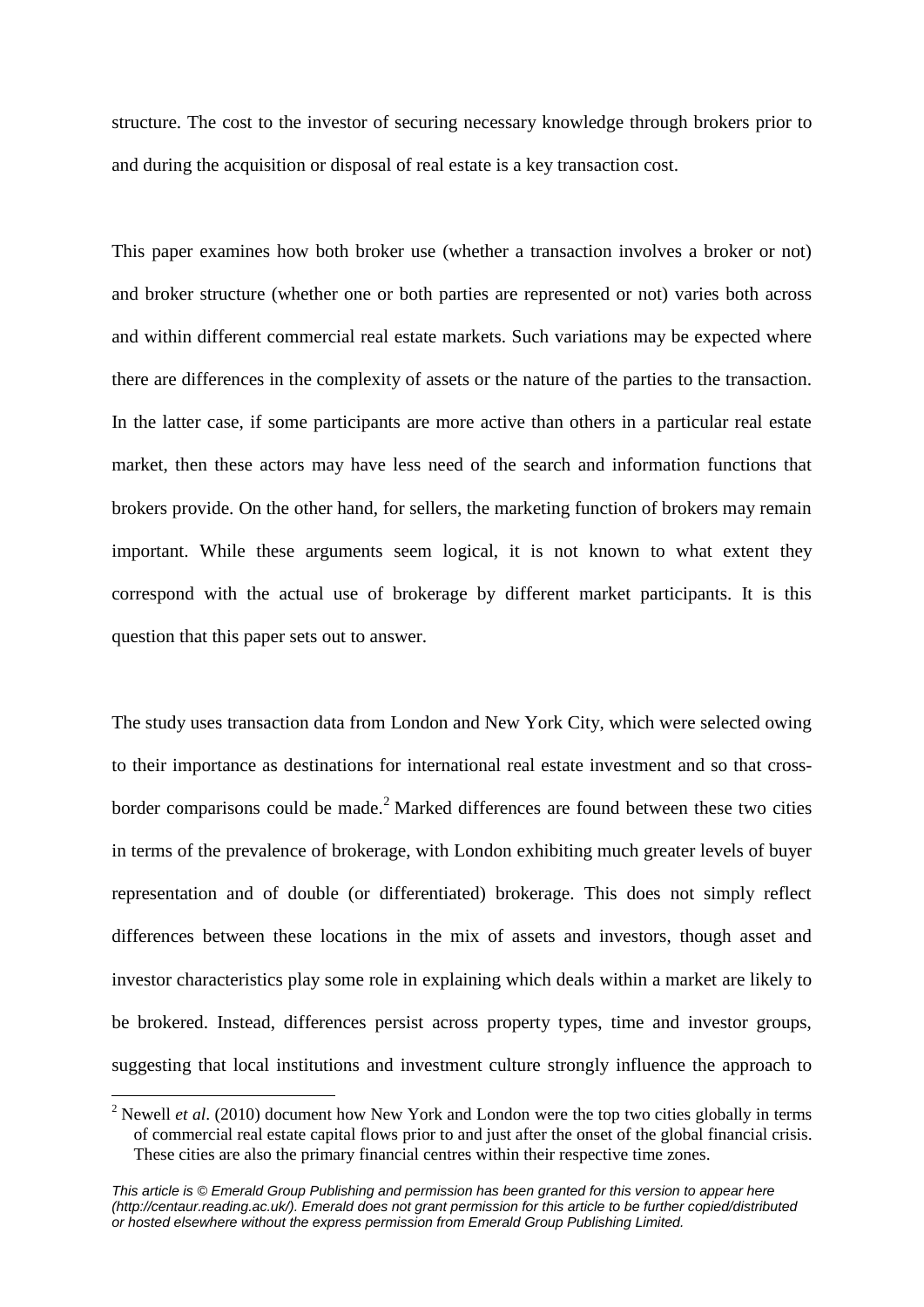brokerage that is adopted in different locations. This, in turn, influences transaction costs in those places.

The next section discusses prior research on brokerage that is related to this investigation. After this, the dataset used to examine brokerage patterns is presented and explored through tabular analyses. Results from probit models that more formally test which factors explain the form of brokerage observed for individual deals are then discussed. A final section concludes by examining the findings of the study in the light of ideas from institutional economics.

#### **BROKERAGE**

The nature of commercial real estate assets affects the structure of the market through which they are exchanged and informs investment processes both within the investment firm and across the wider market. Asset attributes affect transaction time whilst the transaction period, though variable, incurs costs that are observable and relate to the role of brokers/agents in the exchange process (Malone and Smith, 1988). Market structures and processes are driven by human action (Mises, 1949; Hayek, 1945) and incur unique costs. Networks of brokers/agents frequently facilitate the exchange of commercial real estate assets and this introduces costs unique to real estate investment (Williamson, 1991; Burt and Knez, 1995).

The role of the broker can be further defined as facilitating liquidity, at a cost. The cost incurred in performing this function relates to facilitating communication between seller and buyer, introducing asset specific knowledge to the investor necessary to initiate a transaction, and addressing other risks during the exchange, all defined here as the costs of liquidity. For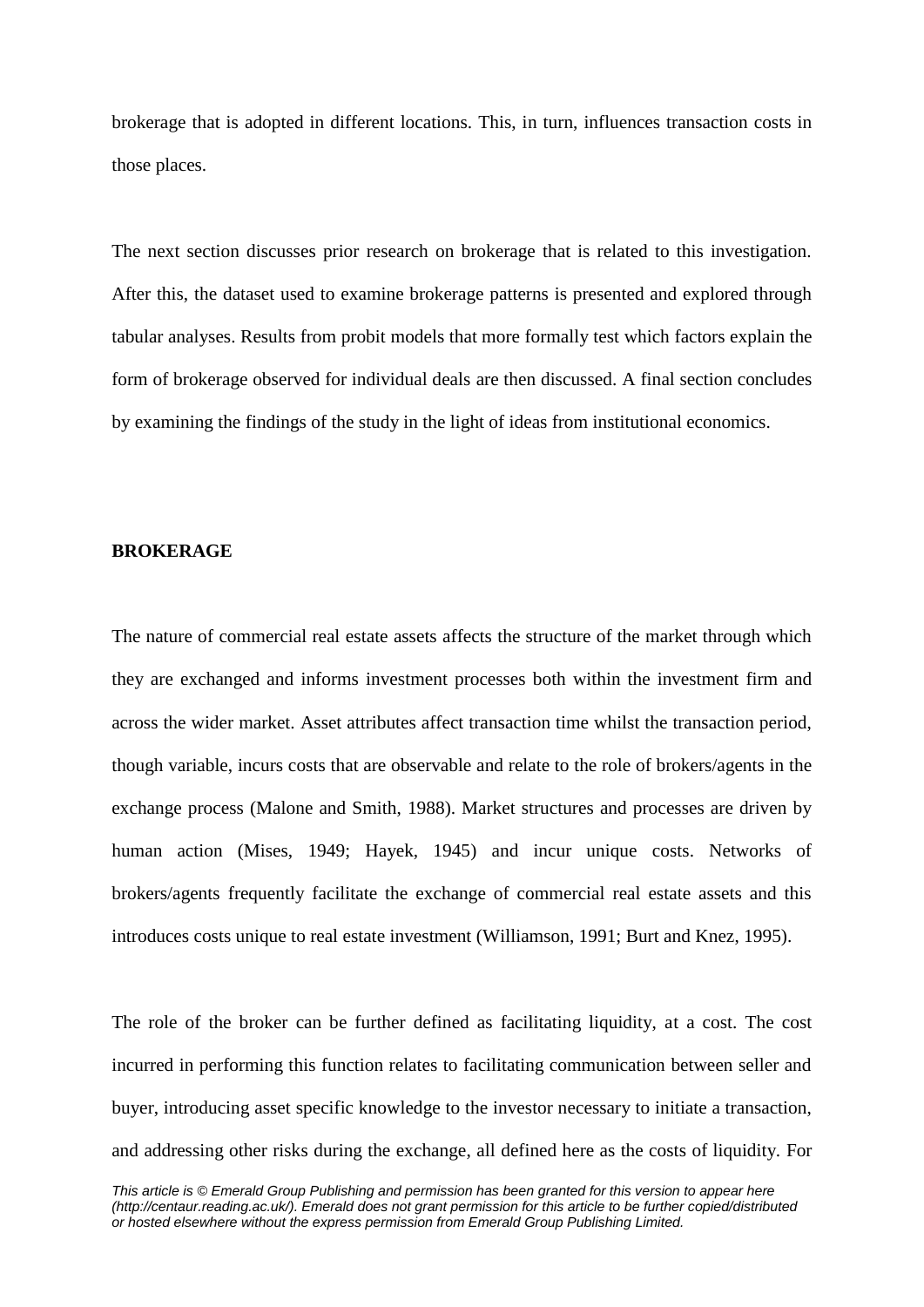investors, the decision to acquire strategically important investment knowledge through brokers is a product of firm level calculations (Williamson, 1979; Klein, 1996; Alchian and Demsetz, 1972). These calculations drive internal decision making concerning the investment process and determine the market and firm boundaries that then define and determine specific brokerage structures (Zenger *et al.*, 2011). The cost of the broker is the price of knowledge pivotal to the successful acquisition of real estate assets. Firm level capital calculations and attendant costs are dynamic and will vary across markets. As the costs of brokerage vary, so too will the costs of liquidity.

Research concerning intermediation and broker effects is heavily geared toward residential real estate and no extant studies define the role of the broker as that of providing liquidity, nor the price of the broker and the cost of the transaction as an explicit liquidity cost. There is comparatively little research available regarding intermediation and brokerage in commercial real estate markets. Hence, the following brief review of literature on residential brokerage is designed to provide context for discussion of the much more limited number of studies that address brokerage in commercial real estate. A more comprehensive survey of the residential literature can be found in Zietz and Sirmans (2011).

Yinger (1981) creates a model of matching behaviour in which brokers seek to affect individual asset (house) prices, but not the distribution of prices across the market. Salant (1991) then examines broker effects on residential asking prices and models optimal sale prices based on the inclusion of a broker at different phases of the sale. The author notes the potential affect of broker commissions in dissuading sellers from engaging the services of a broker when initially listing their property. Meanwhile, Jud (1983) concludes from a limited study of urban areas in North Carolina that brokers (generally) do not affect the price of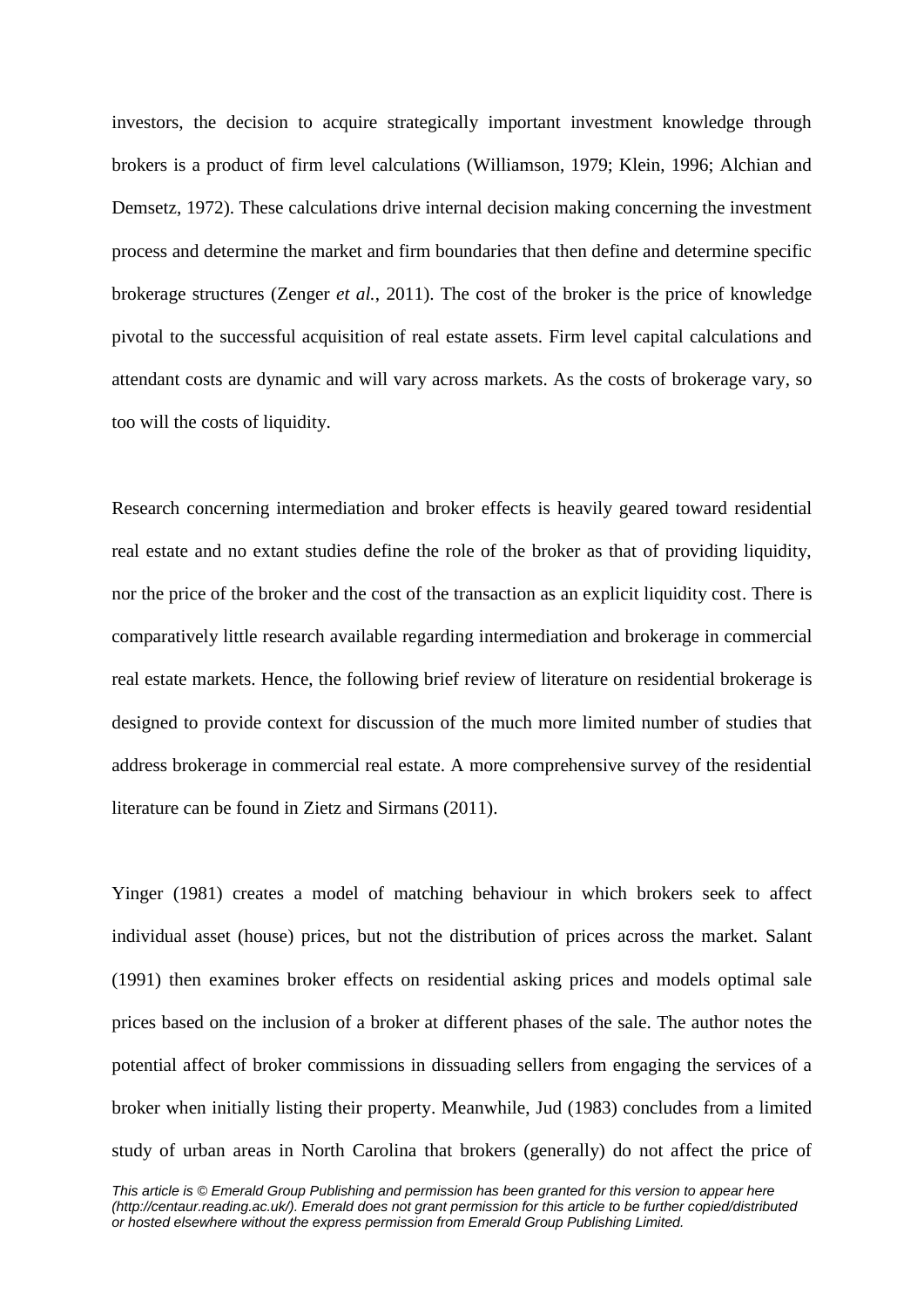houses they sell. However, Jud and Frew (1986) conclude that brokers do affect house prices, obtaining higher prices in comparison to sellers marketing their homes without the aid of broker representation. This, the authors conclude, is analogous to an advertising effect in markets with imperfect information.

Rutherford *et al.* (2005) provide perhaps the most quoted study (cf. Freakonomics) into brokerage effects on transaction cost and price. They found that agent owned properties sell at a premium (4.5%-7.0%) above non-agent owned properties as agents kept their own properties listed for longer in order to seek higher prices; an example of misaligned incentives as the marginal return for the additional time to seek a higher price is less significant when the agent is selling for another. Information asymmetry and misaligned incentives in broker contracts has also been explored by Anglin and Arnott (1991). They found that the typical fixed commission contract between agents and principals failed to fully address inherent information asymmetries, or to allocate risk and efficiently align incentives of the agents involved (see also Yavas and Colwell, 1999). Bajtelsmit and Worzala (1997) examine the problems associated with information asymmetry around the use of sub-agents (broker working with seller broker, or listing agent) and dual agency (two brokers, both belonging to the same firm). They observe that when home buyers believe that a sub-agent is working on their behalf (instead of with and on behalf of the seller's agent), the result is higher selling prices at the expense of the buyer. Conversely, when sub-agent arrangements were disclosed, the result was lower sales prices, ceteris paribus.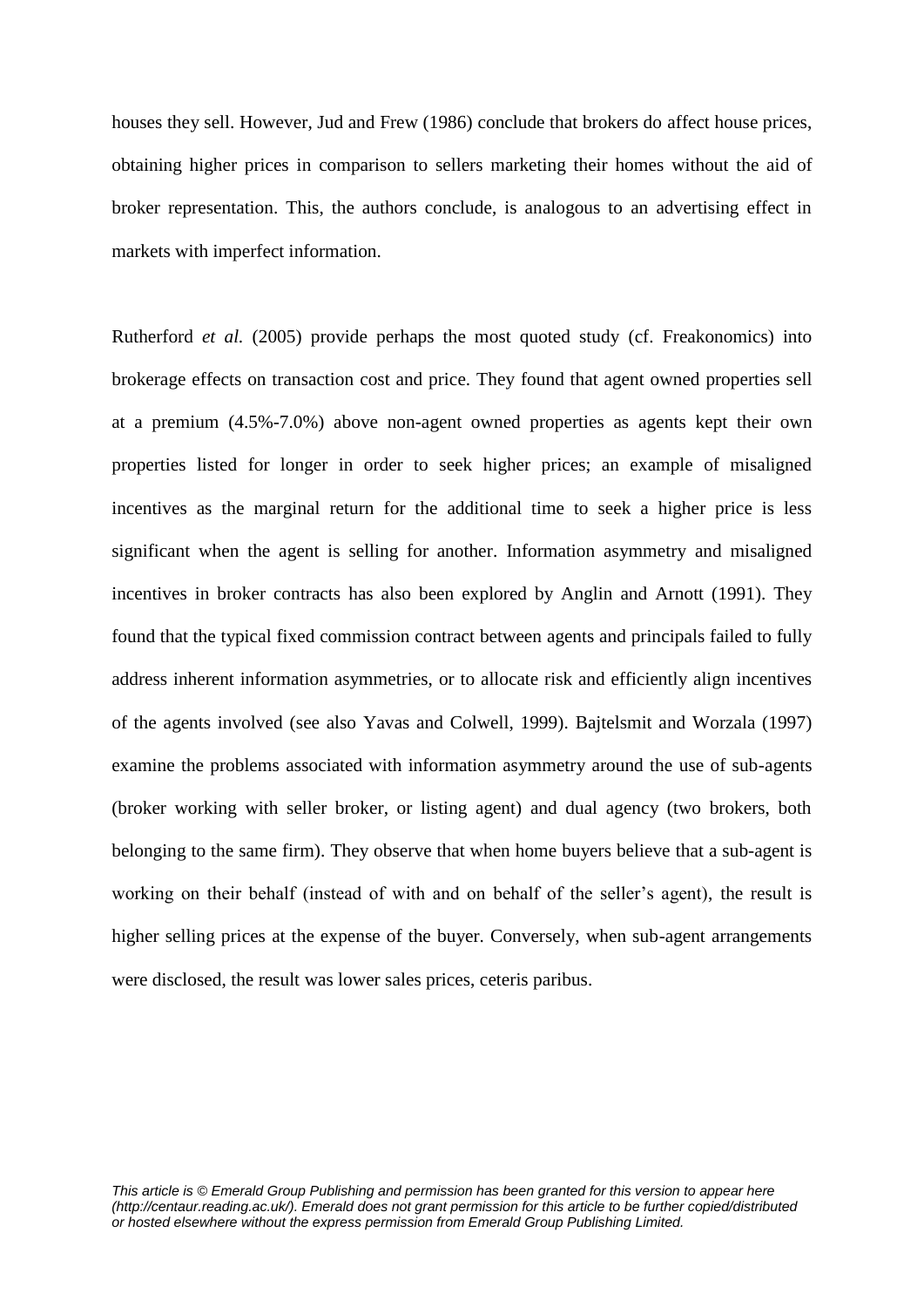Separate buyer brokerage became a common form of broker representation in the United States in response to disclosure laws enacted in  $1993$ .<sup>3</sup> It is distinct from either sub-agency or dual agency, as only this route offers a buyer specific representation that is independent from that of the seller. However, it is possible that different offices of the same brokerage firm can act with a degree of autonomy. For example, as commercial real estate markets have become more international, it is not unusual for buyers and sellers of investment grade real estate to be represented by different offices of the same brokerage firm, with the buyer broker based in the same country as the buyer. To our knowledge, the incentives for and behaviour of brokers in this context has yet to be researched.

Zumpano *et al.* (1996) consider broker use among buyers of homes across the United States. They found that when buyers face high opportunity costs and lack local market knowledge, broker use is more likely. In addition, brokers were found to be associated with lower search times and reduced search costs, but did not have a significant effect on selling prices once selection bias was controlled for. Elder *et al.* (2000) in a subsequent study consulted data on 10,000 home purchases, categorizing each transaction as brokered or not; buyer broker or not; and if brokered, how the buyer broker was compensated. They note that the buyer broker in the residential sales context is costless to the buyer as the buyer broker commission is shared from proceeds of the total sales commission. This is in contrast to the typical situation in commercial real estate where brokers are paid directly by the party they represent. More recently, Wiley *et al.* (2012) examine how buyer characteristics vary with different forms of brokerage. Their work finds that certain buyers (low-income, non-native English speakers) are significantly less likely to complete an acquisition with broker representation.

<sup>&</sup>lt;sup>3</sup> This legislation required the listing agent, or seller's broker, to disclose the nature of any sub-agency or dual agency explicitly.

*This article is © Emerald Group Publishing and permission has been granted for this version to appear here (http://centaur.reading.ac.uk/). Emerald does not grant permission for this article to be further copied/distributed or hosted elsewhere without the express permission from Emerald Group Publishing Limited.*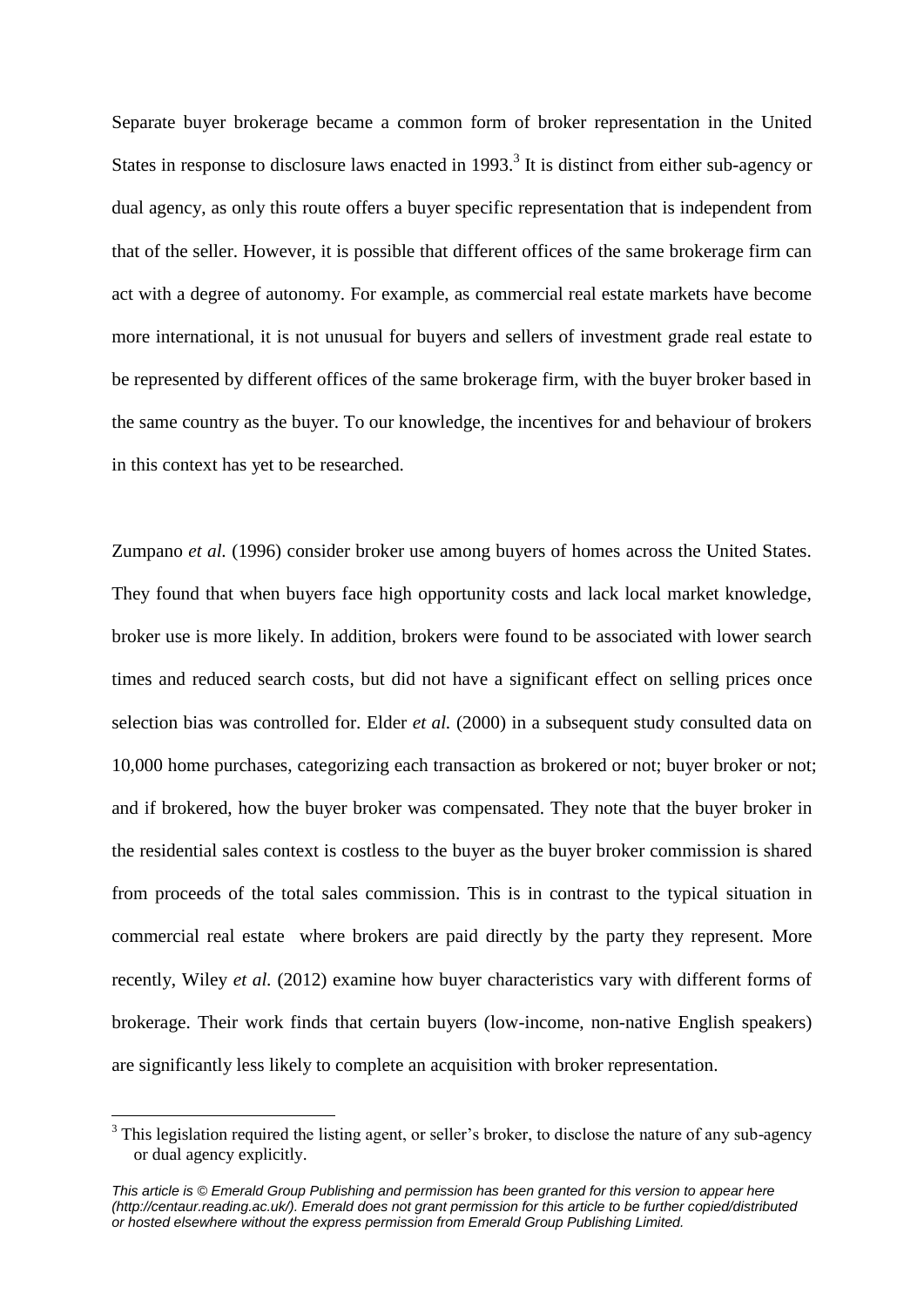Discussion of the issues around brokerage (search, time on market, price effect and principal– agent alignment) is far less developed in the commercial real estate field. A noteworthy exception is McAllister *et al.* (2008) that considers buyer broker effects on property selection by UK institutional investors. This work applies agency theory in unpacking the roles of the broker and the effect of information asymmetry within the commercial real estate investment process. The authors identify the system of agency in the UK as one in which buyers and sellers typically retain independent broker representation: a system of double, or differentiated, brokerage. They find that the principals involved in commercial real estate tend to be experienced, sophisticated investors who have a better understanding of the asymmetries and incentives that can affect agent behaviour, in contrast to typical owneroccupiers operating in the residential market. The authors argue that this, together with the desire of agents to secure repeat business, serves to limit opportunistic behaviour by buyer brokers.

There are scarcely any studies that explicitly consider the role of the broker in terms of transaction cost and price in commercial real estate investment because of the paucity of relevant available information. An exception to this is research by Graff and Webb (1997) that questions the relationship between asset price and brokerage cost and identifies misaligned incentives between principals and agents. They isolate and discuss subjective aspects in the appraisal of value for commercial real estate and reference the importance of private information in the commercial real estate market. They model exceptional agency costs as a product of information asymmetries and exceptional price discovery costs unique to commercial real estate investment. The work concludes that agency costs are a source of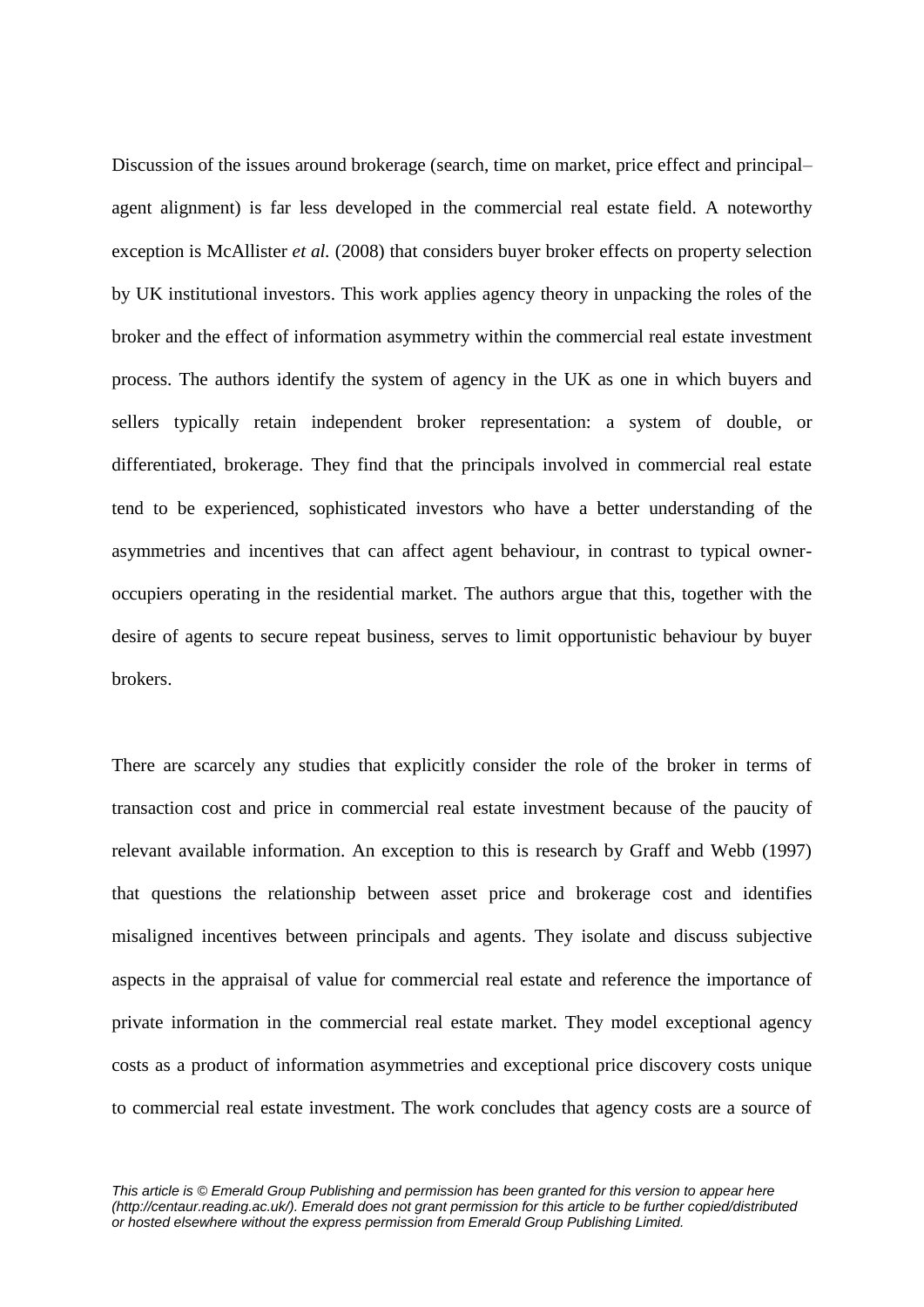economic inefficiency, with the poor performance of US offices a consequence of excessive agency costs.

More recently, Hardin *et al.* (2009) analyse the effects of brokerage on transaction prices in the condominium markets of Phoenix and Atlanta. They conclude that, in these small commercial markets characterized by few investors and transparent assets, the broker had no significant effect on transaction price. The authors suggest that this is probably a consequence of the market sophistication of the investors involved in these commercial transactions, coupled with high levels of transparency concerning the income attributes of the properties in the study.

The question that has not been addressed in the literature to date is what factors affect the use and structure of brokerage in commercial property transactions. The following section confirms that the commercial real estate investment process in London and New York City commonly includes some form of brokerage; however, the use of a buyer broker varies significantly between the two markets. This finding has further significance as buyer broker representation represents a direct cost of approximately 1% of the price of the real estate asset to the buyer. Put another way, the boundaries of commercial real estate investment firms active in London and New York City are not congruent; there is significant variation in the way real estate investors acquire the knowledge necessary to facilitate investment.

The variations observed are evidence of institutional differences, differences in the rules of the game, in norms and codes of practice that coordinate interactions and govern relations between individuals (Davis and North, 1971). From the perspective of new institutional economics (Coase, 1960; 1964), and more specifically comparative institutional analysis (cf.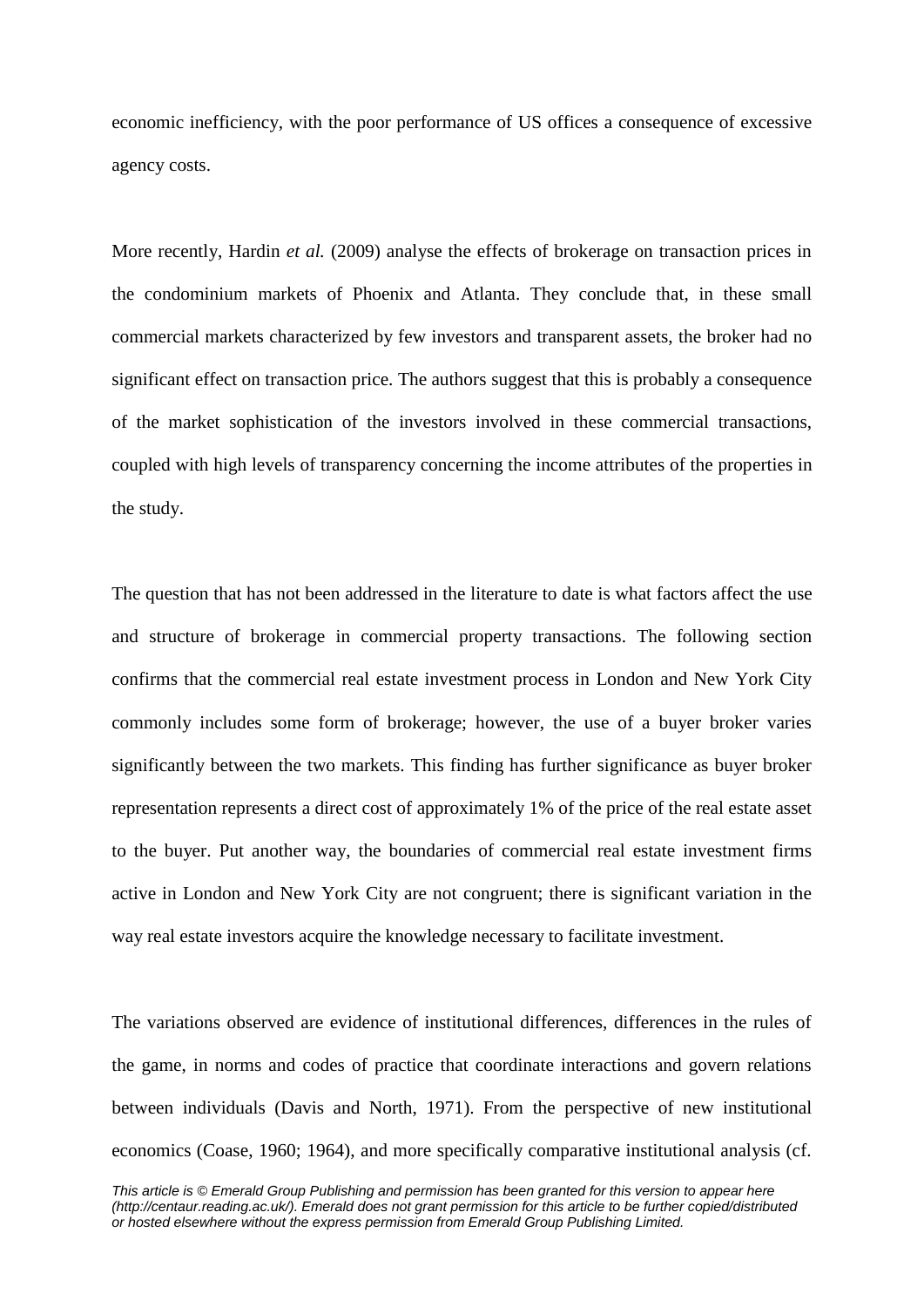transaction cost economics) (Williamson, 2008), the system and structures observed in these market transactions should provide the optimum governance trade-off for both buyer and seller<sup>4</sup>, ceteris paribus. When a buyer is represented separately from the seller, transaction and liquidity costs increase. Nonetheless, transaction cost economics maintains that the system of exchange employed (no broker, one broker or two brokers) should be the one that the parties perceive best balances costs and risk. Given the relative strength of the investment players in this market – among both institutions and brokers – the possibility of persistent oligopoly seems unlikely. Rather, it seems more likely that the system of intermediation employed provides a service (e.g., greater anonymity and market reach) that investors consider to be more valuable than the cost of brokerage. Liquidity comes at a cost reflected in the price of brokerage.

#### **DATASET AND RESULTS**

<u>.</u>

To explore these ideas further, data on real estate transactions in London and New York City are examined. These locations were selected for study owing to their size, depth and importance as real estate markets in their respective countries and the international investment arena. Furthermore, anecdotally, they exhibit different forms of and approaches to brokerage, something that this analysis confirms. Transaction data was supplied by Real Capital Analytics (RCA), a research organization that collects and analyses data on real estate investment transactions in all major real estate markets across the globe. RCA focus on transactions of \$2.5 million or greater in the US and \$10 million or greater elsewhere; in the

 $4 \text{ Coase}$  (1964) and Williamson (1979) note that comparisons of market organization must occur between systems that exist, not theoretical typologies.

*This article is © Emerald Group Publishing and permission has been granted for this version to appear here (http://centaur.reading.ac.uk/). Emerald does not grant permission for this article to be further copied/distributed or hosted elsewhere without the express permission from Emerald Group Publishing Limited.*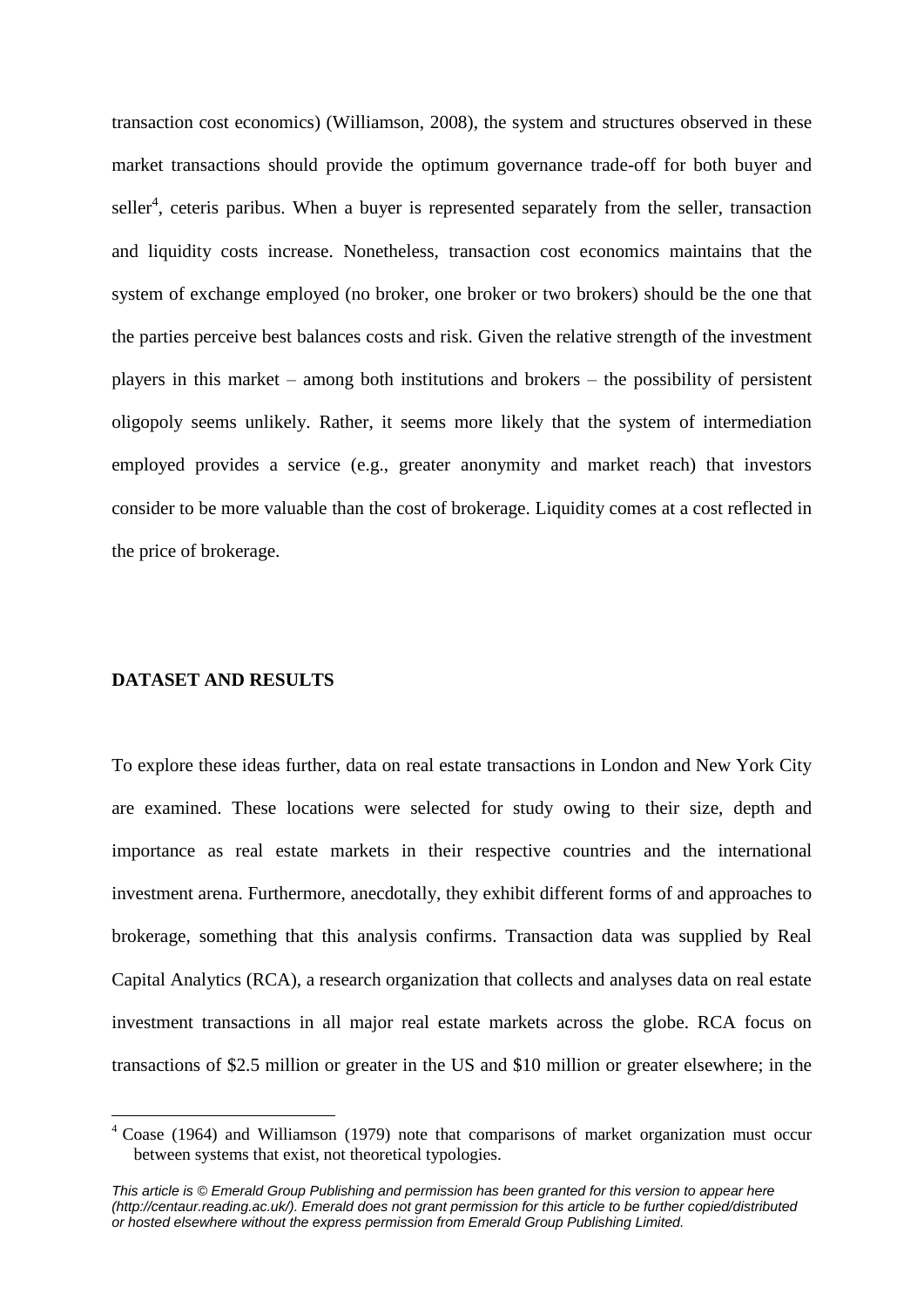case of London, many deals below the \$10 million threshold have been recorded. RCA works in partnership with Property Data (UK), which is the primary source for the London data. Information on each transaction is gathered from multiple sources, where possible, including subscribing brokerage and investment firms, listing services, press reports and other public records. RCA approximate their coverage to be 95% of all real estate transactions over these thresholds for the locations studied here.

The dataset spans the period Q1 2001 to Q4 2011 and comprises transactions of both single assets and portfolios of assets. The analysis here focuses on deals involving single assets, of which there were  $10,687$  in the two cities over the period concerned.<sup>5</sup> The number of transactions varies over time as market conditions change and this is exhibited in Figure 1. Three broad phases can be identified; a period of muted growth and/or low transaction activity (2001-2004), a period of strong growth and high transaction volumes (2005-2007) and, finally, a strong market correction starting mid- to end-2007 that is accompanied by a fall in the number of deals.

#### INSERT FIGURE 1 ABOUT HERE

The dataset consists of deals for different property types in different districts within each metro area. For example, the New York data contains transactions both for Manhattan and the outer boroughs, and deals that relate to income-producing apartment blocks as well as offices, hotels, retail and industrial properties. London, in comparison, has only a handful of apartment deals, reflecting the different structure of the investment market, but transactions in

<sup>&</sup>lt;sup>5</sup> Note that an 'asset' such as an industrial estate or office park may itself comprise more than one building.

*This article is © Emerald Group Publishing and permission has been granted for this version to appear here (http://centaur.reading.ac.uk/). Emerald does not grant permission for this article to be further copied/distributed or hosted elsewhere without the express permission from Emerald Group Publishing Limited.*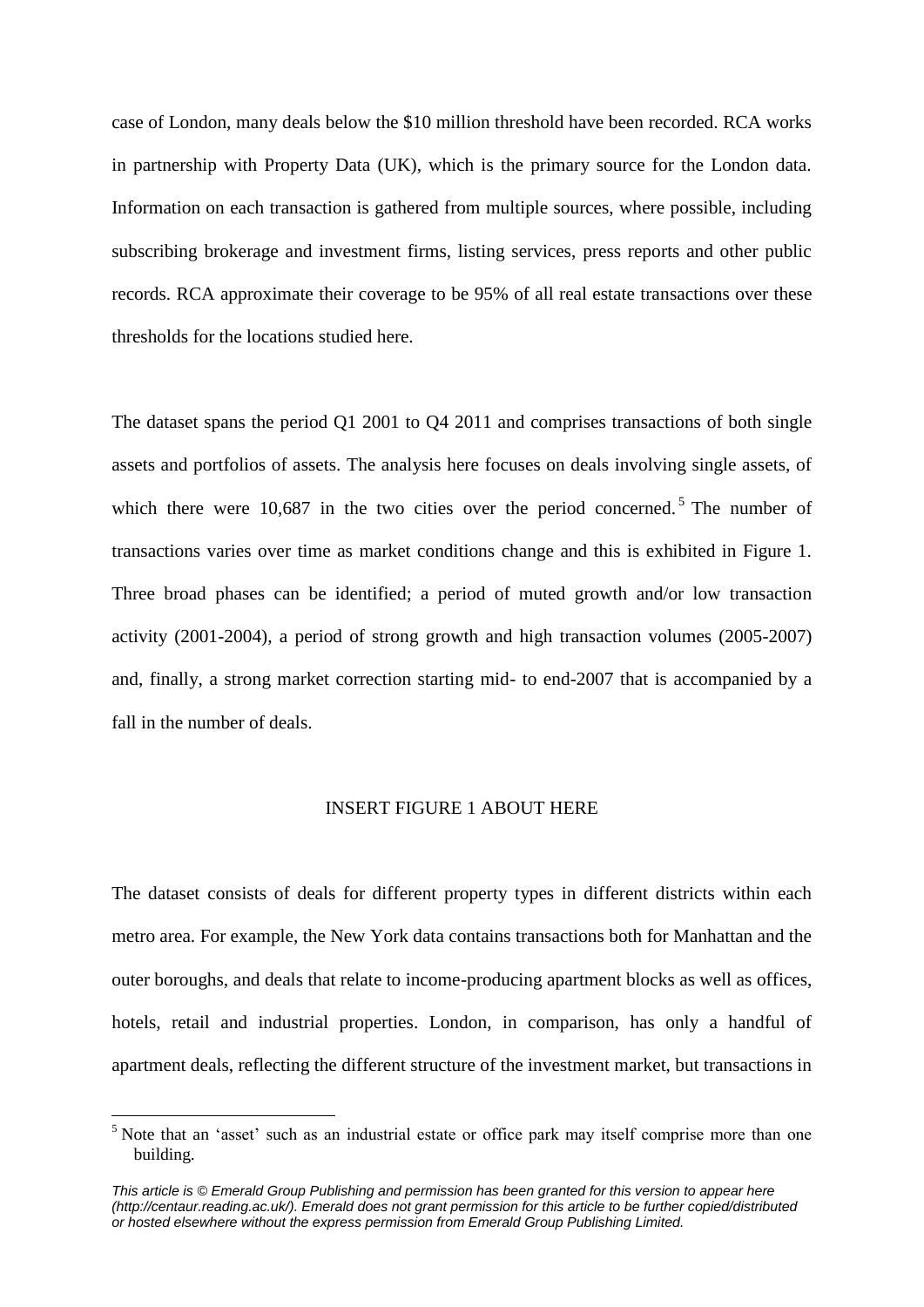both central and outer London are included. All property types are studied below, but development sites were excluded from the analysis. These accounted for 554 transactions, just over 5% of the total by number.

Transaction prices were supplied in US dollars and Pounds Sterling in all cases. Each city is analysed separately and, where prices are used either for weighting purposes or to distinguish high from low value assets, local currency figures are used to prevent distortions from currency fluctuations over the period studied. Prices were deflated into real terms using the relevant national CPI index and recorded transaction month in each case, with December 2000 used as the base point.<sup>6</sup> This was so that the price and price per unit of an asset could be compared with that of other assets trading at different times, though analyses using nominal prices produce results that are qualitatively similar to those that follow.

Aside from price, date, sector and location, the dataset includes the following fields; address, floorspace or number of units, nature of the legal interest, buyer type and national origin, seller type and national origin, and the identity of any brokers used by each party. Capitalisation rate is available in some cases, but coverage is partial, as is also the case for some physical attributes such construction date and the number of floors. Observations were removed from the dataset if they contained no information on either the type of buyer or type of seller, as these aspects are central to the analyses that follow. This affected 795 cases, leaving a final sample of 9,338 transactions or 87.4% of the original number of deals available.

<sup>&</sup>lt;sup>6</sup> The US CPI series used was the national index for All Urban Consumers (All Items) available from the Bureau of Labor Statistics. The UK CPI series (All Items) was sourced from the Office for National Statistics.

*This article is © Emerald Group Publishing and permission has been granted for this version to appear here (http://centaur.reading.ac.uk/). Emerald does not grant permission for this article to be further copied/distributed or hosted elsewhere without the express permission from Emerald Group Publishing Limited.*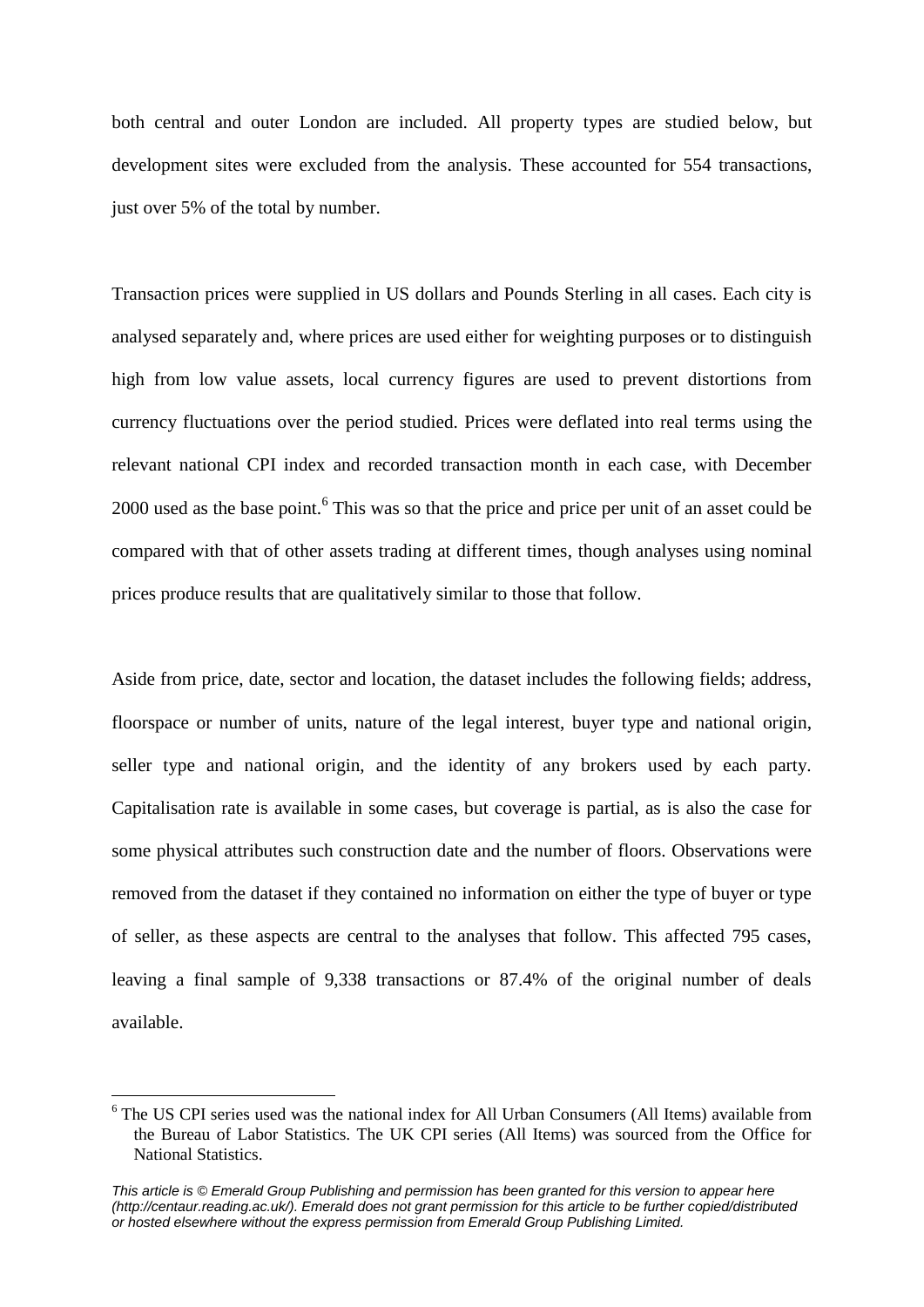To explore the forms of brokerage used and the circumstances in which different forms occur, a variable was created with the following categories: 1) No broker, 2) For seller only, 3) For buyer only and 4) Broker for both parties. If broker identity is not recorded, it is assumed that no broker was used by that party, although it is possible that the information is simply missing.<sup>7</sup> The categories facilitate econometric analysis of what distinguishes transactions where brokerage is observed and cases where each party is represented by a broker. First, though, tabular analyses are presented that show the proportion of deals by number and/or value that fall into each group.

In addition, variables indicating whether the buyer or seller was domestic or foreign were generated under the assumption that non-domestic investors may require the professional and information services offered by brokers to a greater extent. However, this was complicated by two factors. First, the evolution of property investment vehicles and the internationalization of real estate investment mean that, while the registered office of an owner may be easy to identify, the location of the effective or beneficial ownership may be very different and difficult to observe, as well as spread across multiple parties.<sup>8</sup> Second, the use of joint ventures means that more than one buyer or seller may be recorded, with both domestic and non-domestic parties present. In regard to the first issue, the study simply uses RCA's categorisations with respect to nationality of ownership. For the second issue, the investor variables were refined to indicate cases with partial domestic involvement as well as cases where nationality was unknown.

<sup>7</sup> Unless confidentiality clauses restrict such disclosure, brokers are incentivised to identify themselves as RCA publish broker rankings amongst their other outputs.

<sup>&</sup>lt;sup>8</sup> See Lizieri and Kutsch (2006) for extended discussion of this issue in the context of London.

*This article is © Emerald Group Publishing and permission has been granted for this version to appear here (http://centaur.reading.ac.uk/). Emerald does not grant permission for this article to be further copied/distributed or hosted elsewhere without the express permission from Emerald Group Publishing Limited.*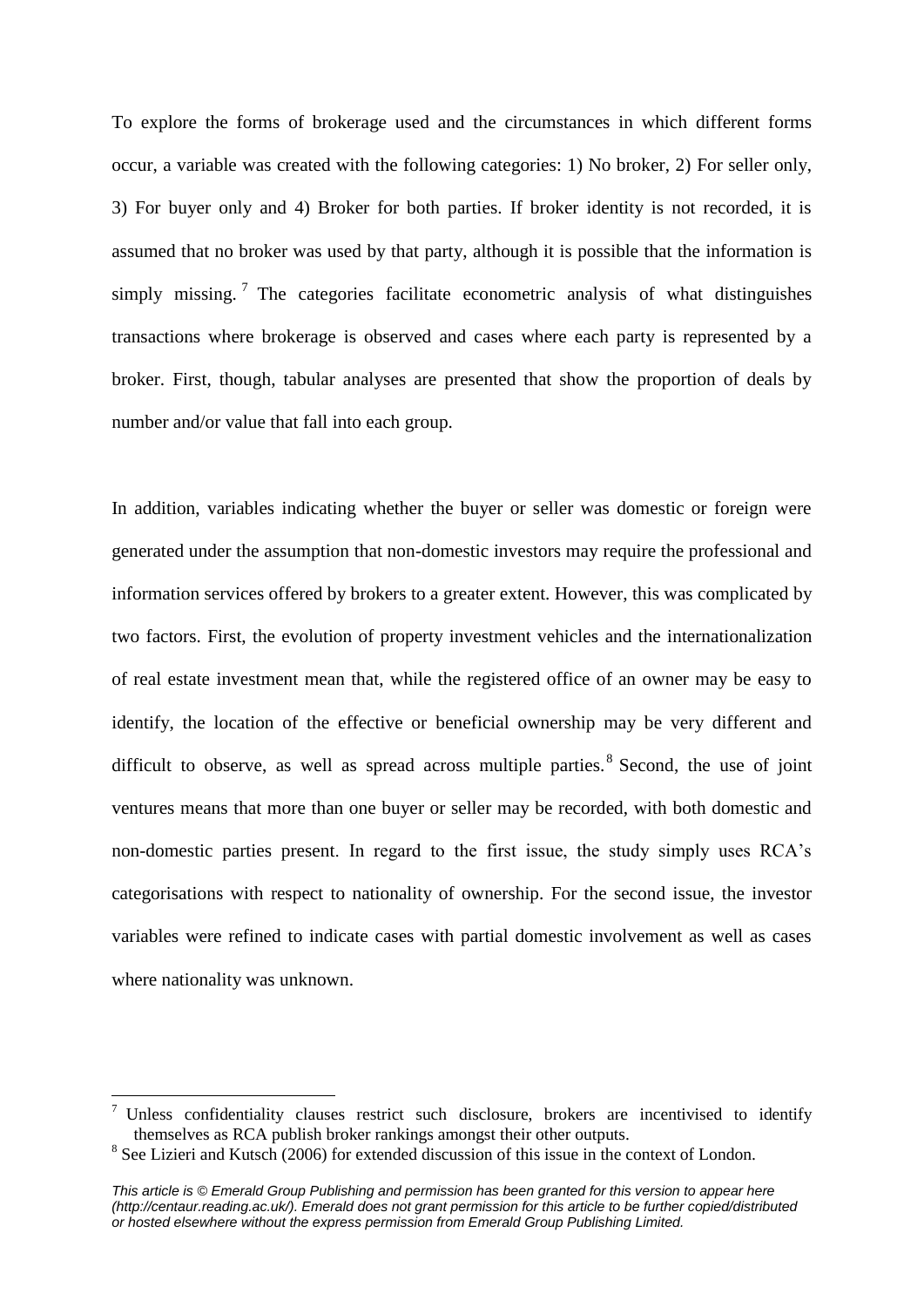Table 1 shows aggregate information on the use of brokerage in London and New York City. In this period, \$457bn was transacted in nominal terms and just over \$400bn once prices are adjusted for inflation. There are more observations for New York, but, if the apartment sector is excluded, the number of transactions for each city is roughly equal. Each transaction has been classified into one of the four brokerage categories and, by adding together relevant categories, the total extent of seller representation and buyer representation is reported.<sup>9</sup> The table shows a clear difference between the two cities in terms of broker use. Both buyer and seller representation are higher in London and the difference is especially notable in the case of buyers, being 63% of transactions in the case of London versus only 9% for New York.

#### INSERT TABLE 1 ABOUT HERE

The higher level of buyer representation in London means that there are more instances where two brokerage firms are involved in the transaction, one on behalf of the buyer and another for the seller. However, in a small number of cases (23 out of 1,754 deals), a single firm is recorded as having acted for both parties. In New York City, there are fewer instances where both parties are represented, but more cases where the same firm acts for both sides. Out of 490 transactions where both parties use brokerage, 280 are instances where a single firm acts for buyer and seller. As per the earlier discussion, some of these cases may be instances of dual agency in the traditional sense, but others may reflect representation of each party by different national offices of globalised real estate service providers.

<sup>&</sup>lt;sup>9</sup> For instance, 'Buyer represented' contains the sum of values shown in the columns 'For buyer only' and 'Broker for both'.

*This article is © Emerald Group Publishing and permission has been granted for this version to appear here (http://centaur.reading.ac.uk/). Emerald does not grant permission for this article to be further copied/distributed or hosted elsewhere without the express permission from Emerald Group Publishing Limited.*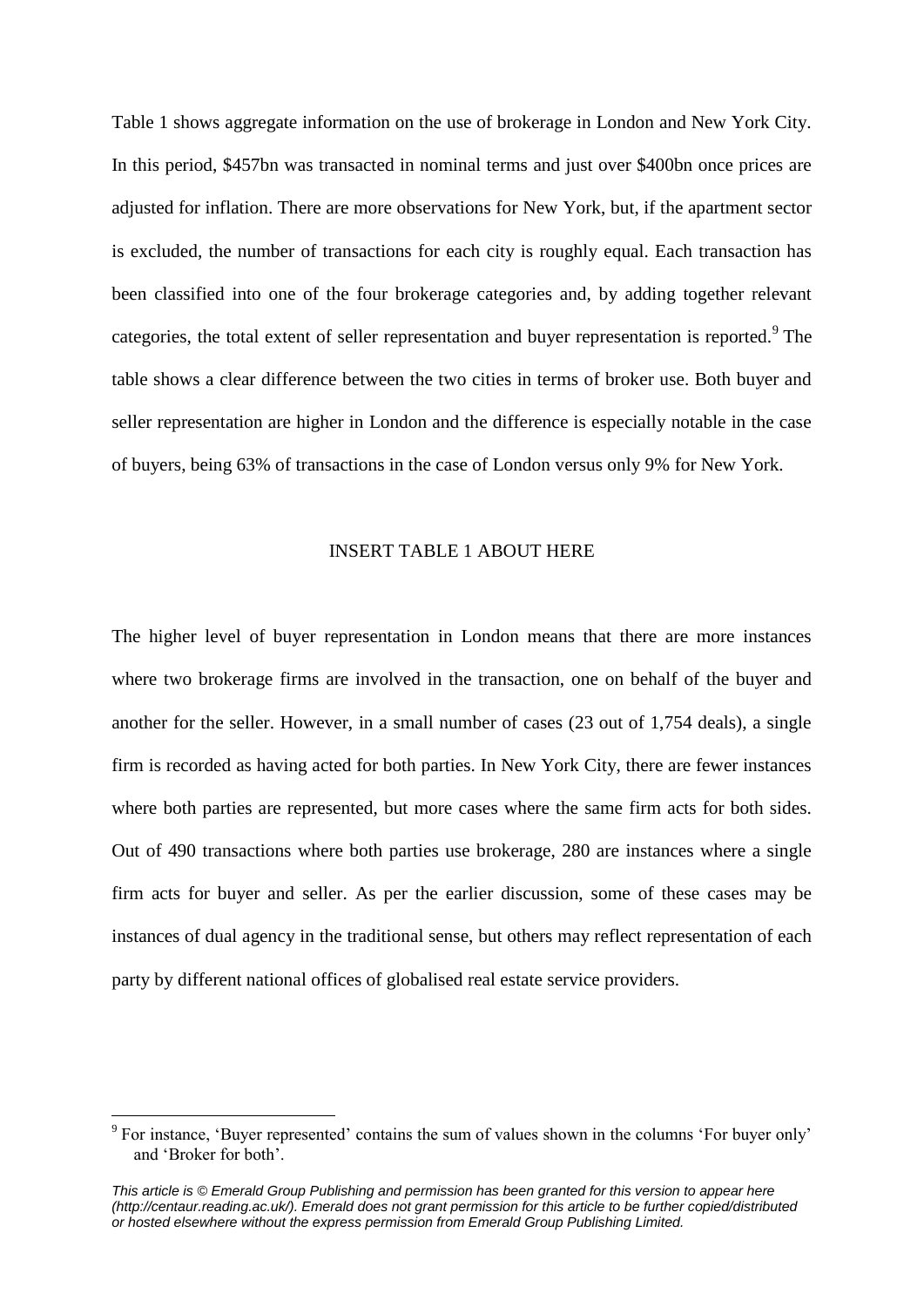Some of the patterns at city level could simply reflect that a different mix of assets is traded in each market. For instance, in New York, the apartment sector is much more important as an investment option than in London. Therefore, Table 2 splits the sample by sector within each city to explore whether differences are a function of property type. The results for New York City show that offices are brokered more often than assets in other sectors, but still to a lesser extent than assets in London, especially in respect of buyer brokerage. For London, the retail, office and industrial sectors exhibit similar levels of brokerage and have been more frequently brokered than the remaining property types.

#### INSERT TABLE 2 ABOUT HERE

Within each sector, there may be differences in brokerage patterns according to the quality of the assets transacted. In this dataset, there are no direct measures of building or tenant quality, but the price per unit of floorspace (or per apartment) is used here as a proxy measure.<sup>10</sup> For each city, within each sector, transactions were ranked using the relevant price per unit measure and then divided into four quartiles. This was with the exception of the apartment sector in London and the hotel sector in both cities where sample sizes were too small. The use of brokerage within each quartile was then examined. The results are summarised by Figure 2, which suggests that there is no consistent relationship between broker use and asset quality. Only in the New York retail and apartment sectors does a pattern emerge, with top and upper middle quartile assets (those achieving higher prices per unit) more frequently brokered than those in the lower quartiles. No such patterns exist in the London data.

<sup>&</sup>lt;sup>10</sup> There are 278 cases in London and 25 cases in New York where this information is missing and so the assets concerned are excluded from this particular analysis.

*This article is © Emerald Group Publishing and permission has been granted for this version to appear here (http://centaur.reading.ac.uk/). Emerald does not grant permission for this article to be further copied/distributed or hosted elsewhere without the express permission from Emerald Group Publishing Limited.*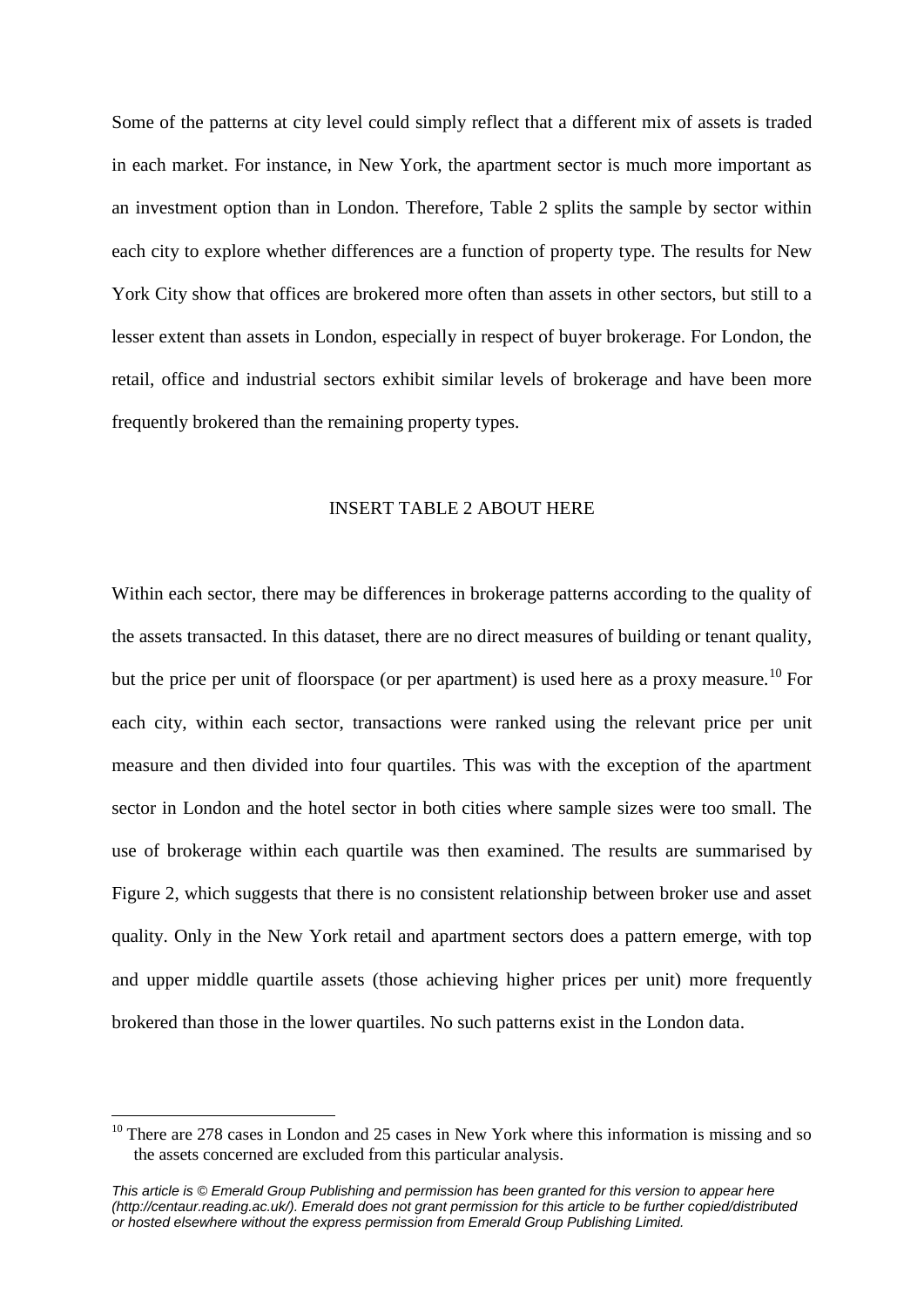#### INSERT FIGURE 2 ABOUT HERE

In both of the cities, the use and form of brokerage appears to have shifted over time. Whilst buyers and sellers in London are still far more likely to be represented by a broker than in New York, Table 3 indicates a reduction in representation during the period 2005-07 when capital growth in the commercial real estate market was strongest. By contrast, in New York, there appears to be a longer term shift towards increased use of brokers by buyers that began in the stronger market of 2005-07 and continued in the subsequent downturn. As with the results in Table 1, this does not appear to solely reflect changes in the mix or quality of assets being traded.

#### INSERT TABLE 3 ABOUT HERE

Another issue is whether the characteristics of the parties involved affect whether brokerage is observed. Certain types of market participant might possess greater market knowledge or engage in transactions more frequently than others; this is likely to be so for financial institutions and publicly listed real estate companies in comparison with corporations or individuals buying or selling as building users. With greater knowledge or experience, it is hypothesised that the need to engage a broker is reduced, especially on the buy side where the marketing element of brokerage is not required. This dimension is considered in Tables 4 and 5, which examine the influence of buyer and seller type or domicile on broker use.

Table 4 focuses on the characteristics of buyers. For London, it can be seen that financial institutions were the group of buyers most often represented and users were the least represented. This seems counter-intuitive given the relative expertise of each group and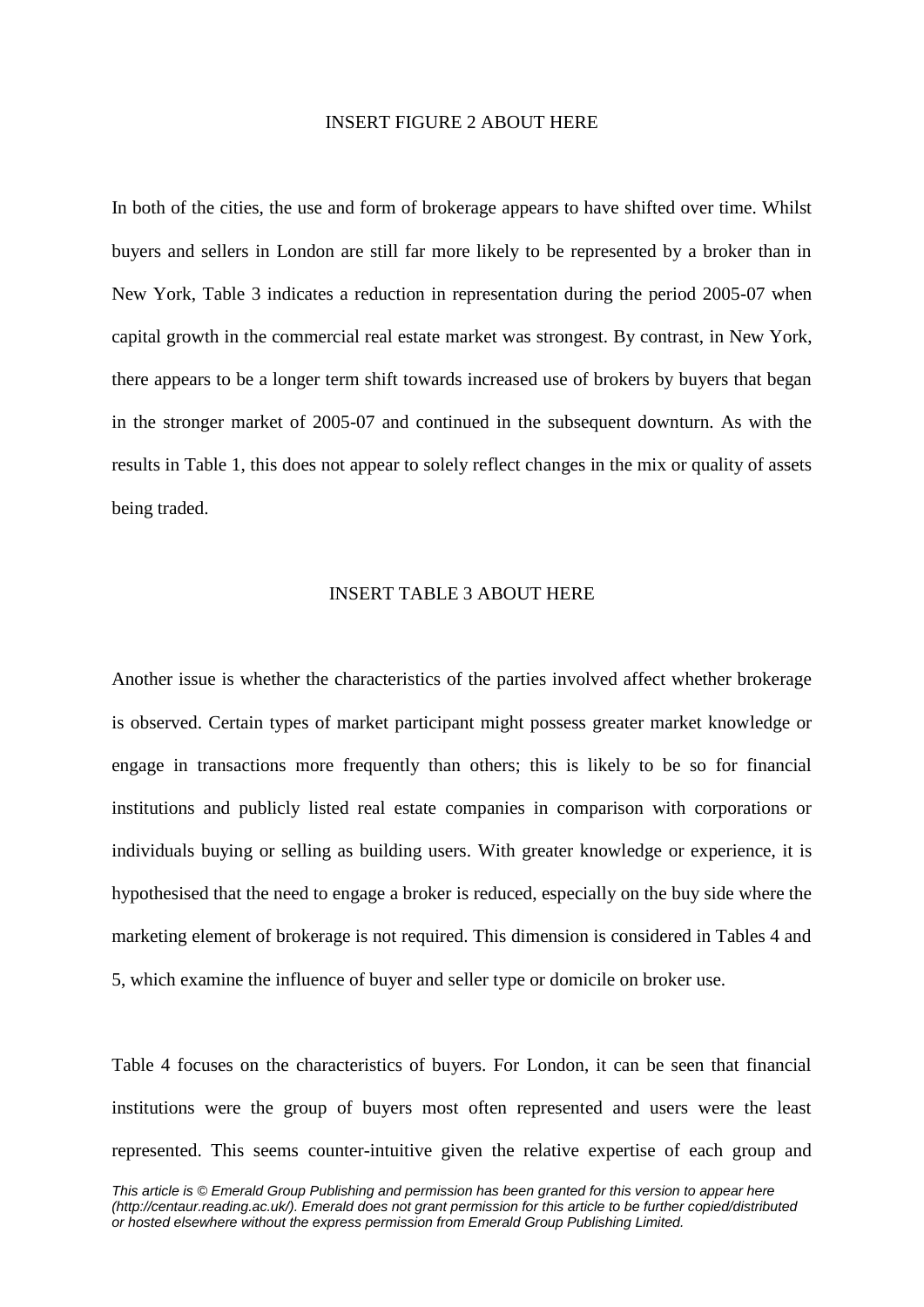suggests that institutional context or local culture may be important. In contrast, users and joint ventures (with multiple organisations involved on the buy side) were the buyer types most likely to be represented in New York. Meanwhile, domicile appears to have little influence in London on broker use, but the New York results show that foreign buyers were much more likely to be represented by brokers in this period, a result that seems more consistent with likely differences in information or market experience.

#### INSERT TABLE 4 ABOUT HERE

Table 5 then reports how often different types of seller were represented in each market. This time, there appear to be few differences across any of the categories in the London case, but the New York figures suggest a strong association between the use of brokers and the Institution and Equity fund seller groups. Again, domicile seems to be of little importance in London, but does appear to be important for New York City, with foreign sellers more often represented by brokers than their domestic counterparts.

#### INSERT TABLE 5 ABOUT HERE

The tabular analysis highlights distinctive behaviour with respect to brokerage between London and New York, with a much greater level of brokerage occurring in the former. It also reveals interesting patterns regarding when brokerage occurs within each market, especially with regard to the characteristics of the parties engaging in each deal. However, this style of analysis does not control for factors beyond the specific aspect being studied in each case, so econometric analysis is conducted to test whether some of these patterns remain once other factors are controlled for.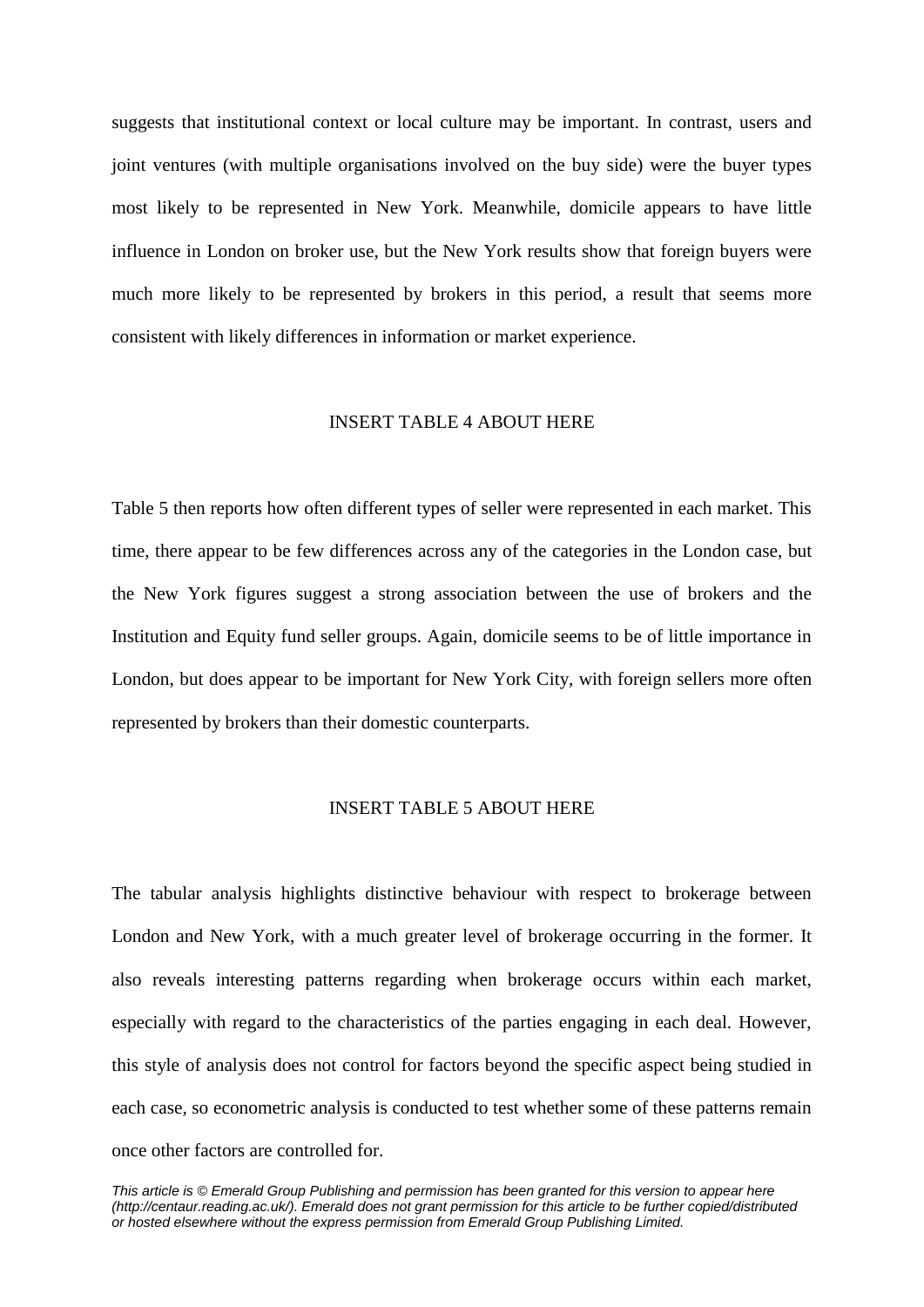#### **ECONOMETRIC ANALYSIS**

In this section, probit models are presented that allow the effect of different variables on broker use to be studied while other factors are held constant. Three sets of models are estimated. One set examines the decision by sellers to use brokerage and another set examines the decision to use a broker by buyers. A final set of models then explores the factors that affect the likelihood of brokers being used by both parties. Transaction data for each city is modelled separately with the aim of comparing results and seeing whether similar factors influence brokerage decisions in each case, notwithstanding the clear difference between the cities in broker use overall. The modelling focuses on core commercial (office, retail and industrial) assets in each city, but separate models for the apartments sector in New York are presented as well for comparative purposes.

The dependent variable in each probit model is dichotomous in form. For the first set of models, it takes a value of 1 if a broker is observed as having acted for the seller in the transaction and 0 if no seller broker was observed. A similar dependent variable is then defined for the second set of models, but with the focus here on whether or not a broker acted for the buyer. In the final set of models, the dependent variable takes the value of 1 if brokers for both the buying and selling parties were observed, and 0 if only one or neither of those parties was represented. However, a dilemma arises in respect of cases where the same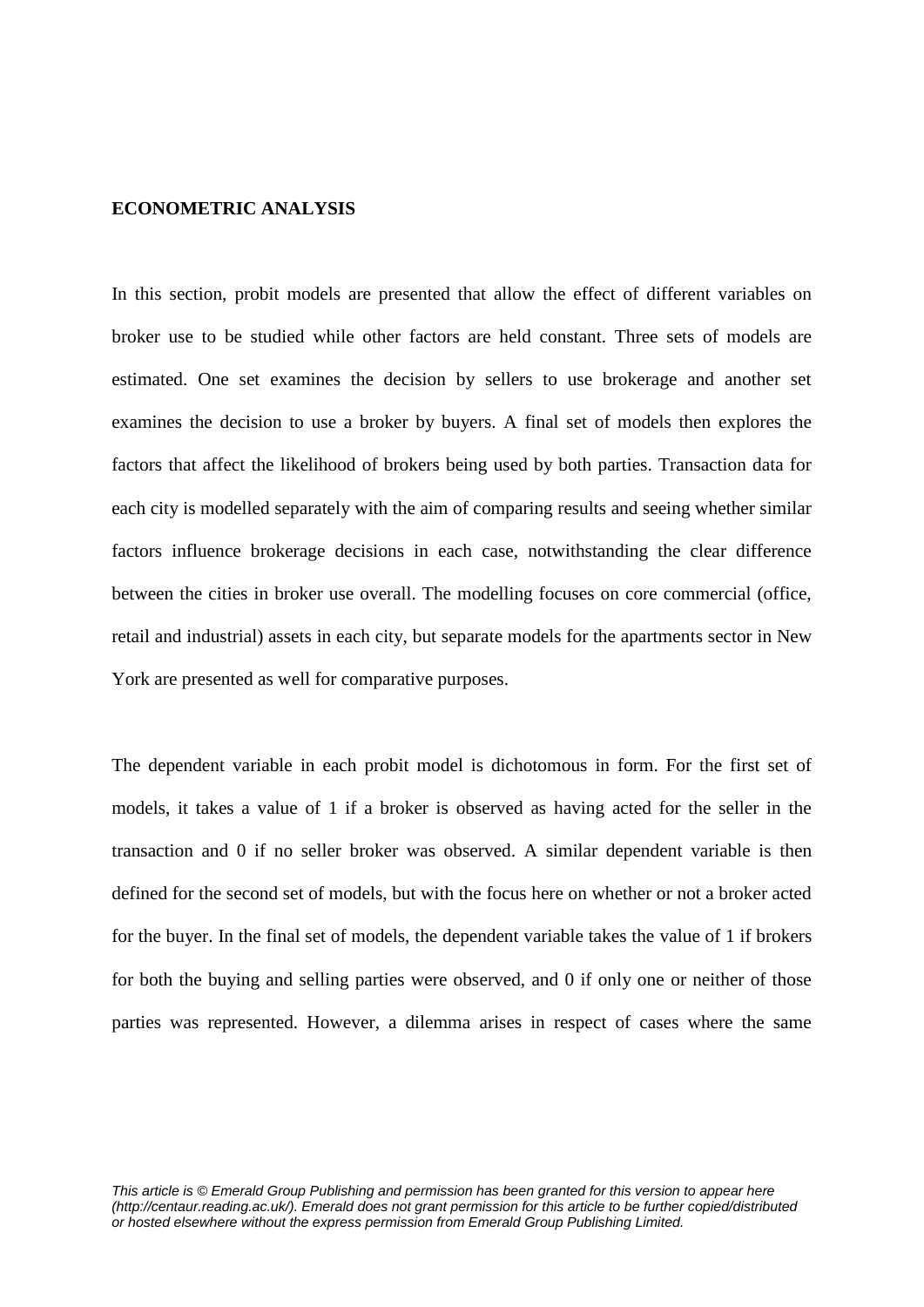brokerage firm acted for both sides. For the results presented here, these are treated as instances of buyer and double brokerage in the second and final set of models, respectively.<sup>11</sup>

Dummy variables for the year of transaction and sector to which each asset belongs are then used as independent variables, as well as other dummies that attempt to capture the nature of the buyer and seller. *Institutional buyer* and *Institutional seller* take the value of 1 where the buying or selling parties, respectively, include a financial institution or equity fund,  $12$  while *Multiple buyers* and *Multiple sellers* are recorded as 1 if there is more than one party in that role, such as where an asset is being traded by a joint venture. *Partial interest* indicates that a majority or minority interest in the asset was traded and identification of an asset as either *Top quartile* or *Bottom quartile* is based on the quality analysis discussed earlier.

Other indicators denote whether the buyers or the sellers are recorded as being domestic or foreign or whether nationality was unknown. Nationality may be important in determining broker use in that it could indicate familiarity (or otherwise) with the market concerned and the extent of access to local market information. In terms of transactions with multiple buyers or sellers, a dilemma arises if one partner is domestic and the other is not. Here, these cases are defined as 'domestic' on the grounds that the foreign partner will benefit from the local expertise of their domestic counterpart, but the number of such cases is relatively small (see Table 6) and the results that follow are robust to them being classed as either foreign or domestic for the purposes of model estimation.

1

Results from the alternative treatment of excluding them from the buyer brokered and double brokered groups are qualitatively similar and available from the authors on request.

<sup>&</sup>lt;sup>12</sup> The inclusion of equity funds in a wider definition of institutions follows the practice used by RCA and reflects the high degree of institutional management and involvement in such funds.

*This article is © Emerald Group Publishing and permission has been granted for this version to appear here (http://centaur.reading.ac.uk/). Emerald does not grant permission for this article to be further copied/distributed or hosted elsewhere without the express permission from Emerald Group Publishing Limited.*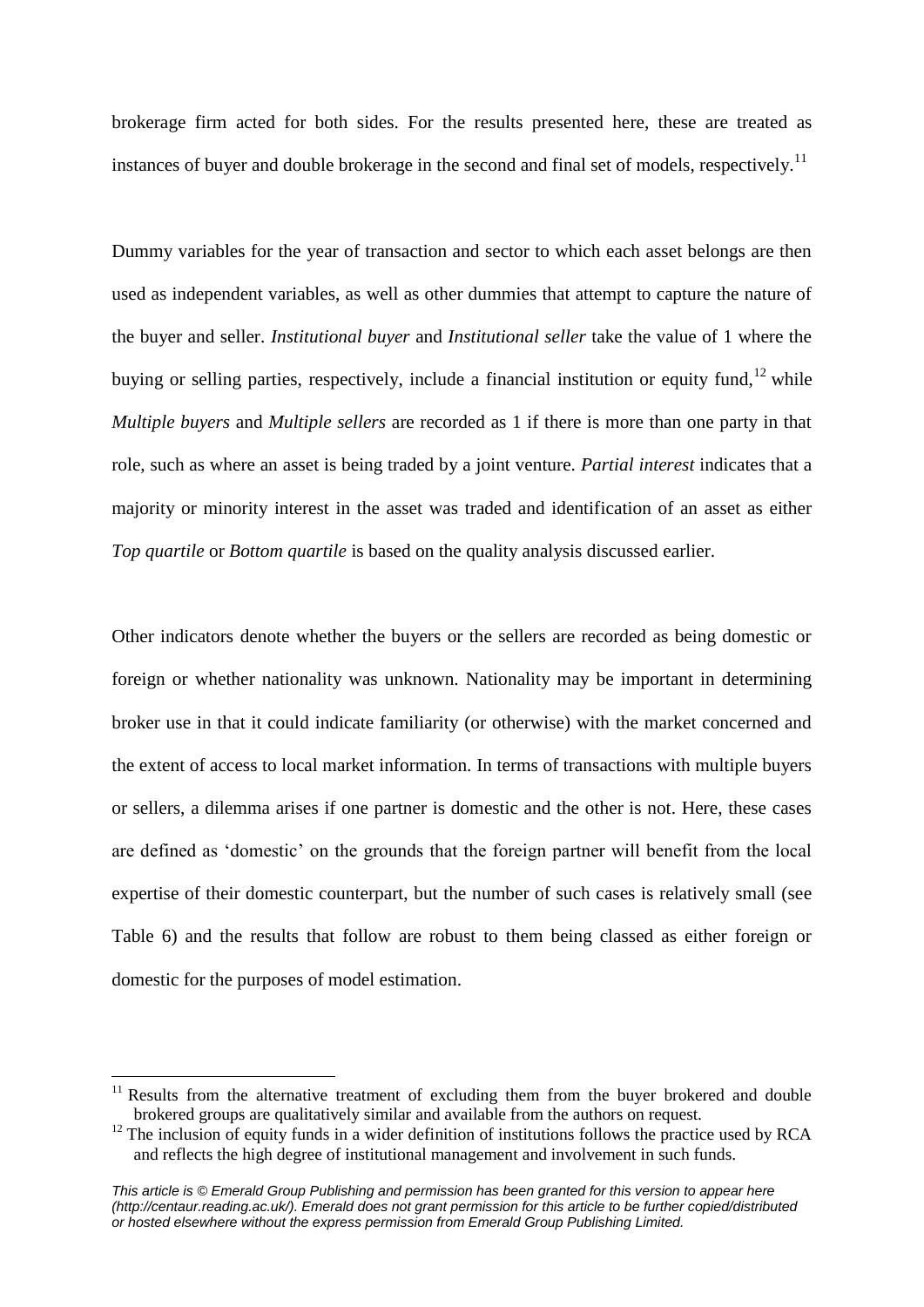Finally, the log of the transaction price was used to detect any tendency for higher value assets to be brokered once other factors were controlled for such as the nature of the parties involved. However, findings from the literature suggest that price may be endogenous to the brokerage decision, i.e. it may be influenced by whether or not the buyer or seller selects a broker to represent them. Therefore, an instrumental variables approach was taken to address this, with the price variable being instrumented in the commercial real estate case by a variable formed from asset floorspace multiplied by mean price per square foot for the sector concerned. In the case of apartments, the instrument used was simply the number of units in the apartment block.

Further information on the dummy variables is given in Table 6. This reports the proportions of the samples for which a given variable takes the value 1 rather than zero. The sample sizes are smaller than those used in the preceding section owing to cases without floorspace or number of units being omitted from the estimations. The cyclical pattern in trading noted from Figure 1 is again evident from the proportions for year dummies while the relative importance of different investor groups in each market is clearer. It can be seen that financial institutions and equity funds are involved in a far greater share of transactions in London than is the case in New York, while foreign buyers and sellers are much more prevalent; proportions for these groups in New York City being very small in both the commercial and apartment sector cases.

#### INSERT TABLE 6 ABOUT HERE

Estimated coefficients for the probit regressions concerning seller brokerage are shown in Table 7. Standard errors that are robust to clustering have been used to determine the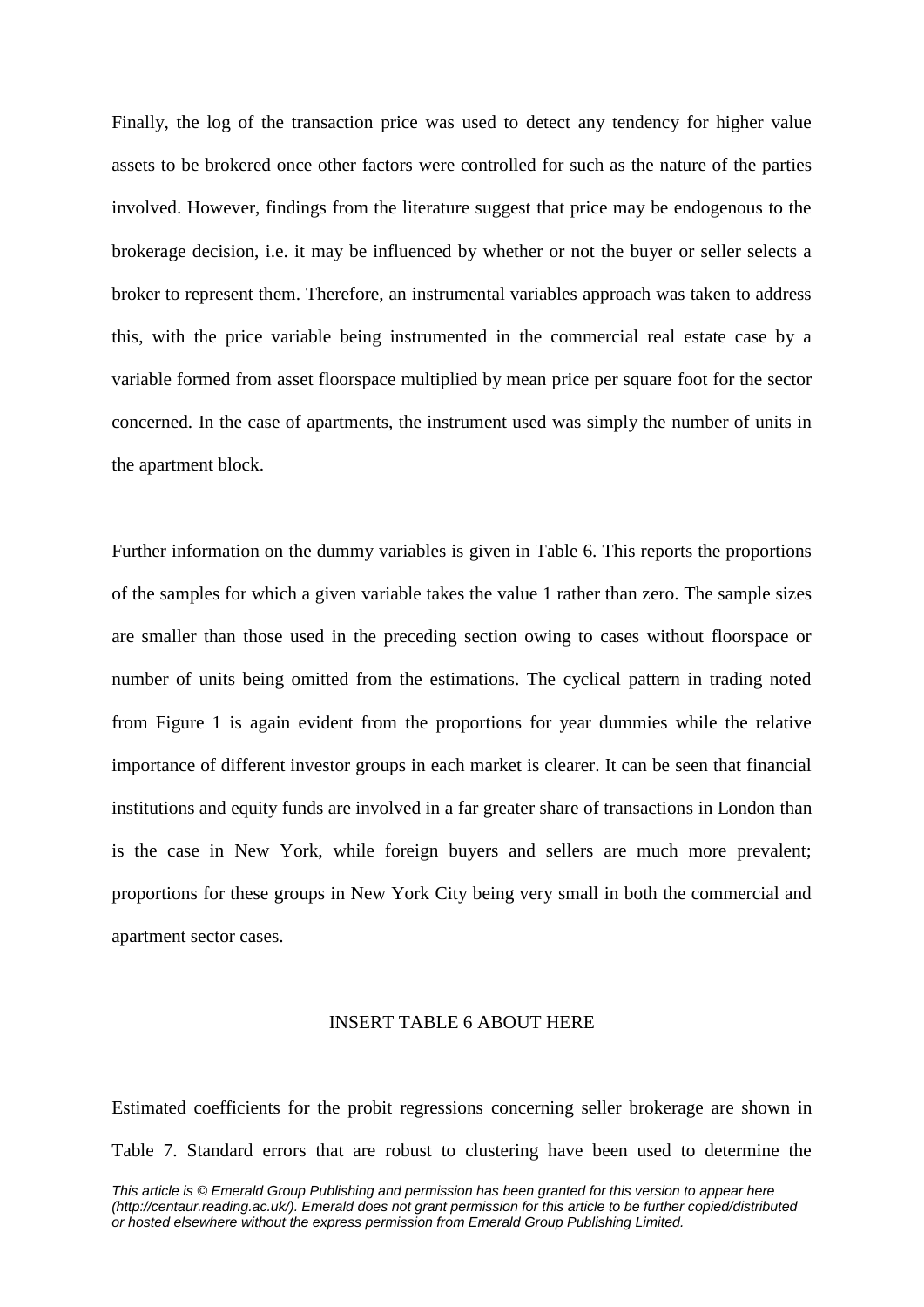significance of coefficients owing to the likely presence of correlation between the error terms of some observations. This arises because a reasonable proportion of the assets in the sample are traded more than once in the period studied.<sup>13</sup> If unobserved, asset-specific attributes in such cases contribute to the likelihood of broker use, then these will affect multiple observations in the dataset. Therefore, robust standard errors are used as a precaution.

#### INSERT TABLE 7 ABOUT HERE

The results in Table 7 suggest that, from the available information, patterns in seller brokerage are easier to explain in New York than in London. Few of the coefficients in the London model are significant and those which are do not seem to correspond with arguments concerning either asset complexity or information asymmetry. For New York, offices (the base group) were more likely to have had brokerage than other types of commercial real estate and there is a positive coefficient for price in both the commercial and apartment sector models, indicating that brokerage is more likely for assets commanding higher prices. For apartments, the *Top quartile* coefficient is significant and positive and, for *Bottom quartile*, it is significant and negative, but a similar pattern is not observed for the commercial sector. It is also interesting that the coefficient for *Partial interest* is negative for both London and New York, but there are very few such cases and it could reflect instances where trading occurred with other parties holding fractional interests in the same property, perhaps eliminating the need for brokers, though this cannot be confirmed from the available data.

 $13$  2,733 (29%) of the 9,338 single asset transactions relate to assets that trade more than once during the period. There are 1,253 such assets compared to 6,605 cases that trade only once between 2001 and 2011.

*This article is © Emerald Group Publishing and permission has been granted for this version to appear here (http://centaur.reading.ac.uk/). Emerald does not grant permission for this article to be further copied/distributed or hosted elsewhere without the express permission from Emerald Group Publishing Limited.*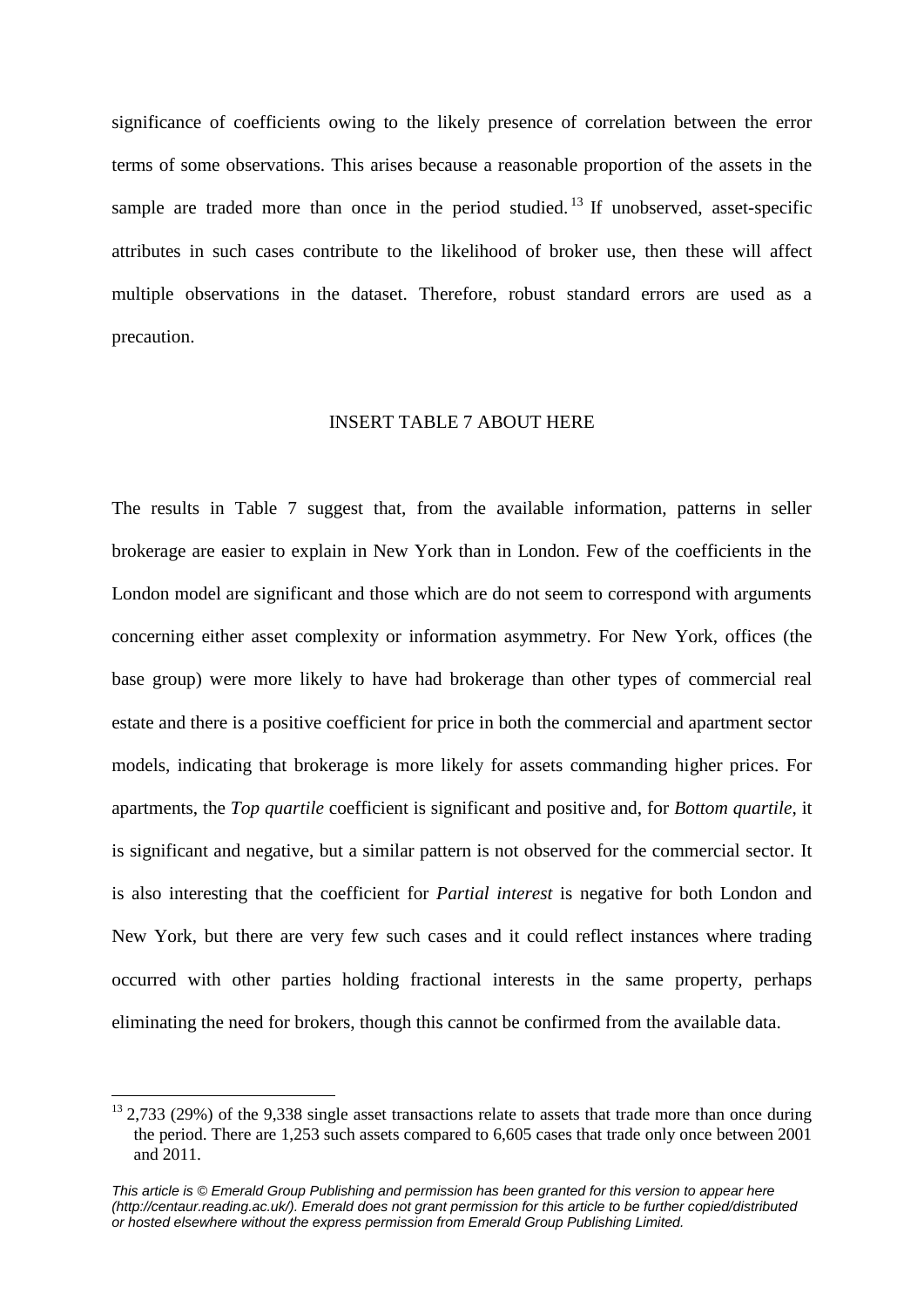Coefficients for investor variables indicate that institutional investors were significantly more likely than other types of seller in New York City to use brokers, holding other factors constant. The discrete effect of the seller being an institution on the probability of observing a seller broker is 7% in the commercial case and 18% in the apartment case. The corresponding coefficient in the London model is not significant. Meanwhile, it was expected that *Multiple sellers* would increase the likelihood of brokerage since the involvement of more parties arguably complicates the transaction and increases the need for professional advice. Yet results for both cities do not indicate a significant difference from the single seller case. Foreign domicile has no significant effect either, but this may make sense if these investors already have market knowledge as a result of their current ownership and so make brokerage decisions on similar criteria to their domestic counterparts. As a caveat, though, it should be noted that the unknown group is significant in some instances and the number of cases where domicile of either the buyer or seller is unknown is fairly sizeable.<sup>14</sup>

The coefficients from the buyer brokerage regressions are shown in Table 8. Here, the New York City regressions only use transactions from 2005 onwards. This is because, prior to this date, there are almost no observations of buyer brokerage in the New York data. A similar picture to that of Table 7 is evident. For London, few coefficients are strongly significant, but, in contrast, most of the asset and investor variables are significant in the New York commercial sectors model. In the latter case, offices were more likely to have had buyer brokerage than other property types while, in London, this was the case for retail rather than office assets. Buyers were less likely to use brokers for *Bottom quartile* assets in both cities and the coefficients on *Partial interest* echo those found in the seller broker regressions. The impact of price, though, is less consistent.

1

<sup>&</sup>lt;sup>14</sup> See earlier discussions and the notes for Tables 4 and 5.

*This article is © Emerald Group Publishing and permission has been granted for this version to appear here (http://centaur.reading.ac.uk/). Emerald does not grant permission for this article to be further copied/distributed or hosted elsewhere without the express permission from Emerald Group Publishing Limited.*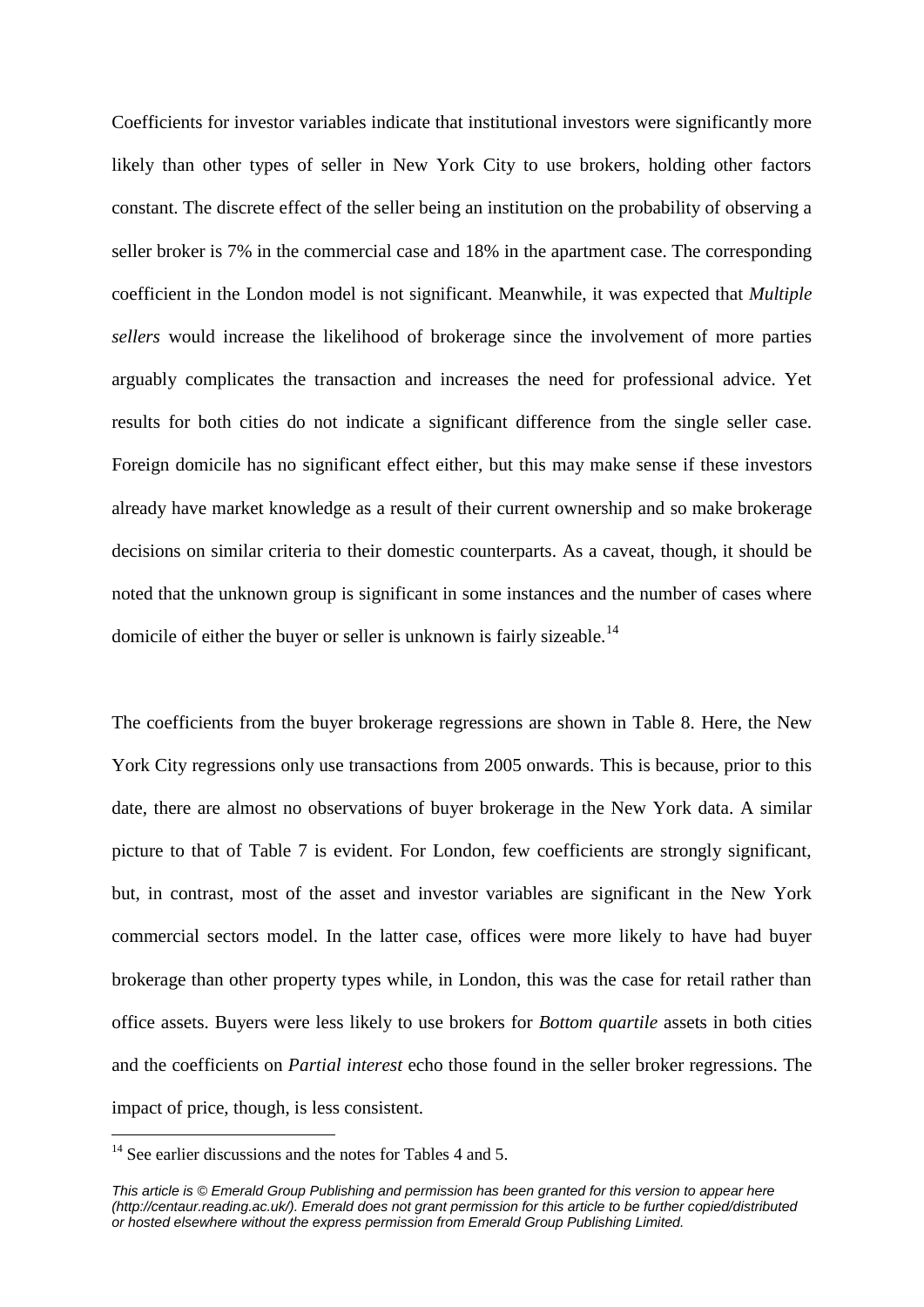#### INSERT TABLE 8 ABOUT HERE

For the investor variables, the coefficients indicate quite different patterns between the two cities. In London, institutional buyers were more likely to use brokers than any other type of buyer, the discrete effect of their involvement being to increase the probability of buyer brokerage by 10%. In New York, though, institutional buyers were less likely to use brokers to represent them in commercial property purchases, their involvement reducing the probability of buyer brokerage by 7%. Furthermore, unlike London, *Multiple buyers* have a positive effect on buyer brokerage while foreign buyers in New York were more likely than domestic buyers to use a buyer broker (the caveat about the unknown cases remains). The New York findings seem consistent with ideas about transaction complexity and the relative knowledge and experience of different buyer types operating within that market.

Results for the final set of models that examine double brokerage are presented in Table 9. Once again, in the case of New York City, only transactions from 2005 onwards are used. For the London data, double brokerage is as difficult to explain with the available variables as either seller or buyer brokerage alone. None of the asset variables are significant at the 5% level and few of the investor variables work well. The exception to this is when institutional investors are involved in a deal; they are significantly more likely to be involved in double brokered transactions than non-institutional counterparts. However, the reverse is true for sales of commercial real estate in New York City. Institutional investors here, both as buyers and sellers, are less likely to be involved in transactions where both parties are represented. The results suggests that such investors, who typically are amongst the most professional and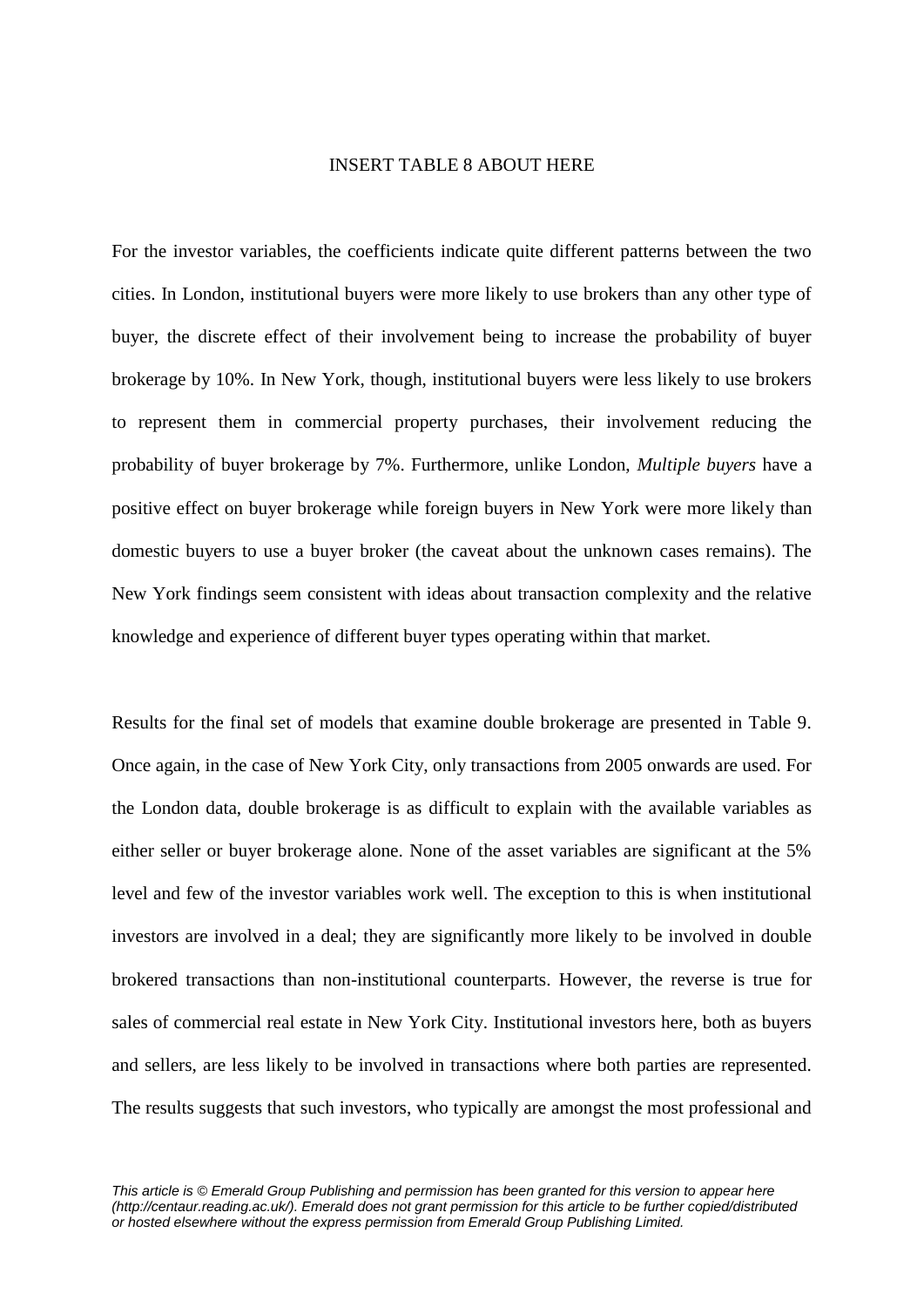well informed market participants, perceive these different modes of transacting as offering particular advantages within the institutional environment that exists in each place.

#### INSERT TABLE 9 ABOUT HERE

#### **CONCLUSION**

The transfer of commercial real estate assets occurs over an extended period typically lasting weeks or months (see Scofield, 2013) and often involves some form of brokerage. The function of the broker/agent is to provide knowledge of the asset and the counterparty; knowledge that is crucial to the transaction. This function underpins asset liquidity and so the broker can be seen as both a determinant and measurable cost of liquidity. Yet studies of commercial real estate investment commonly investigate liquidity without an explicit focus on brokerage. While some research has helped define and develop the role of brokers/agents within commercial real estate markets (e.g. McAllister *et al.*, 2008), this is the first study, to our knowledge, that shows significant variations in broker use and its associated transaction costs across international real estate investment markets, and to explicitly equate these with variable liquidity costs.

The paper highlights important differences in the use and form of brokerage between the real estate markets of London and New York City. Overall, buyer representation is much higher in London, occurring in 63% of transactions as compared to only 9% of cases in New York. Transactions in London are more likely to be brokered and, when brokerage occurs, it is more likely to involve two brokers; one acting for the buyer and one for the seller. These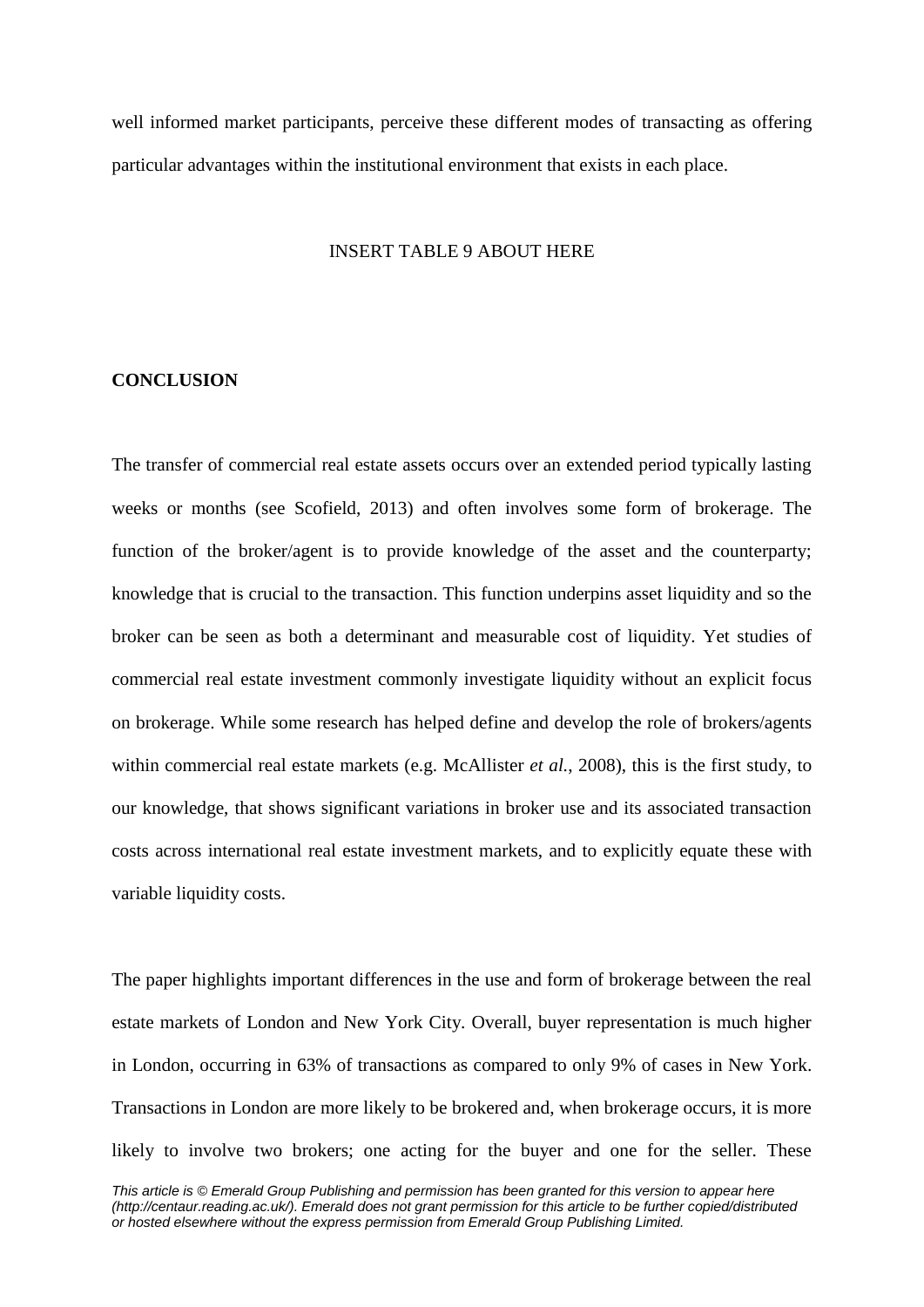differences are not simply a function of the mix of assets and investors in each location, as distinctions remain when comparisons are made between individual sectors or investor types. The findings are significant because a brokered transaction will present higher transaction costs as compared to non-brokered transaction, while transactions involving two distinct brokers represent the highest transaction costs overall.

In the case of London, regression analysis indicates the dominance of investor over asset attributes for explaining whether brokers are used and whether both parties are represented. In New York City, asset attributes play a greater role in predicting brokerage, but investor characteristics remain important, with, for example, both institutional sellers and foreign buyers being positively related to broker use. However, institutional investors in New York are less associated with double brokerage than non-institutional investors. This is in contrast to London, where institutional investors are more associated with double brokerage. Variable brokerage costs indicate important, persistent differences in the organization of real estate investment firms between markets in response to different institutional arrangements. The regression results illustrate such differences, but do not explain why broker use and costs vary between the two markets concerned.

New institutional economics postulates that what appears as market inefficiency (investors incurring higher transaction costs for reasons not related to asset qualities) is a reaction to market norms and the costs of enforcing rules and maintaining and transferring property rights. Institutional arrangements (Davis and North, 1971) arguably reflect the most efficient system of wealth maximization whilst "inefficient governance will be detected and undone" (Friedman, 1966). Thus, the institutional form that is observed should be that which mitigates the most risk at the least cost (Williamson 1991). For instance, the system of exchange in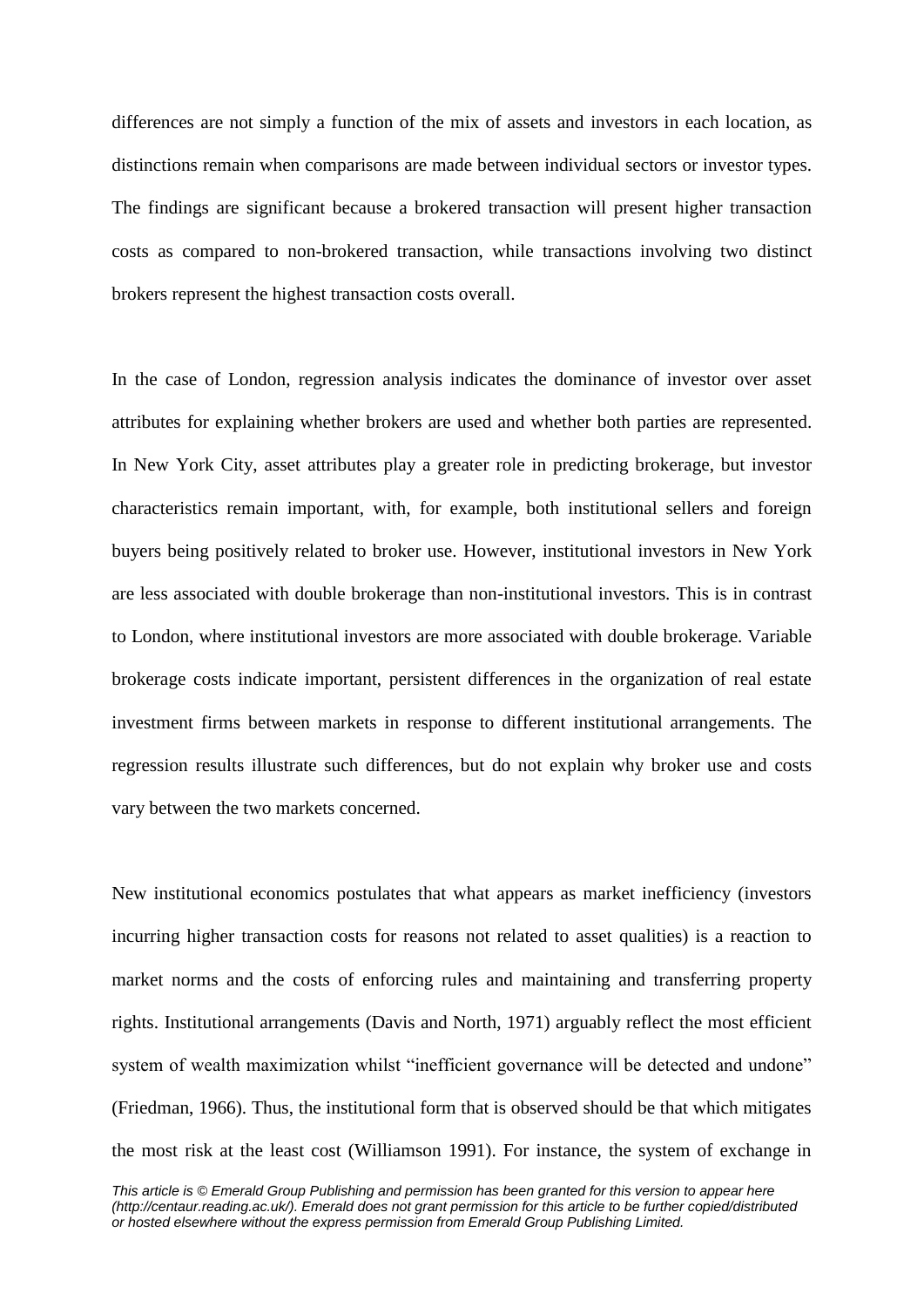which both seller and buyer retain separate broker representation creates an environment well suited to the enforcement of norms and rules in an otherwise opaque market. On the other hand, if the market institutions current in London and New York City are not shaped solely by asset attributes then, as Allen (2012) notes, some aspects of the institutional environment, such as the culture of the market, must be driving the different institutional arrangements identified herein.

The greater propensity for double brokerage in London may reflect transactional efficiencies from this approach that are not observable in the data available to this study. For example, future studies could provide valuable insights into the liquidity effects of different forms of brokerage. Nonetheless, a double brokered transaction provides an environment conducive to information capture and control by the brokers involved. This is a consequence of their privileged access to knowledge of the asset and the preferences of both investment principals. It creates a network structure defined by three distinct exchange relationships (tri-dyad form), a system through which neither party – buyer or seller – is privy to as much information about the deal (the asset and counterparty), as the intermediaries (brokers) that stand between them (Burt, 1992). So, while providing a mechanism to reduce 'opportunism' during the exchange (Williamson, 1979), a system of double brokerage paradoxically embeds strategically important market knowledge in the hands of intermediaries, away from seller and buyer. In turn, this makes adjustment away from such a system and the reduction of transaction costs more difficult.

This study has important implications for existing and future real estate research. Holding periods within commercial real estate portfolios are affected by transaction costs and these, in turn, affect trading volumes, risk and asset pricing (Collett *et al.*, 2003). This study offers sui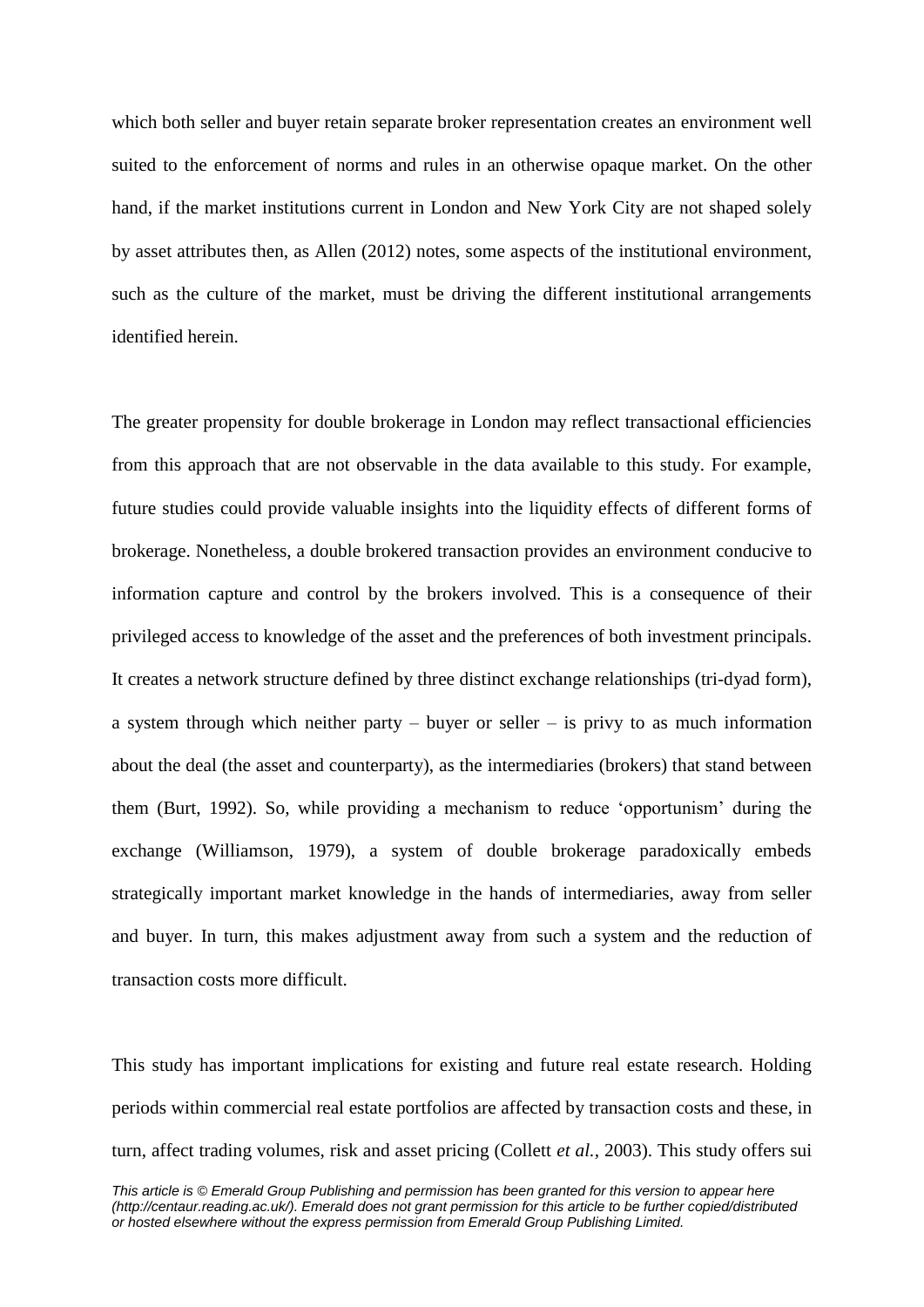generis insight into the dynamic nature of transaction costs across ostensibly similar investment markets. Unlike previous work, it provides evidence of market specific transaction costs and concludes that variable costs are driven by subtle differences in market institutions (Allen, 2012). Future research that applies transaction costs to any manner of real estate inquiries must adjust the costs of the transaction to individual market realities.

#### **REFERENCES**

Alchian, A. and Demsetz, H. (1972), "Production, Information Costs, and Economic Organization", *American Economic Review*, Vol. 62 No. 5, pp. 772-795.

Allen, D. (2012), *The Institutional Revolution*, University of Chicago Press, Chicago.

Anglin, P.M. and Arnott, R. (1991), "Residential Real Estate Brokerage as a Principal-Agent Problem", *The Journal of Real Estate Finance and Economics*, Vol. 4 No. 2, pp. 99-125.

Bajtelsmit, V.L. and Worzala, E. M. (1997), ["Adversarial Brokerage in Residential Real](http://ares.metapress.com/content/91180l4m4376462l/)  [Estate Transactions: The Impact of Separate Buyer Representation"](http://ares.metapress.com/content/91180l4m4376462l/), *Journal of Real Estate Research*, Vol. 14, pp. 65-75.

Bond, S., Hwang, S., Lin, Z. and Vandell, K. D. (2007), "Marketing Period Risk in a Portfolio Context: Theory and Empirical Estimates from the UK Commercial Real Estate Market", *The Journal of Real Estate Finance and Economics*, Vol. 34 No. 4, pp. 447-461.

Burt, R. and Knez, M. (1995), "Kinds of Third-Party Effects on Trust", *Rationality and Society*, Vol. 7 No. 3, pp. 255-292.

Coase, R. (1960), "The Problem of Social Cost", *Journal of Law and Economics*, Vol. 3, pp. 1-44.

Coase, R. (1964), "Discussion", *The American Economic Review*, Vol. 54, pp. 194-197.

Collett, D., Lizieri, C. and Ward, C. (2003), "Timing and the Holding Periods of Institutional Real Estate", *Real Estate Economics*, Vol. 31 No. 2, pp. 205-222.

Davis, L. and North, D. (1971), *Institutional Change and American Economic Growth*, University of Cambridge Press, Cambridge.

Elder, H. W., Zumpano, L. and Baryla, E. (2000), "Buyer Brokers: Do They Make a Difference? Their Influence on Selling Price and Search Duration", *Real Estate Economics*, Vol. 28 No. 2, pp. 337-362.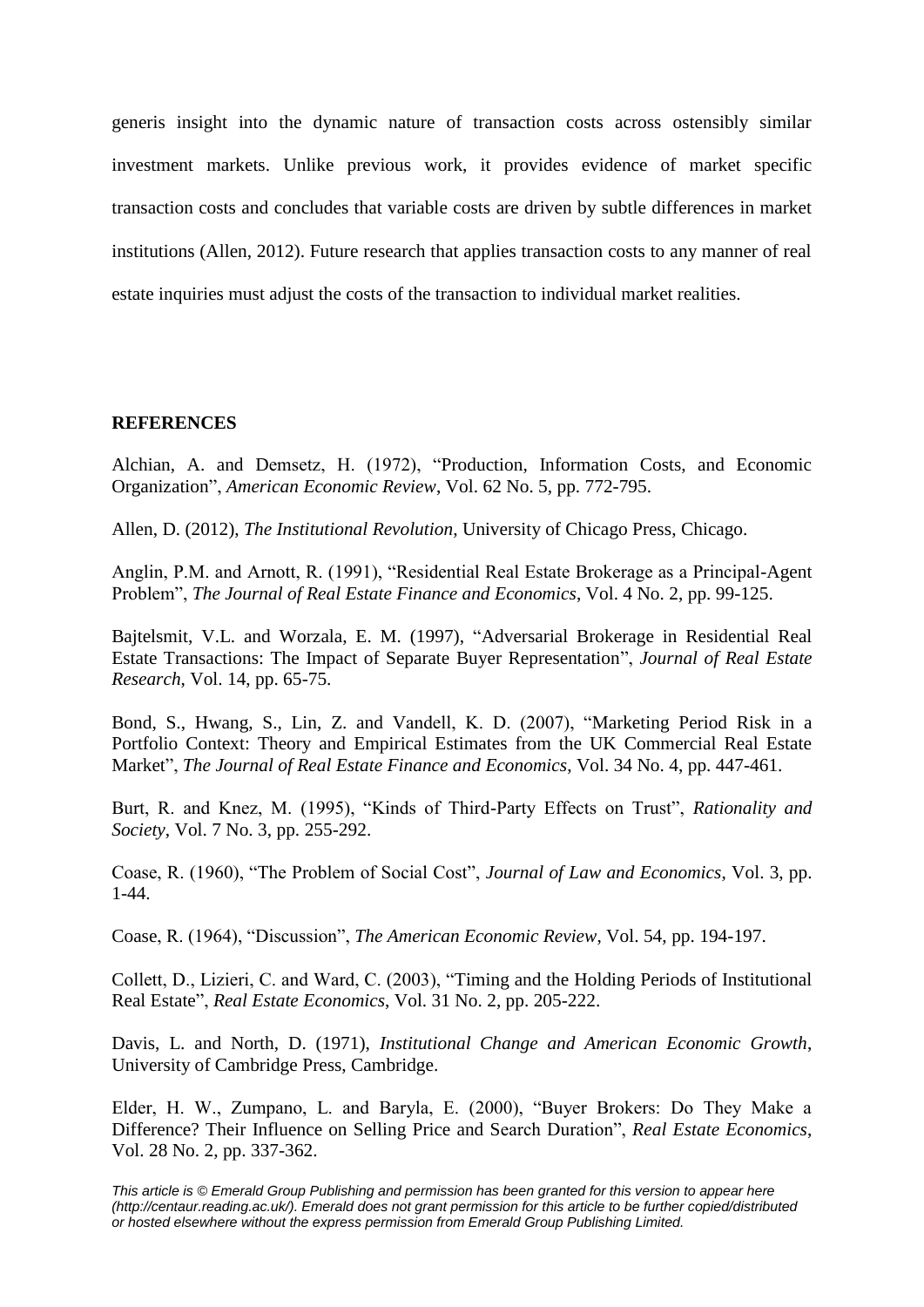Friedman, M. (1966), "The Methodology of Positive Economics", in Friedman, M. (Ed.), *Essays in Positive Economics*, University of Chicago Press, Chicago, pp. 3-16, 30-43.

Graff, R. and Webb, J. (1997), "Agency Costs and Inefficiency in Commercial Real Estate", *Journal of Real Estate Portfolio Management*, Vol. 3 No. 1, pp. 19-36.

Grossman, S. J. and Miller, M. H. (1988), "Liquidity and Market Structure", *The Journal of Finance*, Vol. 43 No. 3, pp. 617-633.

Hardin, W., Johnson, K. and Zhonghua, W. (2009), "Brokerage Intermediation in the Commercial Property Market", *Journal of Real Estate Research*, Vol. 31 No. 4, pp. 397-420.

Hayek, F. A. (1945), "The Use of Knowledge in Society", *American Economic Review*, Vol. 35 No. 4, pp. 519-30.

Jud, G. D. (1983), "Real Estate Brokers and the Market for Residential Housing", *AREUEA Journal*, Vol. 11 No. 1, pp. 69-82.

Jud, G. D. and Frew, J. (1986), "Real Estate Brokers, Housing Prices and the Demand for Housing", *Urban Studies*, Vol. 23 No. 1, pp. 21-31.

Klein, P. (1996), "Economic Calculation and the Limits of Organization", *The Review of Austrian Economics*, Vol. 9 No. 2, pp. 51-77.

Lin, Z. and Vandell, K. D. (2007), "Illiquidity and Pricing Biases in the Real Estate Market", *Real Estate Economics*, Vol. 35 No. 3, pp. 291-330.

Lizieri, C. and N. Kutsch. *Who Owns The City 2006: Office Ownership in the City of London*, Development Securities Plc and The University of Reading, London, 2006.

MacKinnon, G. H. and Al Zaman, A. (2009), "Real Estate for the Long Term: The Effect of Return Predictability on Long-Horizon Allocations", *Real Estate Economics*, Vol. 37 No. 1, pp. 117-153.

Malone, T. W. and Smith, S. A. (1988), "Modelling the Performance of Organizational Structures", *Operations Research*, Vol. 36 No. 3, pp. 421-436.

McAllister, P., Hughes, C. and Gallimore, P. (2008), "Principal-Agent Issues in Asset Acquisition: UK Institutions and their Investment Agents", *Journal of Property Research,* Vol. 25 No. 4, pp. 269-283.

Mises, L. V. (1949), *Human Action,* Yale University Press, New Haven.

Newell, G., Adair, A. and McGreal, S. (2010), "Robustness of capital flows into the European commercial property markets during the global financial crisis", *Journal of European Real Estate Research*, Vol. 3 No. 3, pp.182-202.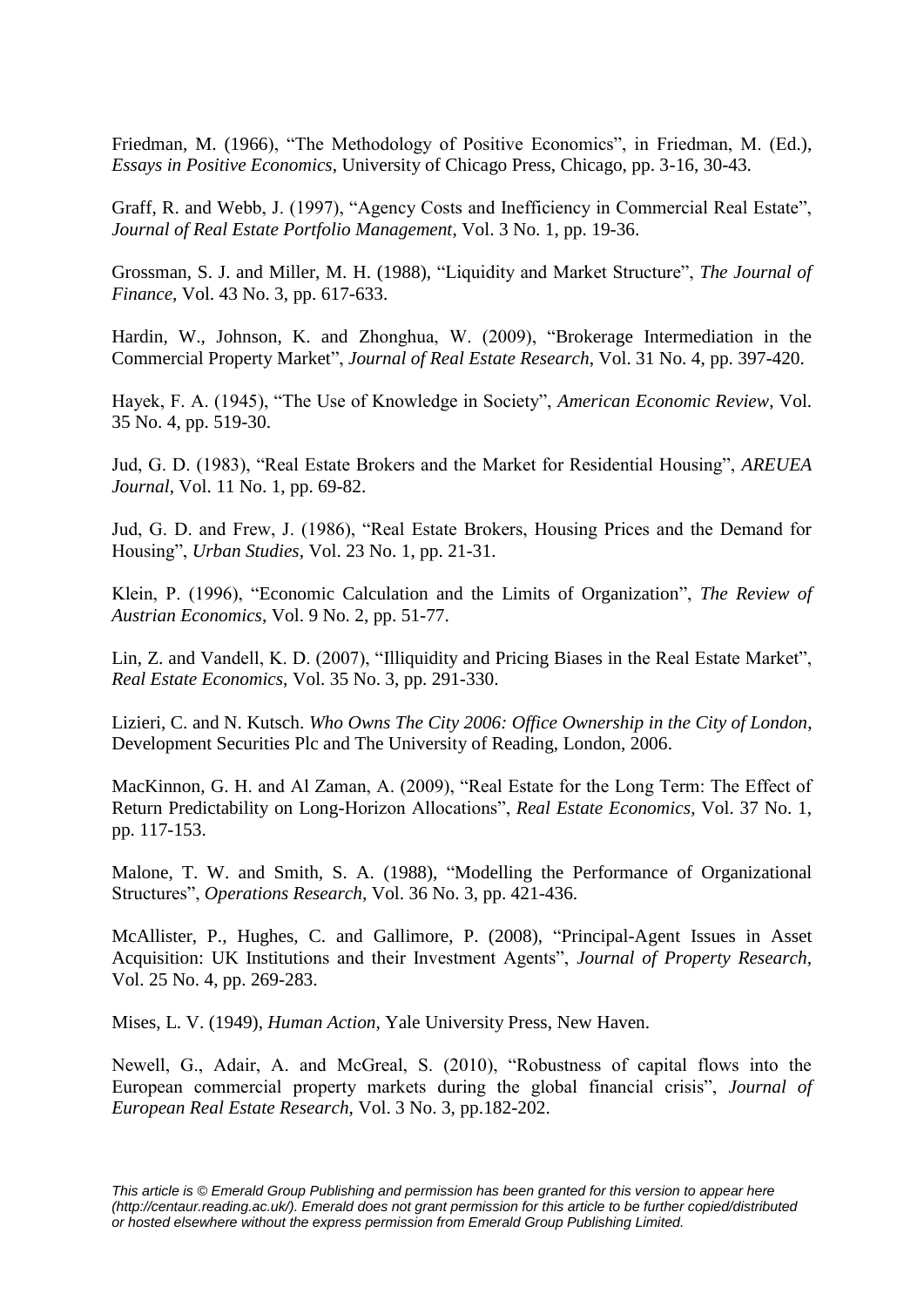Rehring, C. (2012), "Real Estate in a Mixed-Asset Portfolio: The Role of the Investment Horizon", *Real Estate Economics*, Vol. 40 No. 1, pp. 65-95.

Rutherford, R.C., Springer, T. M. and Yavas, A. (2005), "Conflicts Between Principals and Agents: Evidence from Residential Brokerage", *Journal of Financial Economics*, Vol. 76 No. 3, pp. 627-665.

Salant, S. W. (1991), "For Sale By Owner: When to Use a Broker and How to Price the House", *Journal of Real Estate Finance and Economics*, Vol. 4 No. 2, pp. 157-173.

Sawyer, S., Crowston, K., Wigand, R. and Allbritton, M. (2003), "The Social Embeddedness of Transactions: Evidence from the Residential Real-Estate Industry", *The Information Society*, Vol. 19 No. 2, pp. 135-154.

Scofield, D. (2013), "Time to completion liquidity in UK commercial real estate investment: 2000-2008", *Journal of European Real Estate Research*, Vol. 6 No. 1, pp. 34-47.

Wiley, J. A., Waller, B. and Brastow, R. (2013), "Two sides of dual agency: evidence from homebuyers and transactions", *Journal of Property Research*, Vol. 30 No. 1, pp. 47-66.

Williamson, O. E. (1979), "Transaction-Cost Economics: The Governance of Contractual Relations", *The Journal of Law and Economics*, Vol. 22 No. 2, pp. 233-261.

Williamson, O. E. (1991), "Comparative Economic Organization: The Analysis of Discrete Structural Alternatives", *Administrative Science Quarterly*, Vol. 36 No. 2, pp. 269-296

Williamson, O. E. (2008), "Outsourcing: Transaction Cost Economics and Supply Chain Management", *Journal of Supply Chain Management*, Vol. 44 No. 2, pp. 5-16.

Yavas, A. and Colwell, P. (1999), "Buyer Brokerage: Incentive and Efficiency Implications", *Journal of Real Estate Finance and Economics*, Vol. 18 No. 3, pp. 259-277.

Yinger, J. A. (1981), "Search Model of Real Estate Broker Behaviour", *The American Economic Review*, Vol. 71 No. 4, pp. 591-605.

Zenger, T.R., Felin, T. and Bigelow, L. S. (2011), "Theories of the Firm-Market Boundary", *The Academy of Management Annals*, Vol. 5 No. 1, pp. 89-133.

Zietz, E. M. and Sirmans, G. S. (2011), "Real Estate Brokerage Research in the New Millennium", *Journal of Real Estate Literature*, Vol. 19 No. 1, pp. 3-40.

Zumpano, L., Elder, H. and Baryla, E. (1996), "Buying a House and the Decision to Use a Real Estate Broker", *Journal of Real Estate Finance and Economics*, Vol. 13 No. 2, pp. 169- 181.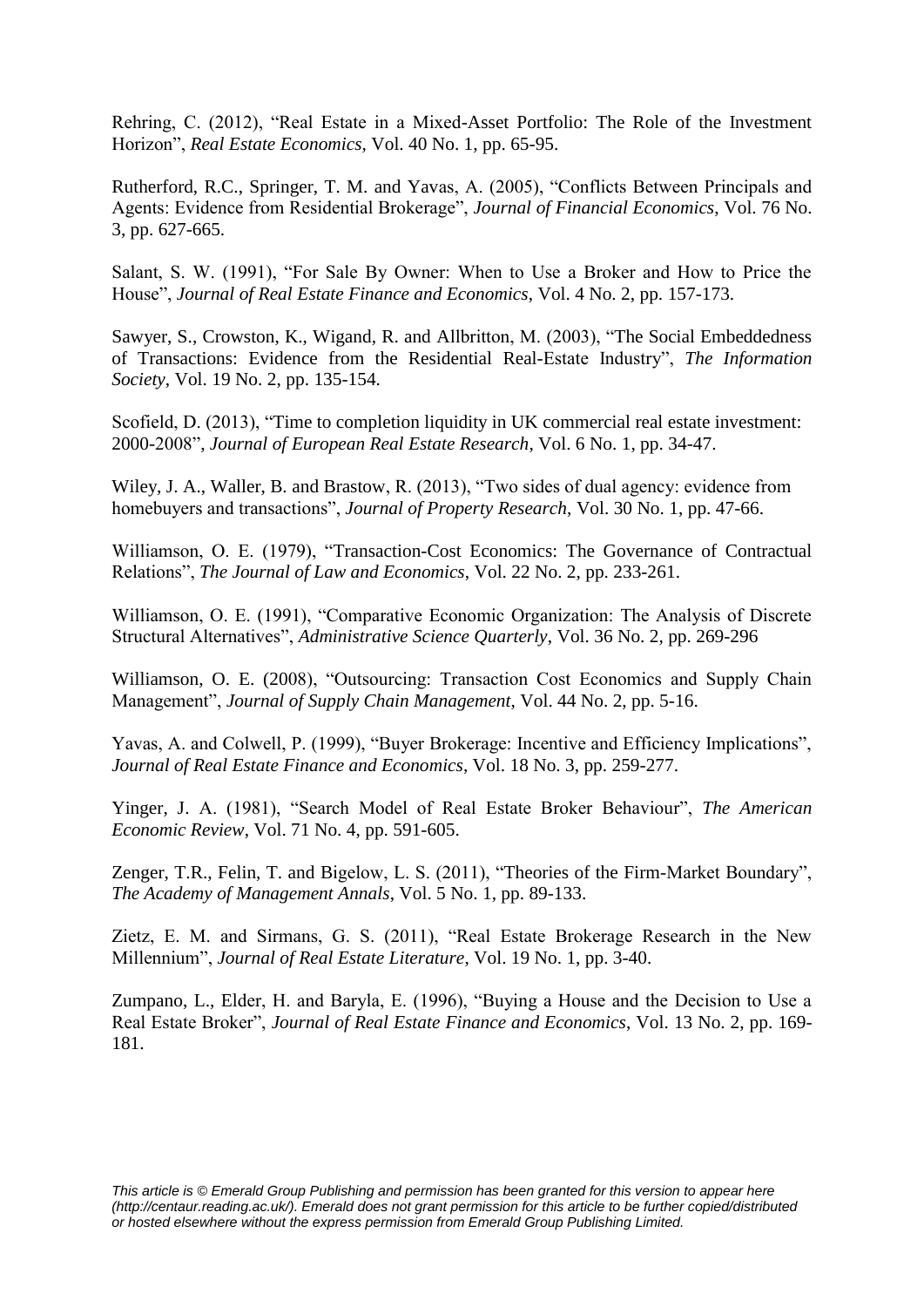#### **TABLES**

|                                  | No broker | For seller<br>only | For buyer<br>only | Broker for<br>both | Total | Seller<br>represented | Buyer<br>represented |
|----------------------------------|-----------|--------------------|-------------------|--------------------|-------|-----------------------|----------------------|
| Number of transactions           |           |                    |                   |                    |       |                       |                      |
| London                           | 460       | 782                | 389               | 1,754              | 3,385 | 2,536                 | 2,143                |
| New York                         | 3,398     | 2,011              | 54                | 490                | 5,953 | 2,501                 | 544                  |
| Percentage by number             |           |                    |                   |                    |       |                       |                      |
| London                           | 14        | 23                 | 11                | 52                 | 100   | 75                    | 63                   |
| New York                         | 57        | 34                 | $\mathbf{1}$      | 8                  | 100   | 42                    | 9                    |
| Value $(\$ \ bn)^1$              |           |                    |                   |                    |       |                       |                      |
| London                           | 34.4      | 48.5               | 22.7              | 117.6              | 223.2 | 166.1                 | 140.3                |
| New York                         | 55.6      | 101.9              | 4.0               | 15.7               | 177.2 | 117.6                 | 19.7                 |
| Percentage by value <sup>2</sup> |           |                    |                   |                    |       |                       |                      |
| London                           | 15        | 22                 | 10                | 53                 | 100   | 75                    | 63                   |
| New York                         | 31        | 57                 | 2                 | 9                  | 100   | 66                    | 11                   |

#### **Table 1: Patterns in brokerage – metro level**

 $1\$  in December 2000 terms.  $2$  Based on deflated local currency values.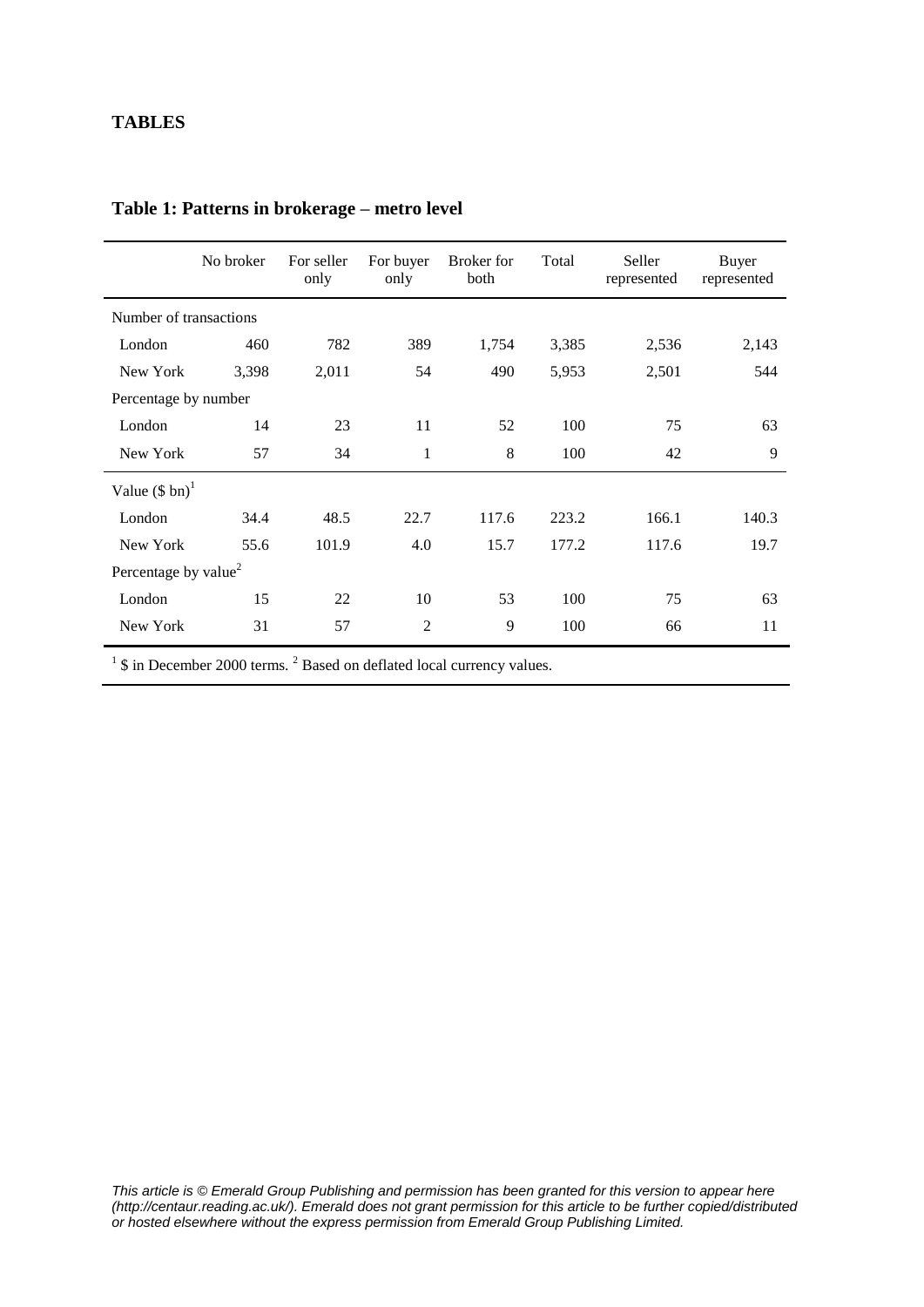|                       | No broker              | For seller<br>only | For buyer<br>only | <b>Broker</b> for<br>both | Total | Seller<br>represented | <b>Buyer</b><br>represented |
|-----------------------|------------------------|--------------------|-------------------|---------------------------|-------|-----------------------|-----------------------------|
| % by number - London  |                        |                    |                   |                           |       |                       |                             |
| Apartment             | 35                     | 27                 | 14                | 24                        | 100   | 51                    | 37                          |
| Hotel                 | 44                     | 34                 | 6                 | 17                        | 100   | 50                    | 22                          |
| Industrial            | 14                     | 24                 | 14                | 48                        | 100   | 73                    | 62                          |
| Office                | 12                     | 23                 | 11                | 53                        | 100   | 76                    | 64                          |
| Retail                | 11                     | 19                 | 13                | 57                        | 100   | 77                    | 70                          |
|                       | % by number - New York |                    |                   |                           |       |                       |                             |
| Apartment             | 59                     | 32                 | $\mathbf{1}$      | $\,8\,$                   | 100   | 40                    | 9                           |
| Hotel                 | 65                     | 29                 | 3                 | 3                         | 100   | 32                    | 6                           |
| Industrial            | 73                     | 21                 | $\mathbf{1}$      | 6                         | 100   | 27                    | 6                           |
| Office                | 39                     | 49                 | $\mathbf{1}$      | 11                        | 100   | 60                    | 12                          |
| Retail                | 62                     | 30                 | $\mathbf{1}$      | $\overline{7}$            | 100   | 37                    | $8\,$                       |
| % by value - London   |                        |                    |                   |                           |       |                       |                             |
| Apartment             | 53                     | 27                 | $\sqrt{5}$        | 15                        | 100   | 42                    | 21                          |
| Hotel                 | 42                     | 31                 | $8\,$             | 19                        | 100   | 50                    | 27                          |
| Industrial            | 16                     | 21                 | 13                | 51                        | 100   | 71                    | 64                          |
| Office                | 12                     | 23                 | 10                | 56                        | 100   | 79                    | 66                          |
| Retail                | 23                     | 14                 | 13                | 50                        | 100   | 65                    | 63                          |
| % by value - New York |                        |                    |                   |                           |       |                       |                             |
| Apartment             | 42                     | 46                 | $\overline{2}$    | 9                         | 100   | 56                    | 12                          |
| Hotel                 | 49                     | 39                 | $\overline{4}$    | 8                         | 100   | 47                    | 12                          |
| Industrial            | 70                     | 22                 | $\mathbf{1}$      | $\boldsymbol{7}$          | 100   | 30                    | $\,8\,$                     |
| Office                | 23                     | 66                 | $\overline{2}$    | 9                         | 100   | 75                    | 11                          |
| Retail                | 50                     | 39                 | 6                 | 5                         | 100   | 44                    | 11                          |

**Table 2: Patterns in brokerage by sector**

Sample sizes for London: Apartments = 51, Hotels = 109, Industrial = 250, Office = 2,444, Retail = 531. For New York: Apartments =  $2,711$ , Hotels = 147, Industrial = 743, Office = 1,310, Retail = 1,042.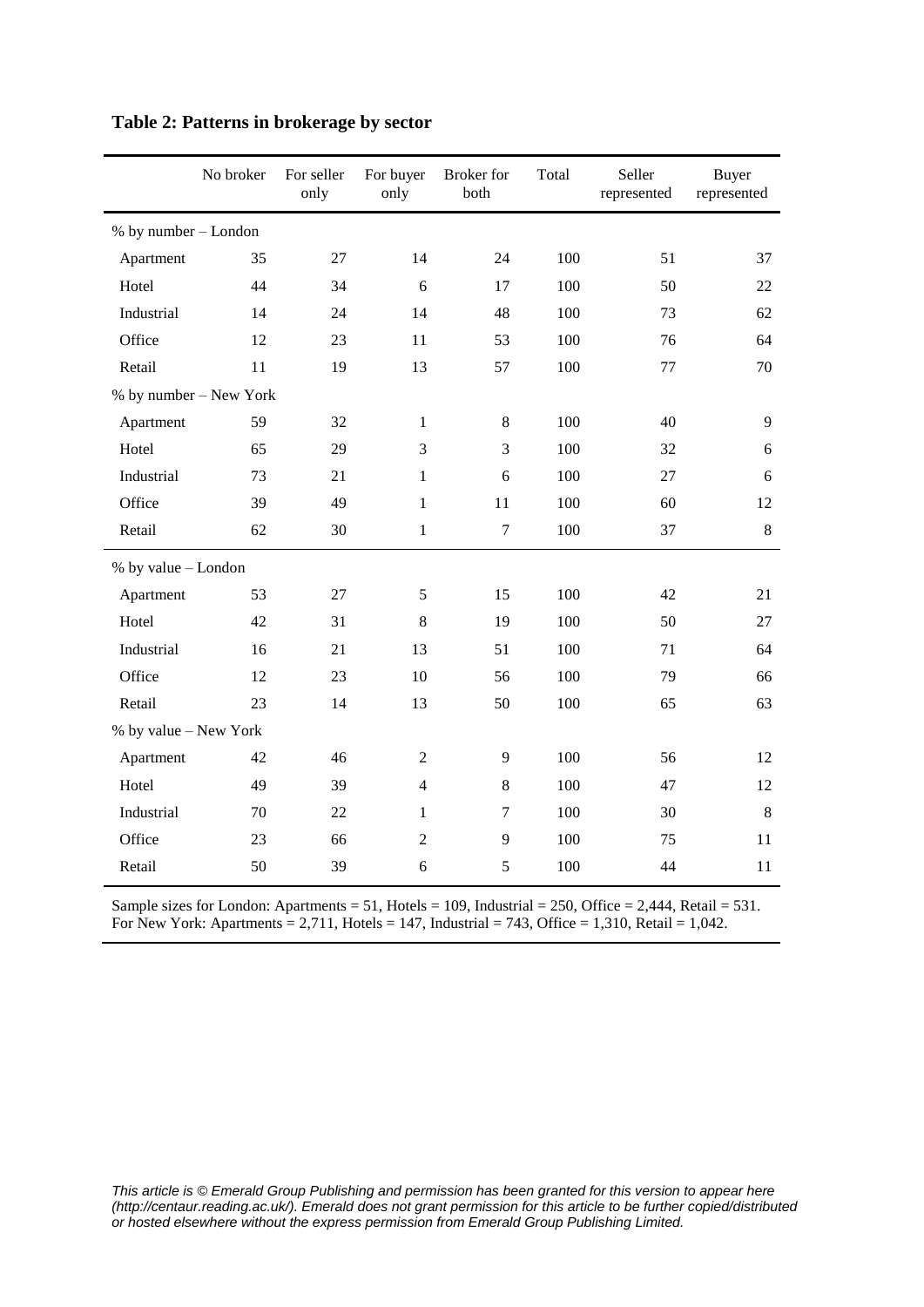|                        | No broker | For seller<br>only | For buyer<br>only | Broker for<br>both | Total | Seller<br>represented | <b>Buyer</b><br>represented |
|------------------------|-----------|--------------------|-------------------|--------------------|-------|-----------------------|-----------------------------|
| % by number - London   |           |                    |                   |                    |       |                       |                             |
| 2001-04                | 7         | 21                 | 10                | 62                 | 100   | 83                    | 72                          |
| 2005-07                | 20        | 24                 | 13                | 43                 | 100   | 67                    | 56                          |
| 2008-11                | 13        | 25                 | 11                | 51                 | 100   | 76                    | 62                          |
| % by number - New York |           |                    |                   |                    |       |                       |                             |
| 2001-04                | 52        | 46                 | $\mathbf{1}$      | $\mathfrak{2}$     | 100   | 47                    | $\mathfrak{2}$              |
| 2005-07                | 63        | 31                 | 1                 | 6                  | 100   | 37                    | 6                           |
| 2008-11                | 51        | 34                 | $\overline{2}$    | 14                 | 100   | 48                    | 16                          |
| % by value - London    |           |                    |                   |                    |       |                       |                             |
| 2001-04                | 11        | 21                 | 10                | 58                 | 100   | 79                    | 68                          |
| 2005-07                | 18        | 23                 | 12                | 48                 | 100   | 71                    | 60                          |
| 2008-11                | 15        | 22                 | 8                 | 55                 | 100   | 77                    | 63                          |
| % by value - New York  |           |                    |                   |                    |       |                       |                             |
| 2001-04                | 28        | 70                 | $\overline{0}$    | $\mathfrak{2}$     | 100   | 72                    | 3                           |
| 2005-07                | 32        | 58                 | $\overline{2}$    | 7                  | 100   | 66                    | 9                           |
| 2008-11                | 33        | 48                 | $\overline{4}$    | 15                 | 100   | 63                    | 19                          |

**Table 3: Patterns in brokerage over time**

Sample sizes for London: 2001-04 = 1,125, 2005-07 = 1,196, 2008-11 = 1,064. For New York: 2001-04 = 759,  $200\overline{5} - 07 = 3{,}104{,}2008 - 11 = 2{,}090.$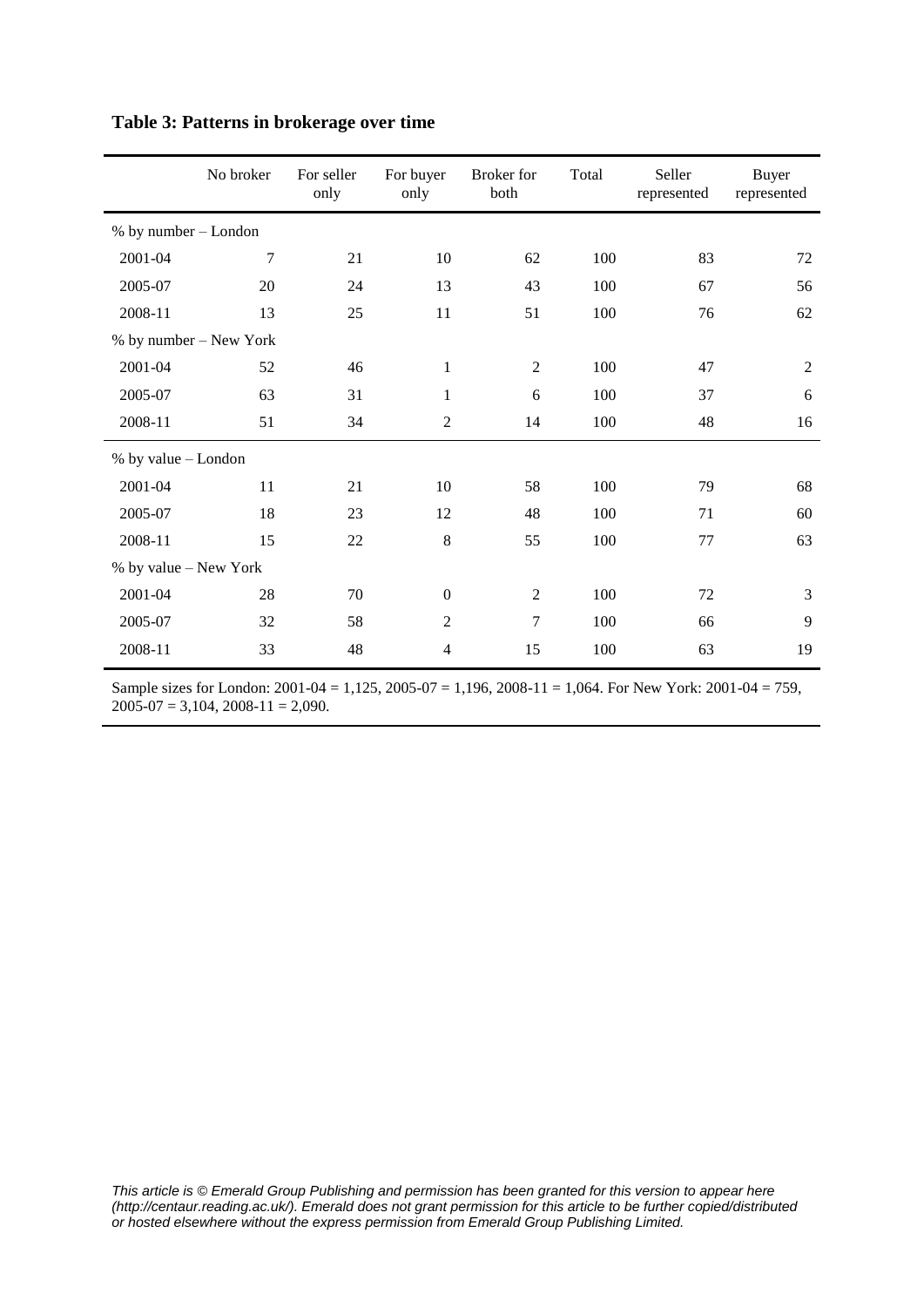|                        | No broker | For seller<br>only | For buyer<br>only | <b>Broker</b> for<br>both | Total | <b>Buyer</b><br>represented |
|------------------------|-----------|--------------------|-------------------|---------------------------|-------|-----------------------------|
| % by number - London   |           |                    |                   |                           |       |                             |
| Equity fund            | 12        | 22                 | 14                | 52                        | 100   | 66                          |
| Institution            | 10        | 16                 | 13                | 60                        | 100   | 73                          |
| Private                | 15        | 26                 | 11                | 48                        | 100   | 58                          |
| Public                 | 23        | 17                 | 13                | 46                        | 100   | 59                          |
| User/Other             | 12        | 36                 | 9                 | 43                        | 100   | 52                          |
| Joint venture          | 17        | 17                 | $\,8\,$           | 58                        | 100   | 66                          |
| % by number - New York |           |                    |                   |                           |       |                             |
| Equity fund            | 59        | 35                 | $\overline{2}$    | 5                         | 100   | 6                           |
| Institution            | 39        | 52                 | $\mathbf{1}$      | 8                         | 100   | 9                           |
| Private                | 59        | 32                 | 1                 | $8\,$                     | 100   | $\overline{9}$              |
| Public                 | 52        | 43                 | $\overline{2}$    | 3                         | 100   | 5                           |
| User/Other             | 62        | 27                 | $\mathbf{1}$      | 10                        | 100   | 11                          |
| Joint venture          | 29        | 57                 | $\overline{2}$    | 12                        | 100   | 14                          |
| % by number - London   |           |                    |                   |                           |       |                             |
| Domestic               | 14        | 20                 | 13                | 52                        | 100   | 65                          |
| Part foreign           | 13        | 19                 | $\overline{7}$    | 61                        | 100   | 68                          |
| Foreign                | 12        | 21                 | 11                | 56                        | 100   | 67                          |
| Unknown                | 14        | 38                 | $\tau$            | 41                        | 100   | 49                          |
| % by number - New York |           |                    |                   |                           |       |                             |
| Domestic               | 59        | 32                 | 1                 | $\,8\,$                   | 100   | 8                           |
| Part foreign           | 12        | 60                 | $\tau$            | 21                        | 100   | 29                          |
| Foreign                | 27        | 55                 | $\overline{2}$    | 16                        | 100   | 18                          |
| Unknown                | 36        | 47                 | $\overline{2}$    | 16                        | 100   | 18                          |

#### **Table 4: Form of brokerage by type and domicile of buyer**

Samples for London: Equity fund = 250, Institution = 1,087, Private = 943, Public = 281, User/Other = 576, Joint venture = 248. Domestic = 1,785, Part foreign = 115, Foreign = 949, Unknown domicile = 536.

Samples for New York: Equity fund = 191, Institution = 156, Private = 4,202, Public = 155, User/Other = 844, Joint venture = 405. Domestic = 5,482, Part foreign = 42, Foreign = 129, Unknown domicile = 300.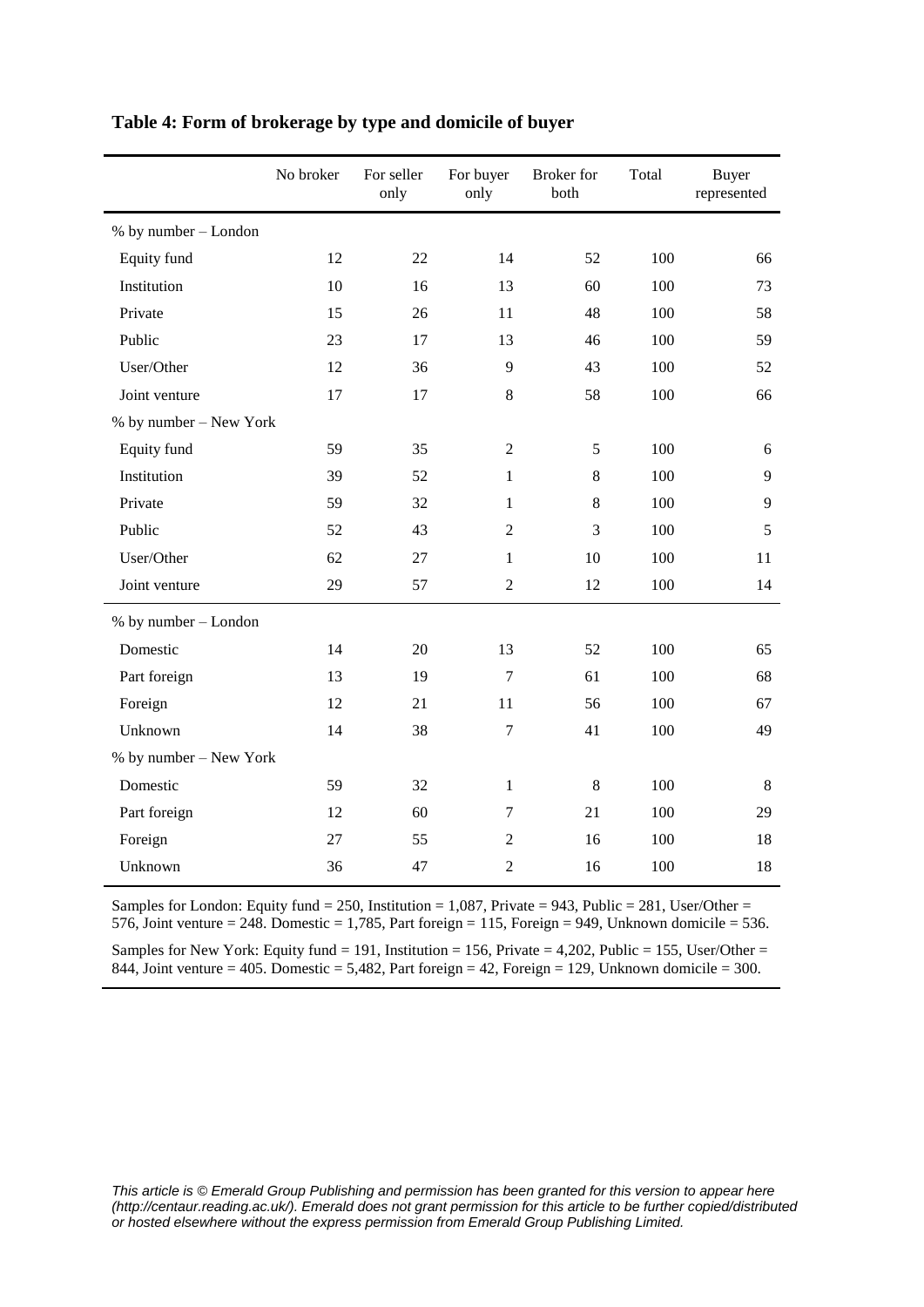|                        | No broker | For seller<br>only | For buyer<br>only | <b>Broker</b> for<br>both | Total | Seller<br>represented |
|------------------------|-----------|--------------------|-------------------|---------------------------|-------|-----------------------|
| % by number - London   |           |                    |                   |                           |       |                       |
| Equity fund            | 19        | 24                 | 11                | 46                        | 100   | 70                    |
| Institution            | 9         | 21                 | 12                | 58                        | 100   | 79                    |
| Private                | 15        | 25                 | 14                | 46                        | 100   | 72                    |
| Public                 | 19        | 23                 | 9                 | 49                        | 100   | 72                    |
| User/Other             | 14        | 29                 | $8\,$             | 49                        | 100   | 78                    |
| Joint venture          | 16        | 20                 | $8\,$             | 56                        | 100   | 76                    |
| % by number - New York |           |                    |                   |                           |       |                       |
| Equity fund            | 40        | 52                 | $\boldsymbol{0}$  | 8                         | 100   | 60                    |
| Institution            | 33        | 59                 | $\mathbf{0}$      | 8                         | 100   | 67                    |
| Private                | 60        | 30                 | 1                 | 8                         | 100   | 39                    |
| Public                 | 43        | 51                 | $\mathbf{1}$      | 5                         | 100   | 56                    |
| User/Other             | 58        | 33                 | $\mathbf{1}$      | 8                         | 100   | 41                    |
| Joint venture          | 32        | 56                 | $\overline{2}$    | 9                         | 100   | 65                    |
| % by number - London   |           |                    |                   |                           |       |                       |
| Domestic               | 13        | 23                 | 12                | 51                        | 100   | 75                    |
| Part foreign           | 14        | 22                 | 6                 | 58                        | 100   | 80                    |
| Foreign                | 15        | 23                 | 11                | 51                        | 100   | 74                    |
| Unknown                | 15        | 23                 | $\overline{7}$    | 55                        | 100   | 77                    |
| % by number – New York |           |                    |                   |                           |       |                       |
| Domestic               | 59        | 32                 | 1                 | $\,8\,$                   | 100   | 40                    |
| Part foreign           | 26        | 61                 | $\overline{4}$    | 9                         | 100   | 70                    |
| Foreign                | 36        | 53                 | $\Omega$          | 11                        | 100   | 64                    |
| Unknown                | 51        | 41                 | $\mathbf{0}$      | 8                         | 100   | 48                    |

#### **Table 5: Form of brokerage by type and domicile of seller**

Samples for London: Equity fund = 218, Institution = 1,213, Private = 1,005, Public = 419, User/Other = 274, Joint venture = 256. Domestic = 2,282, Part foreign = 109, Foreign = 812, Unknown domicile = 182.

Samples for New York: Equity fund  $= 119$ , Institution  $= 157$ , Private  $= 4,404$ , Public  $= 81$ , User/Other  $=$ 841, Joint venture = 351. Domestic = 5,151, Part foreign = 46, Foreign = 118, Unknown domicile = 638.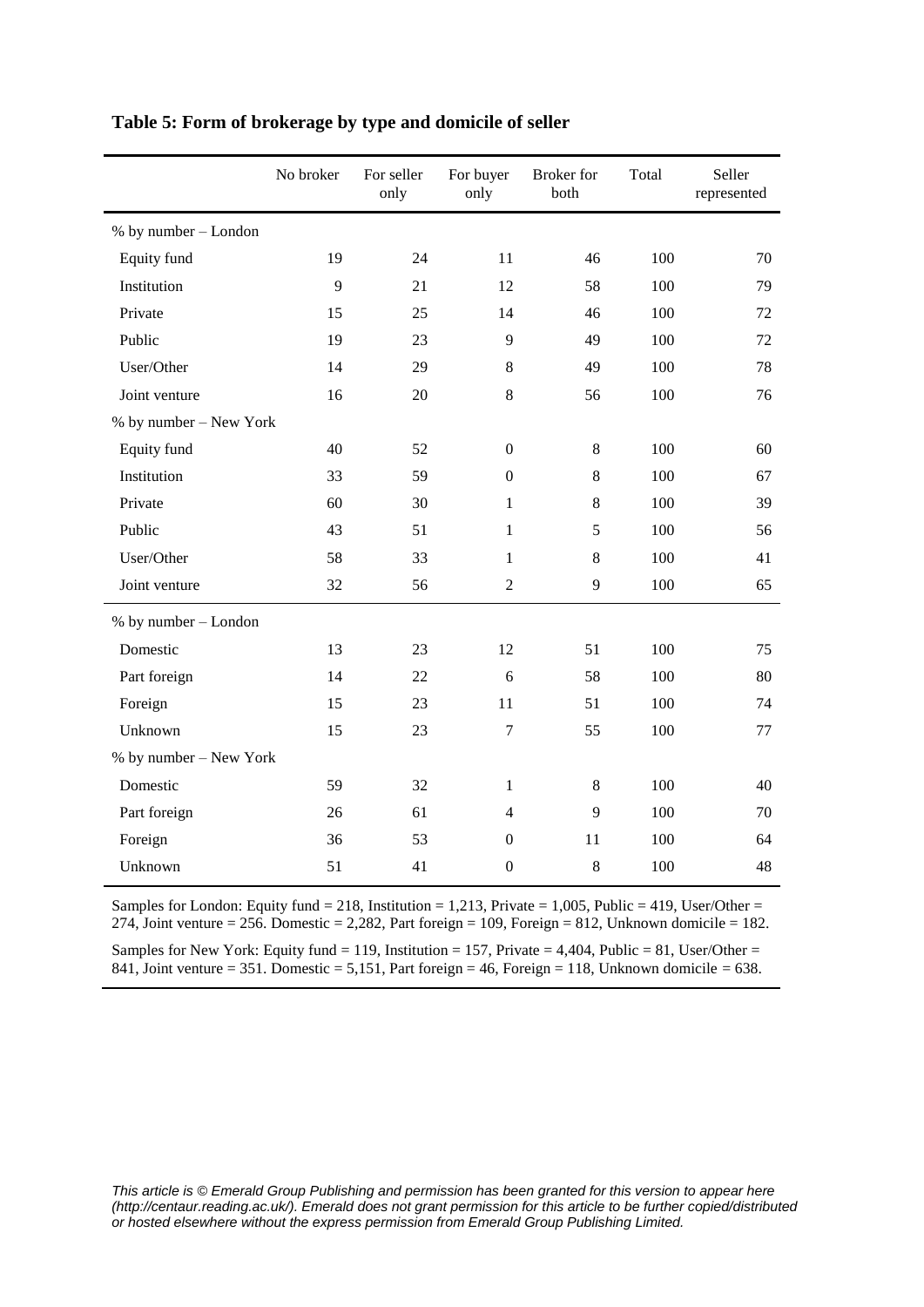#### **Table 6: Percentage of sample accounted for by particular characteristics**

|                                  | London         | New York<br>commercial | New York<br>apartments |
|----------------------------------|----------------|------------------------|------------------------|
| Seller broker                    | 76             | 44                     | 40                     |
| Buyer broker                     | 66             | 9                      | 9                      |
| Broker for both parties          | 55             | 8                      | 8                      |
| Industrial sector                | $\tau$         | 24                     |                        |
| Office sector                    | 78             | 42                     |                        |
| Retail sector                    | 15             | 34                     |                        |
| Top quartile for sector          | 25             | 25                     | 25                     |
| Bottom quartile for sector       | 25             | 25                     | 25                     |
| Partial interest                 | $\overline{2}$ | $\overline{4}$         | $\boldsymbol{0}$       |
| Institutional buyer              | 48             | 12                     | 5                      |
| Institutional seller             | 50             | 11                     | 3                      |
| Multiple buyers                  | 9              | 9                      | $\overline{4}$         |
| Multiple sellers                 | 10             | 8                      | 3                      |
| Domestic buyer                   | 53             | 89                     | 95                     |
| Part foreign buyer <sup>1</sup>  | $\overline{4}$ | 1                      | $\mathbf{0}$           |
| Foreign buyer                    | 29             | 3                      | $\mathbf{1}$           |
| Nationality of buyer unknown     | 14             | 7                      | 4                      |
| Domestic seller                  | 66             | 83                     | 91                     |
| Part foreign seller <sup>1</sup> | $\overline{4}$ | $\mathbf{1}$           | $\theta$               |
| Foreign seller                   | 24             | 3                      | $\theta$               |
| Nationality of seller unknown    | 6              | 12                     | 9                      |
| <b>Year 2001</b>                 | 9              | 3                      | 1                      |
| <b>Year 2002</b>                 | 8              | $\mathfrak{2}$         | 1                      |
| <b>Year 2003</b>                 | 7              | 3                      | 2                      |
| <b>Year 2004</b>                 | 10             | 7                      | 6                      |
| <b>Year 2005</b>                 | 11             | 15                     | 19                     |
| <b>Year 2006</b>                 | 12             | 18                     | 19                     |
| <b>Year 2007</b>                 | 12             | 17                     | 16                     |
| <b>Year 2008</b>                 | 7              | 11                     | 10                     |
| <b>Year 2009</b>                 | 7              | 5                      | 6                      |
| <b>Year 2010</b>                 | 9              | 8                      | 8                      |
| <b>Year 2011</b>                 | $8\,$          | 11                     | 11                     |
| No of observations               | 2,948          | 3,073                  | 2,710                  |

 $1$  Cases where one of two buyers / sellers is domestic and the other is not.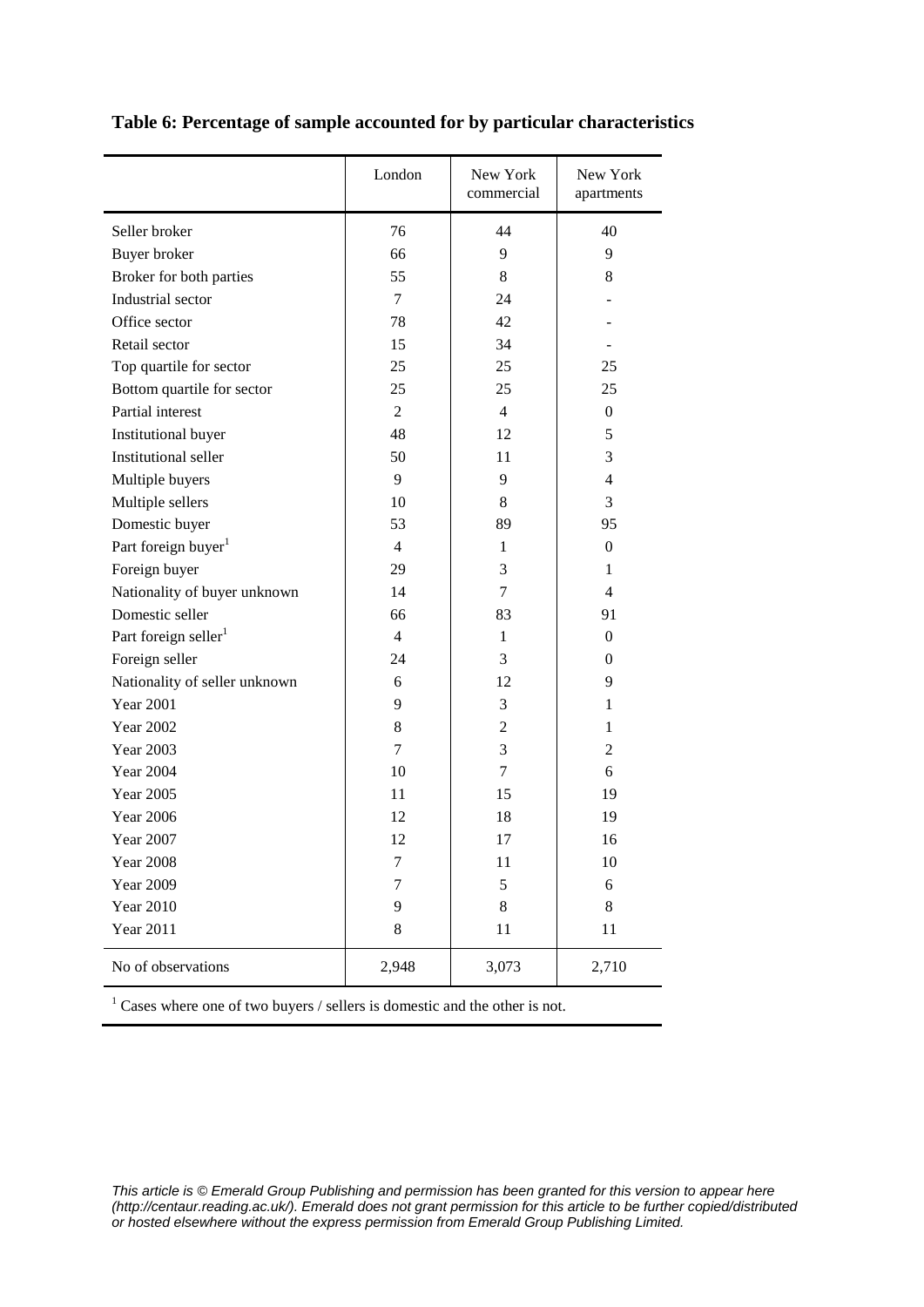|                        | London           | NY commercial     | NY apartments  |
|------------------------|------------------|-------------------|----------------|
| Constant               | $-0.53$          | ***<br>$-4.27$    | $-2.68$ ***    |
| Ln Price               | $0.06$ **        | 0.29<br>***       | $0.17$ ***     |
| Sector                 |                  |                   |                |
| Industrial             | $-0.13$          | ***<br>$-0.47$    |                |
| Retail                 | $-0.04$          | ***<br>$-0.25$    |                |
| Top quartile           | 0.09             | $-0.19$<br>***    | $***$<br>0.14  |
| Bottom quartile        | $-0.06$          | $-0.06$           | $-0.19$ ***    |
| Partial interest       | $-0.46$<br>$***$ | $-1.09$<br>***    |                |
| Institutional seller   | 0.07             | 0.21<br>$***$     | 0.50<br>***    |
| Multiple sellers       | 0.12             | 0.18              | $-0.01$        |
| Seller domicile        |                  |                   |                |
| Unknown                | 0.28<br>$***$    | $0.34$ ***        | 0.07           |
| Foreign                | $-0.01$          | 0.14              | 0.29           |
| Year                   |                  |                   |                |
| 2001                   | $0.38$ ***       | ***<br>$-0.42$    | $-0.59$ ***    |
| 2002                   | 0.63<br>***      | $-0.34$<br>$\ast$ | $-0.20$        |
| 2003                   | 0.42<br>***      | $-0.44$<br>***    | $-0.30$        |
| 2004                   | 0.33<br>***      | $-0.38$<br>***    | $-0.37$<br>*** |
| 2005                   | $0.32$ ***       | $-0.48$<br>***    | $-0.68$<br>*** |
| 2006                   | $-0.39$ ***      | $-0.44$<br>***    | ***<br>$-0.31$ |
| 2007                   | $-0.19$ *        | $-0.20$<br>$***$  | $-0.10$        |
| 2008                   | 0.40<br>***      | $-0.29$<br>***    | 0.04           |
| 2009                   | $0.36$ ***       | $-0.16$           | $-0.27$ **     |
| 2010                   | 0.00             | 0.04              | 0.08           |
| No of observations     | 2,948            | 3,073             | 2,710          |
| Wald $\chi^2$          | 159.44           | 398.10            | 202.91         |
| Probability > $\chi^2$ | 0.00             | 0.00              | 0.00           |
| Log likelihood         | $-2321.5$        | $-3071.2$         | $-2631.0$      |

#### **Table 7: Probit regressions – incidence of seller brokerage**

Notes: \*\*\*, \*\* and \* denote 1%, 5% and 10% significance levels, respectively. The dependent variable equals 1 where a broker for the seller is observed and 0 otherwise. Omitted categories for dummy independent variables are office, seller not an institution, single seller, domestic seller, full ownership and year is 2011. The price variable has been instrumented as per discussion in the main text.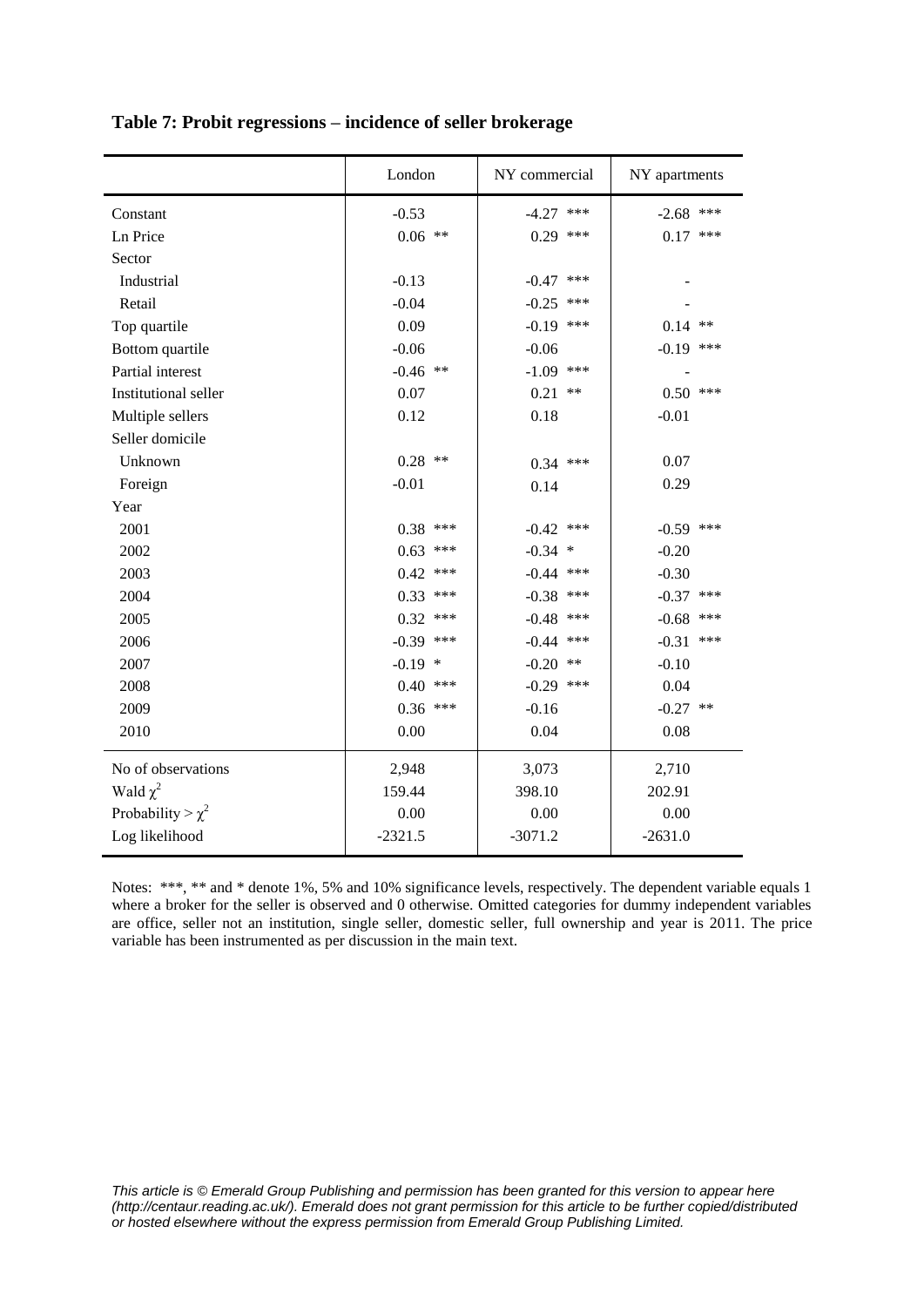|                        | London           | NY commercial    | NY apartments  |
|------------------------|------------------|------------------|----------------|
| Constant               | $1.37$ ***       | $-1.57$ ***      | $-2.53$ ***    |
| Ln Price               | $**$<br>$-0.06$  | 0.05             | $0.11 *$       |
| Sector                 |                  |                  |                |
| Industrial             | $-0.08$          | $-0.36$ ***      |                |
| Retail                 | 0.17<br>$***$    | $-0.31$<br>***   |                |
| Top quartile           | $-0.06$          | $-0.17$<br>$***$ | 0.10           |
| Bottom quartile        | $-0.12$ *        | $-0.18$<br>$***$ | $-0.20$ *      |
| Partial interest       | $-0.35$ *        | $-0.43$<br>$***$ |                |
| Institutional buyer    | $0.30$ ***       | $-0.41$<br>***   | $-0.14$        |
| Multiple buyers        | 0.02             | 0.32<br>$***$    | $0.32$ *       |
| Buyer domicile         |                  |                  |                |
| Unknown                | $-0.32$ ***      | $0.64$ ***       | 0.21           |
| Foreign                | 0.09             | 0.47<br>***      | 0.11           |
| Year                   |                  |                  |                |
| 2001                   | $0.28$ **        |                  |                |
| 2002                   | 0.29<br>$***$    |                  |                |
| 2003                   | 0.29<br>$**$     |                  |                |
| 2004                   | 0.30<br>***      |                  |                |
| 2005                   | $0.27$ **        | $-0.56$<br>***   | $-1.00$<br>*** |
| 2006                   | ***<br>$-0.52$   | $-0.54$<br>***   | ***<br>$-0.89$ |
| 2007                   | $-0.22$<br>$***$ | $-0.37$<br>***   | $-0.67$<br>*** |
| 2008                   | $-0.04$          | $-0.50$<br>***   | $-0.38$<br>*** |
| 2009                   | 0.09             | $-0.30$ *        | ***<br>$-0.70$ |
| 2010                   | $-0.08$          | 0.14             | $0.36$ ***     |
| No of observations     | 2,948            | 2,601            | 2,440          |
| Wald $\chi^2$          | 214.93           | 147.26           | 190.73         |
| Probability > $\chi^2$ | 0.00             | 0.00             | 0.00           |
| Log likelihood         | $-2554.2$        | $-1838.2$        | $-1466.1$      |

#### **Table 8: Probit regressions – incidence of buyer brokerage**

Notes: \*\*\*, \*\* and \* denote 1%, 5% and 10% significance levels, respectively. The dependent variable equals 1 where a broker for the buyer is observed and 0 otherwise. Omitted categories for dummy independent variables are office, buyer not an institution, single buyer, domestic buyer, full ownership and year is 2011. The price variable has been instrumented as per discussion in the main text.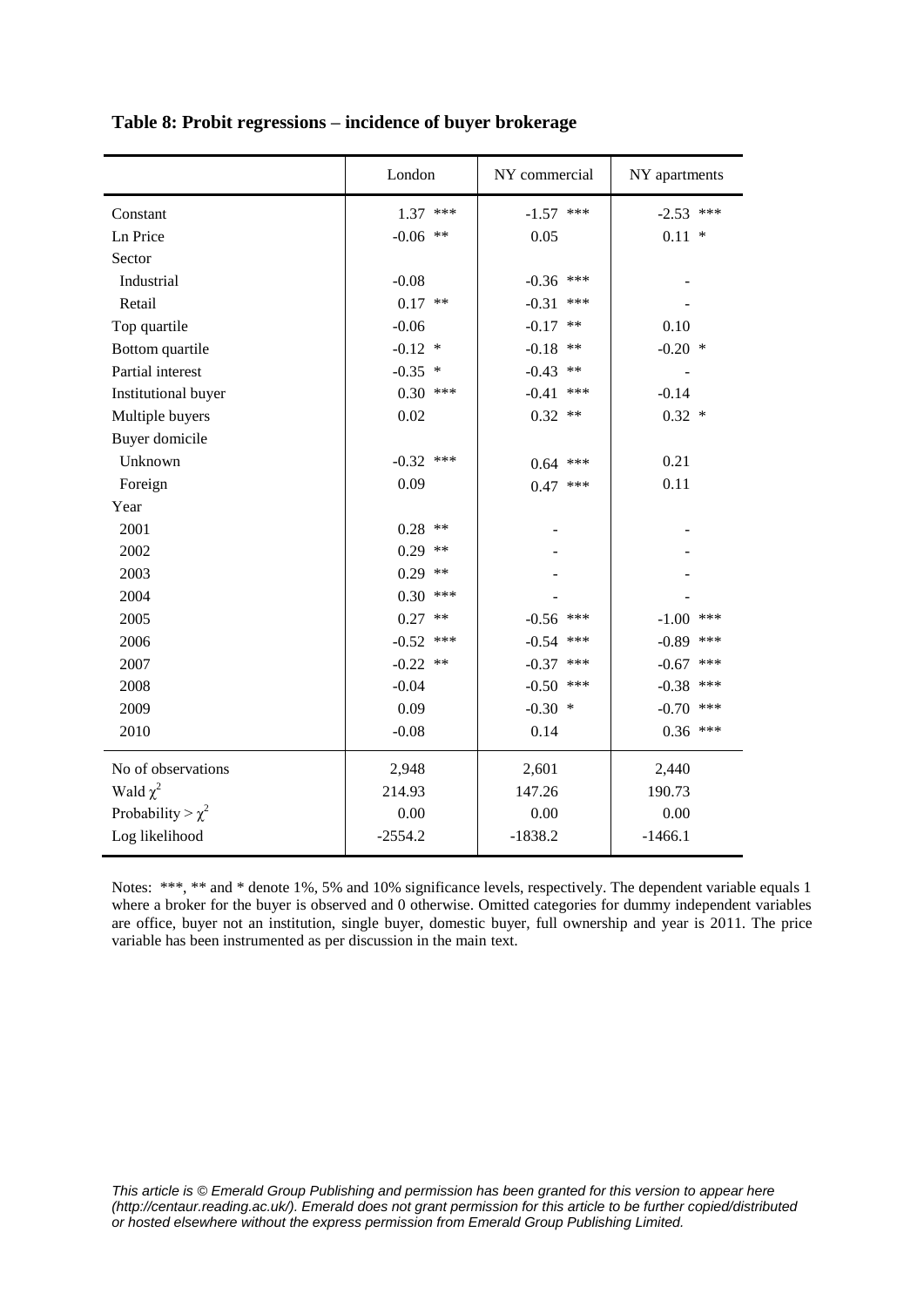|                        | London           | NY commercial    | NY apartments    |
|------------------------|------------------|------------------|------------------|
| Constant               | $-0.08$          | $-2.12$ ***      | $-1.83$ **       |
| Ln Price               | 0.00             | $0.09$ **        | 0.05             |
| Sector                 |                  |                  |                  |
| Industrial             | $-0.12$          | $-0.36$ ***      |                  |
| Retail                 | $0.11 *$         | $-0.29$ ***      |                  |
| Top quartile           | $-0.04$          | $-0.15$ *        | 0.16             |
| Bottom quartile        | $-0.10$ *        | $-0.18$ *        | $-0.18$ *        |
| Partial interest       | $-0.31$          | $-0.40$ *        |                  |
| Institutional buyer    | $0.23$ ***       | $-0.38$<br>***   | $-0.14$          |
| Institutional seller   | $0.13$ ***       | $-0.38$<br>$***$ | 0.06             |
| Multiple buyers        | $0.15$ *         | 0.33<br>$***$    | $0.36$ **        |
| Multiple sellers       | 0.07             | $-0.16$          | 0.01             |
| Buyer domicile         |                  |                  |                  |
| Unknown                | $-0.20$ ***      | $0.59$ ***       | 0.26             |
| Foreign                | 0.08             | $0.48$ ***       | 0.16             |
| Seller domicile        |                  |                  |                  |
| Unknown                | $0.24$ **        | 0.05             | 0.01             |
| Foreign                | $-0.04$          | 0.06             | 0.09             |
| Year                   |                  |                  |                  |
| 2001                   | $0.30$ ***       |                  |                  |
| 2002                   | $0.38$ ***       |                  |                  |
| 2003                   | 0.33<br>***      |                  |                  |
| 2004                   | 0.28<br>$***$    |                  |                  |
| 2005                   | 0.26<br>$***$    | $-0.52$<br>***   | $-0.94$<br>***   |
| 2006                   | $-0.56$<br>***   | $-0.59$<br>***   | $-0.85$<br>***   |
| 2007                   | $-0.25$<br>$***$ | $-0.35$<br>***   | ***<br>$-0.60$   |
| 2008                   | 0.09             | $-0.50$<br>***   | $-0.31$<br>$***$ |
| 2009                   | 0.10             | $-0.41$<br>$***$ | ***<br>$-0.62$   |
| 2010                   | $-0.10$          | 0.15             | 0.41<br>***      |
| No of observations     | 2,948            | 2,601            | 2,440            |
| Wald $\chi^2$          | 218.38           | 148.68           | 178.76           |
| Probability > $\chi^2$ | 0.00             | 0.00             | 0.00             |
| Log likelihood         | $-2680.3$        | $-1761.3$        | $-1426.0$        |

#### **Table 9: Probit regressions – incidence of broker representation for both parties**

Notes: \*\*\*, \*\* and \* denote 1%, 5% and 10% significance levels, respectively. The dependent variable equals 1 if there is a broker for each party and 0 otherwise. Omitted categories for dummy independent variables are office, buyer not an institution, seller not an institution, single buyer, single seller, domestic buyer, domestic seller, full ownership and year is 2011. The price variable has been instrumented as per discussion in the main text.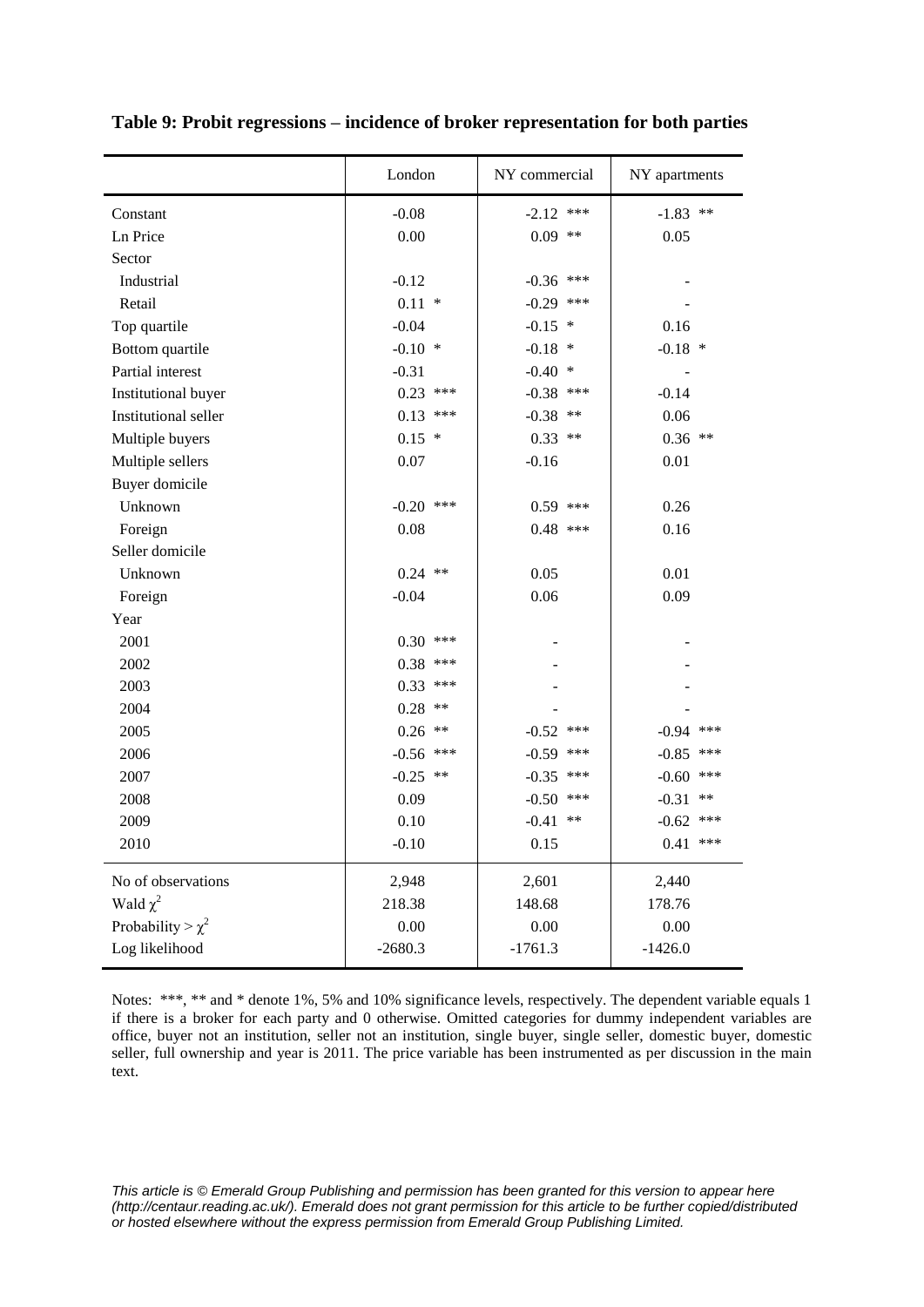

**Figure 1: Number of transactions in each location and wider market conditions**



(a) London



Notes: Transaction counts are from data supplied by RCA for this study. The capital growth index in (a) is the IPD UK quarterly index and in (b) is the Moody's/RCA CPPI for US Major Markets. In both cases, these are 'All Property' series.